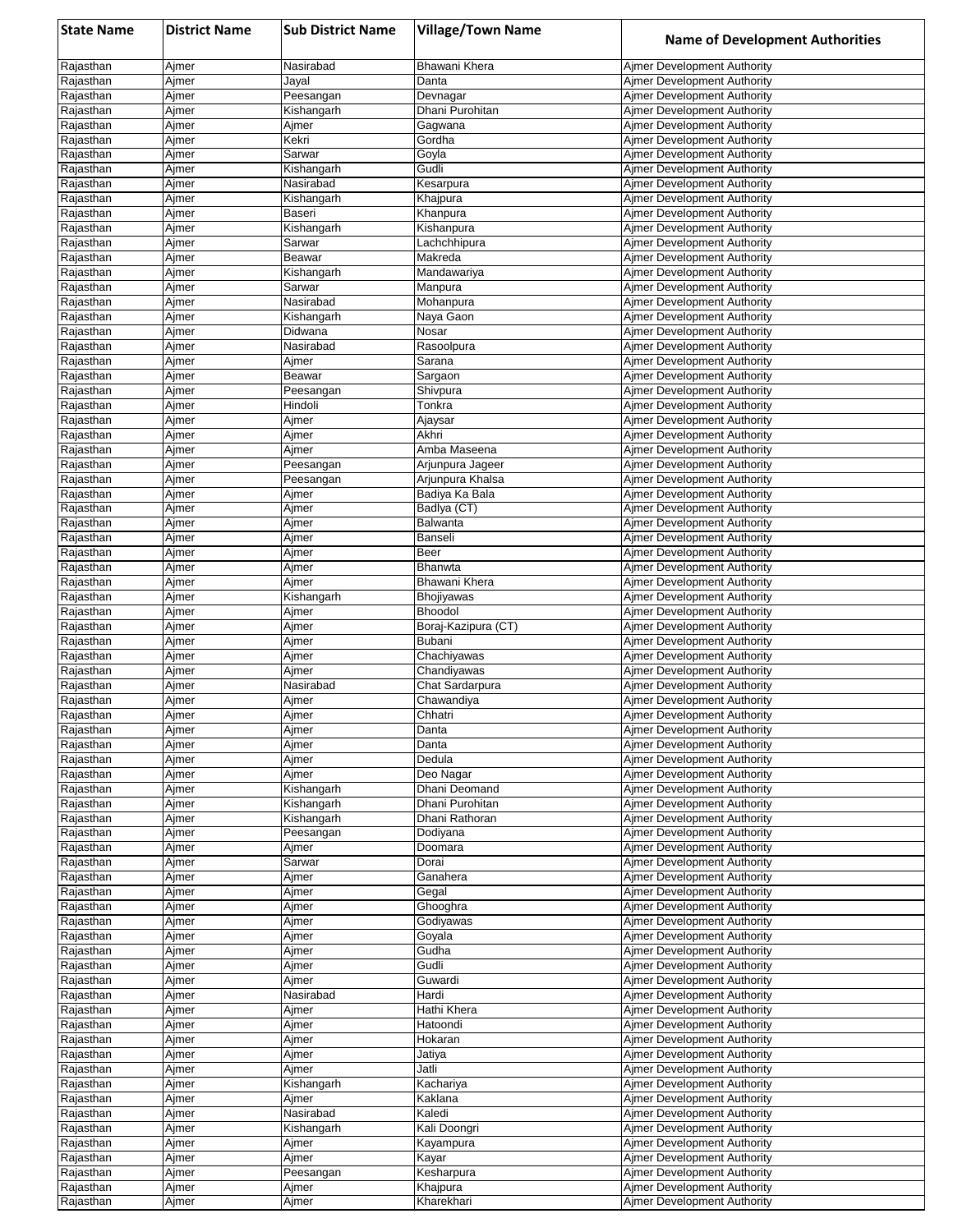| <b>State Name</b>      | <b>District Name</b> | <b>Sub District Name</b> | <b>Village/Town Name</b>            | <b>Name of Development Authorities</b>                                   |
|------------------------|----------------------|--------------------------|-------------------------------------|--------------------------------------------------------------------------|
| Rajasthan              | Ajmer                | Ajmer                    | Khonda                              | Ajmer Development Authority                                              |
| Rajasthan              | Ajmer                | Ajmer                    | Kishanpura                          | <b>Aimer Development Authority</b>                                       |
| Rajasthan              | Ajmer                | Peesangan                | Kotaj                               | <b>Aimer Development Authority</b>                                       |
| Rajasthan<br>Rajasthan | Ajmer                | Beawar                   | Kotra                               | <b>Ajmer Development Authority</b><br>Aimer Development Authority        |
| Rajasthan              | Ajmer<br>Ajmer       | Ajmer<br>Ajmer           | Ladpura<br>Leela Seori              | <b>Aimer Development Authority</b>                                       |
| Rajasthan              | Ajmer                | Nasirabad                | Liri Ka Badiya                      | <b>Aimer Development Authority</b>                                       |
| Rajasthan              | Ajmer                | Ajmer                    | Lohagal                             | <b>Aimer Development Authority</b>                                       |
| Rajasthan              | Ajmer                | Ajmer                    | Madarpura                           | <b>Aimer Development Authority</b>                                       |
| Rajasthan              | Ajmer                | Ajmer                    | Makarwali                           | <b>Ajmer Development Authority</b>                                       |
| Rajasthan              | Ajmer                | Peesangan                | Makrera                             | <b>Aimer Development Authority</b>                                       |
| Rajasthan              | Ajmer<br>Ajmer       | Kishangarh               | Mandawariya                         | <b>Ajmer Development Authority</b><br><b>Aimer Development Authority</b> |
| Rajasthan<br>Rajasthan | Ajmer                | Ajmer<br>Ajmer           | Manpura<br>Miyapur                  | <b>Aimer Development Authority</b>                                       |
| Rajasthan              | Ajmer                | Kishangarh               | Mohan Pura                          | <b>Aimer Development Authority</b>                                       |
| Rajasthan              | Ajmer                | Peesangan                | Motisar                             | <b>Aimer Development Authority</b>                                       |
| Rajasthan              | Ajmer                | Ajmer                    | Muhami                              | <b>Ajmer Development Authority</b>                                       |
| Rajasthan              | Ajmer                | Ajmer                    | Naharpura                           | <b>Aimer Development Authority</b>                                       |
| Rajasthan              | Ajmer                | Ajmer                    | Nareli                              | <b>Aimer Development Authority</b>                                       |
| Rajasthan<br>Rajasthan | Ajmer<br>Ajmer       | Ajmer<br>Peesangan       | Narwar<br>Nathoothala               | <b>Aimer Development Authority</b><br><b>Aimer Development Authority</b> |
| Rajasthan              | Ajmer                | Masuda                   | Naya Gaon                           | <b>Aimer Development Authority</b>                                       |
| Rajasthan              | Ajmer                | Ajmer                    | Nolkha                              | Ajmer Development Authority                                              |
| Rajasthan              | Ajmer                | Ajmer                    | Padampura                           | Aimer Development Authority                                              |
| Rajasthan              | Ajmer                | Ajmer                    | Palra                               | <b>Aimer Development Authority</b>                                       |
| Rajasthan              | Ajmer                | Kishangarh               | Phaloda                             | <b>Aimer Development Authority</b>                                       |
| Rajasthan              | Ajmer                | Ajmer                    | Pushkar (Rural)                     | <b>Aimer Development Authority</b>                                       |
| Rajasthan<br>Rajasthan | Ajmer<br>Ajmer       | Nasirabad<br>Nasirabad   | Rajgarh<br>Rajosi                   | <b>Aimer Development Authority</b><br><b>Ajmer Development Authority</b> |
| Rajasthan              | Ajmer                | Ajmer                    | Ramner Dhani                        | <b>Aimer Development Authority</b>                                       |
| Rajasthan              | Ajmer                | Ajmer                    | Rasoolpura                          | <b>Aimer Development Authority</b>                                       |
| Rajasthan              | Ajmer                | Kishangarh               | Sar Gaon                            | <b>Aimer Development Authority</b>                                       |
| Rajasthan              | Ajmer                | Ajmer                    | Saradhana                           | <b>Aimer Development Authority</b>                                       |
| Rajasthan              | Ajmer                | Sarwar                   | Sarana                              | <b>Aimer Development Authority</b>                                       |
| Rajasthan              | Ajmer                | Ajmer                    | Sedariya                            | <b>Ajmer Development Authority</b>                                       |
| Rajasthan<br>Rajasthan | Ajmer<br>Ajmer       | Peesangan                | Shivpura                            | <b>Aimer Development Authority</b><br><b>Aimer Development Authority</b> |
| Rajasthan              | Ajmer                | Kishangarh<br>Ajmer      | Silora<br>Somalpur                  | <b>Aimer Development Authority</b>                                       |
| Rajasthan              | Ajmer                | Nasirabad                | Srinagar                            | <b>Aimer Development Authority</b>                                       |
| Rajasthan              | Ajmer                | Peesangan                | Surajkund                           | <b>Aimer Development Authority</b>                                       |
| Rajasthan              | Ajmer                | Ajmer                    | Tabeeji                             | Aimer Development Authority                                              |
| Rajasthan              | Ajmer                | Ajmer                    | Tilora                              | <b>Aimer Development Authority</b>                                       |
| Rajasthan              | Ajmer                | Kishangarh               | Tokra                               | <b>Aimer Development Authority</b>                                       |
| Rajasthan<br>Rajasthan | Ajmer<br>Ajmer       | Kishangarh<br>Kishangarh | Tolamal<br>Udaipur Kalan            | <b>Aimer Development Authority</b><br>Ajmer Development Authority        |
| Rajasthan              | Ajmer                | Kishangarh               | <b>Udaipur Khurd</b>                | <b>Aimer Development Authority</b>                                       |
| Rajasthan              | Alwar                | Ramgarh                  | Agyara                              | <b>UIT Alwar</b>                                                         |
| Rajasthan              | Alwar                | Tijara                   | Ahamlaka                            | <b>UIT Alwar</b>                                                         |
| Rajasthan              | Alwar                | Kotkasim                 | Alampur                             | <b>UIT Alwar</b>                                                         |
| Rajasthan              | Alwar                | Alwar                    | Alwar (Rural)                       | <b>UIT Alwar</b>                                                         |
| Rajasthan<br>Rajasthan | Alwar<br>Alwar       | Tijara<br>Alwar          | Bahadari<br>Bahadurpur Patti Kanugo | <b>UIT Alwar</b><br><b>UIT Alwar</b>                                     |
| Rajasthan              | Alwar                | Ramgarh                  | Bahala                              | <b>UIT Alwar</b>                                                         |
| Rajasthan              | Alwar                | Alwar                    | Baldeobas                           | <b>UIT Alwar</b>                                                         |
| Rajasthan              | Alwar                | Alwar                    | <b>Ballana</b>                      | <b>UIT Alwar</b>                                                         |
| Rajasthan              | Alwar                | Tijara                   | Banban                              | <b>UIT Alwar</b>                                                         |
| Rajasthan              | Alwar                | Tijara                   | Banbeerpur                          | <b>UIT Alwar</b>                                                         |
| Rajasthan              | Alwar                | Tijara                   | Bandapur                            | UIT Alwar                                                                |
| Rajasthan<br>Rajasthan | Alwar<br>Alwar       | Alwar                    | Barh Kesharpur<br>Batesara          | <b>UIT Alwar</b><br><b>UIT Alwar</b>                                     |
| Rajasthan              | Alwar                | Ramgarh<br>Alwar         | Bhajeet                             | <b>UIT Alwar</b>                                                         |
| Rajasthan              | Alwar                | Alwar                    | <b>Bhakhera</b>                     | <b>UIT Alwar</b>                                                         |
| Rajasthan              | Alwar                | Tijara                   | Bhoodli                             | <b>UIT Alwar</b>                                                         |
| Rajasthan              | Alwar                | Tijara                   | <b>Bibipur</b>                      | UIT Alwar                                                                |
| Rajasthan              | Alwar                | Tijara                   | <b>Burera</b>                       | <b>UIT Alwar</b>                                                         |
| Rajasthan              | Alwar                | Alwar                    | Burja                               | UIT Alwar                                                                |
| Rajasthan<br>Rajasthan | Alwar<br>Alwar       | Alwar<br>Tijara          | Chandooki<br>Chaupanki              | <b>UIT Alwar</b><br>UIT Alwar                                            |
| Rajasthan              | Alwar                | Tijara                   | Chhapar                             | <b>UIT Alwar</b>                                                         |
| Rajasthan              | Alwar                | Alwar                    | Chikani                             | UIT Alwar                                                                |
| Rajasthan              | Alwar                | Alwar                    | Chirkhana                           | <b>UIT Alwar</b>                                                         |
| Rajasthan              | Alwar                | Ramgarh                  | Choroti Pahar                       | <b>UIT Alwar</b>                                                         |
| Rajasthan              | Alwar                | Alwar                    | Dada                                | <b>UIT Alwar</b>                                                         |
| Rajasthan              | Alwar                | Alwar                    | Dadar                               | <b>UIT Alwar</b>                                                         |
| Rajasthan<br>Rajasthan | Alwar<br>Alwar       | Tijara<br>Karauli        | Daganheri<br>Daudpur                | UIT Alwar<br><b>UIT Alwar</b>                                            |
| Rajasthan              | Alwar                | Alwar                    | Desoola (CT)                        | <b>UIT Alwar</b>                                                         |
| Rajasthan              | Alwar                | Ramgarh                  | Dhadholi                            | <b>UIT Alwar</b>                                                         |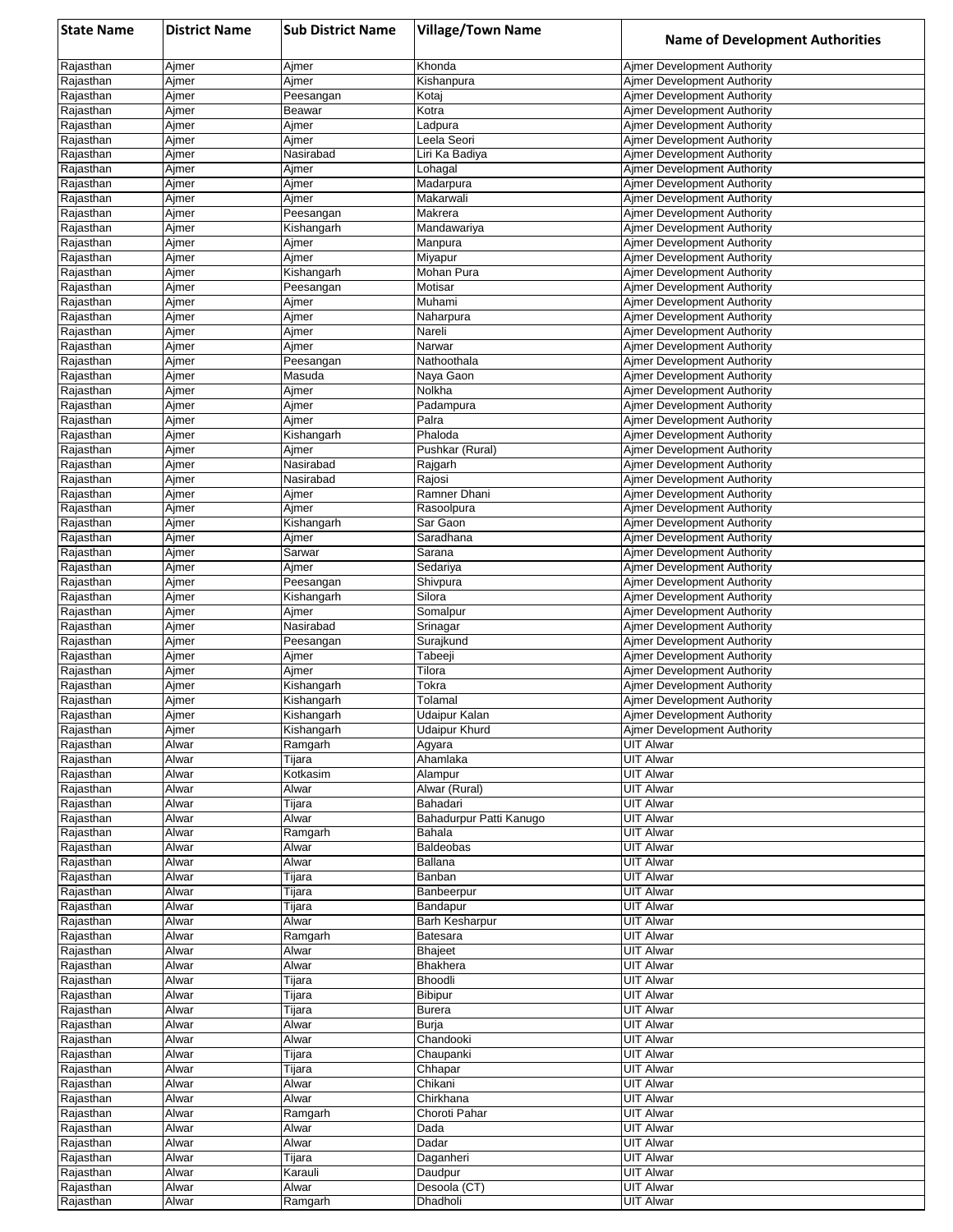| <b>State Name</b>      | <b>District Name</b> | <b>Sub District Name</b> | <b>Village/Town Name</b>    | <b>Name of Development Authorities</b> |
|------------------------|----------------------|--------------------------|-----------------------------|----------------------------------------|
| Rajasthan              | Alwar                | Tijara                   | Dhamawas                    | <b>UIT Alwar</b>                       |
| Rajasthan              | Alwar                | Alwar                    | Dholi Doob                  | <b>UIT Alwar</b>                       |
| Rajasthan              | Alwar                | Alwar                    | Dilwarpur                   | <b>UIT Alwar</b>                       |
| Rajasthan<br>Rajasthan | Alwar<br>Alwar       | Alwar                    | Diwakari (CT)<br>Doomeda    | <b>UIT Alwar</b><br>UIT Alwar          |
| Rajasthan              | Alwar                | Thanagazi<br>Tijara      | Fakaruddinka                | <b>UIT Alwar</b>                       |
| Rajasthan              | Alwar                | Tijara                   | Gadpur                      | <b>UIT Alwar</b>                       |
| Rajasthan              | <b>Alwar</b>         | Alwar                    | Gajeeka                     | <b>UIT Alwar</b>                       |
| Rajasthan              | Alwar                | Tijara                   | Gandhola                    | <b>UIT Alwar</b>                       |
| Rajasthan              | Alwar<br>Alwar       | Alwar                    | Ghatla                      | <b>UIT Alwar</b><br><b>UIT Alwar</b>   |
| Rajasthan<br>Rajasthan | Alwar                | Alwar<br>Ramgarh         | Ghegholi<br>Goleta          | <b>UIT Alwar</b>                       |
| Rajasthan              | Alwar                | Alwar                    | Goojooki                    | <b>UIT Alwar</b>                       |
| Rajasthan              | Alwar                | Alwar                    | Goondpur                    | <b>UIT Alwar</b>                       |
| Rajasthan              | Alwar                | Tijara                   | Guwalda                     | <b>UIT Alwar</b>                       |
| Rajasthan              | Alwar                | Tijara                   | Husaipur                    | <b>UIT Alwar</b>                       |
| Rajasthan<br>Rajasthan | Alwar<br>Alwar       | Tijara<br>Alwar          | Huseengpur<br>Itarna (Rural | <b>UIT Alwar</b><br><b>UIT Alwar</b>   |
| Rajasthan              | Alwar                | Alwar                    | Jahar Khera                 | <b>UIT Alwar</b>                       |
| Rajasthan              | Alwar                | Kotkasim                 | Jatiyana                    | UIT Alwar                              |
| Rajasthan              | Alwar                | Lachhmangarh             | Jhareda                     | <b>UIT Alwar</b>                       |
| Rajasthan              | Alwar                | Tijara                   | Jhiwana                     | <b>UIT Alwar</b>                       |
| Rajasthan<br>Rajasthan | Alwar<br>Alwar       | Tijara<br>Alwar          | Joriya<br>Kadooki           | <b>UIT Alwar</b><br><b>UIT Alwar</b>   |
| Rajasthan              | Alwar                | Alwar                    | Kakrali Jat                 | UIT Alwar                              |
| Rajasthan              | Alwar                | Tijara                   | Kalaka                      | <b>UIT Alwar</b>                       |
| Rajasthan              | Alwar                | Tijara                   | Kamalpur                    | <b>UIT Alwar</b>                       |
| Rajasthan              | Alwar                | Tijara                   | Karampur                    | <b>UIT Alwar</b>                       |
| Rajasthan              | Alwar                | Tijara                   | Karenda                     | UIT Alwar<br><b>UIT Alwar</b>          |
| Rajasthan<br>Rajasthan | Alwar<br>Alwar       | Tijara<br>Tijara         | Karendi<br>Karmsiwas        | <b>UIT Alwar</b>                       |
| Rajasthan              | Alwar                | Tijara                   | Karoli                      | UIT Alwar                              |
| Rajasthan              | Alwar                | Alwar                    | Kemala                      | <b>UIT Alwar</b>                       |
| Rajasthan              | Alwar                | Alwar                    | Kerwa Jat                   | <b>UIT Alwar</b>                       |
| Rajasthan              | Alwar                | Alwar                    | Kesharpur                   | UIT Alwar                              |
| Rajasthan<br>Rajasthan | Alwar<br>Alwar       | Ramgarh<br>Alwar         | Kesroli<br>Khanpur Jat      | <b>UIT Alwar</b><br>UIT Alwar          |
| Rajasthan              | Alwar                | Tijara                   | Kharkhari                   | <b>UIT Alwar</b>                       |
| Rajasthan              | Alwar                | Tijara                   | Khatiwas                    | <b>UIT Alwar</b>                       |
| Rajasthan              | Alwar                | Tijara                   | Kheri                       | UIT Alwar                              |
| Rajasthan              | Alwar                | Alwar                    | Kherli Saiyad               | <b>UIT Alwar</b>                       |
| Rajasthan<br>Rajasthan | Alwar<br>Alwar       | Tijara<br>Ramgarh        | Khidarpur<br>Khohar         | <b>UIT Alwar</b><br><b>UIT Alwar</b>   |
| Rajasthan              | Alwar                | Tijara                   | Khohri Kalan                | UIT Alwar                              |
| Rajasthan              | Alwar                | Tijara                   | Khohri Khurd                | <b>UIT Alwar</b>                       |
| Rajasthan              | Alwar                | Lachhmangarh             | Khorpuri                    | <b>UIT Alwar</b>                       |
| Rajasthan              | Alwar                | Tijara                   | Khuskhera                   | <b>UIT Alwar</b>                       |
| Rajasthan<br>Rajasthan | Alwar<br>Alwar       | Alwar<br>Alwar           | Kishanpur<br>Kithoor        | <b>UIT Alwar</b><br><b>UIT Alwar</b>   |
| Rajasthan              | Alwar                | Tijara                   | Kulawat                     | <b>UIT Alwar</b>                       |
| Rajasthan              | Alwar                | Tijara                   | Ladiya                      | UIT Alwar                              |
| Rajasthan              | Alwar                | Tijara                   | Ladpuri                     | <b>UIT Alwar</b>                       |
| Rajasthan              | Alwar                | Alwar                    | Liwari                      | <b>UIT Alwar</b>                       |
| Rajasthan              | Alwar                | Alwar                    | Lodhari                     | <b>UIT Alwar</b>                       |
| Rajasthan<br>Rajasthan | Alwar<br>Alwar       | Ramgarh<br>Alwar         | Loharwari<br>Madanpuri      | UIT Alwar<br><b>UIT Alwar</b>          |
| Rajasthan              | Alwar                | Tijara                   | Mahandika                   | <b>UIT Alwar</b>                       |
| Rajasthan              | Alwar                | Tijara                   | Mahesara                    | UIT Alwar                              |
| Rajasthan              | Alwar                | Tijara                   | Mayapur                     | <b>UIT Alwar</b>                       |
| Rajasthan              | Alwar                | Behror                   | Milakpur                    | UIT Alwar                              |
| Rajasthan<br>Rajasthan | Alwar<br>Alwar       | Tijara<br>Alwar          | Milakpur Turk<br>Mojdeeka   | <b>UIT Alwar</b><br><b>UIT Alwar</b>   |
| Rajasthan              | Alwar                | Tijara                   | Mundana                     | <b>UIT Alwar</b>                       |
| Rajasthan              | Alwar                | Behror                   | Mundiya Khera               | <b>UIT Alwar</b>                       |
| Rajasthan              | Alwar                | Alwar                    | Nagla Charan                | UIT Alwar                              |
| Rajasthan              | Alwar                | Alwar                    | Nagla Samawadi              | <b>UIT Alwar</b>                       |
| Rajasthan              | Alwar                | Alwar                    | Naharpur                    | <b>UIT Alwar</b>                       |
| Rajasthan<br>Rajasthan | Alwar<br>Alwar       | Tijara<br>Alwar          | Nakhnol<br>Nangal Jheera    | <b>UIT Alwar</b><br><b>UIT Alwar</b>   |
| Rajasthan              | Alwar                | Alwar                    | Nangali Munshi              | <b>UIT Alwar</b>                       |
| Rajasthan              | Alwar                | Ramgarh                  | Nangli                      | <b>UIT Alwar</b>                       |
| Rajasthan              | Alwar                | Tijara                   | Naurangabad                 | <b>UIT Alwar</b>                       |
| Rajasthan              | Alwar                | Alwar                    | Paitpur                     | <b>UIT Alwar</b>                       |
| Rajasthan              | Alwar                | Alwar                    | Palka                       | <b>UIT Alwar</b>                       |
| Rajasthan<br>Rajasthan | Alwar<br>Alwar       | Alwar<br>Tijara          | Parisal<br>Pathredi         | <b>UIT Alwar</b><br><b>UIT Alwar</b>   |
| Rajasthan              | Alwar                | Tijara                   | Phalsa                      | UIT Alwar                              |
| Rajasthan              | Alwar                | Tijara                   | Rabadka                     | <b>UIT Alwar</b>                       |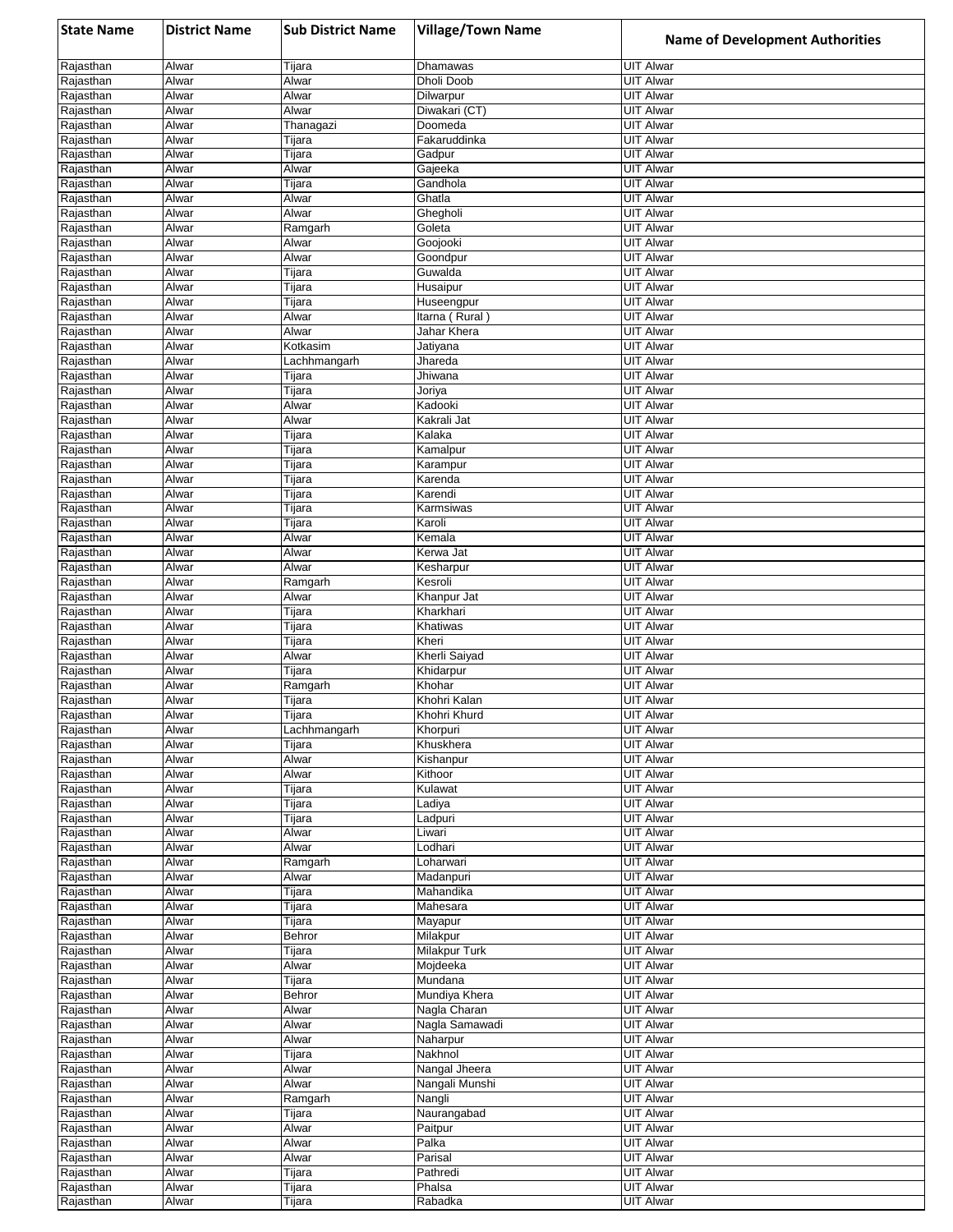| <b>State Name</b>      | <b>District Name</b>          | <b>Sub District Name</b>  | <b>Village/Town Name</b>                   | <b>Name of Development Authorities</b>       |
|------------------------|-------------------------------|---------------------------|--------------------------------------------|----------------------------------------------|
| Rajasthan              | Alwar                         | Alwar                     | Raisees                                    | <b>UIT Alwar</b>                             |
| Rajasthan              | Alwar                         | Rajgarh                   | Rampura                                    | <b>UIT Alwar</b>                             |
| Rajasthan              | Alwar                         | Ramgarh                   | Rundh Dhooninath                           | <b>UIT Alwar</b>                             |
| Rajasthan<br>Rajasthan | Alwar<br>Alwar                | Alwar<br>Lachhmangarh     | Rundh Nidani<br>Saidampur                  | <b>UIT Alwar</b><br>UIT Alwar                |
| Rajasthan              | <b>Alwar</b>                  | Rajgarh                   | Sainthal                                   | <b>UIT Alwar</b>                             |
| Rajasthan              | Alwar                         | Tijara                    | Salarpur                                   | <b>UIT Alwar</b>                             |
| Rajasthan              | Alwar                         | Alwar                     | Salpuri                                    | <b>UIT Alwar</b>                             |
| Rajasthan              | Alwar                         | Kathumar                  | Samoli                                     | <b>UIT Alwar</b>                             |
| Rajasthan<br>Rajasthan | Alwar<br>Alwar                | Ramgarh<br>Kishangarh Bas | Sankhala<br>Santhalka                      | <b>UIT Alwar</b><br><b>UIT Alwar</b>         |
| Rajasthan              | Alwar                         | Tijara                    | Sare Kalan                                 | UIT Alwar                                    |
| Rajasthan              | Alwar                         | Tijara                    | Sare Khurd                                 | UIT Alwar                                    |
| Rajasthan              | Alwar                         | Alwar                     | Senthli                                    | <b>UIT Alwar</b>                             |
| Rajasthan              | Alwar                         | Alwar                     | Shyodanpura                                | UIT Alwar                                    |
| Rajasthan              | Alwar                         | Alwar                     | Sirmoli                                    | <b>UIT Alwar</b>                             |
| Rajasthan<br>Rajasthan | Alwar<br>Alwar                | Tijara<br>Alwar           | Tatarpur<br>Teharpur                       | <b>UIT Alwar</b><br><b>UIT Alwar</b>         |
| Rajasthan              | Alwar                         | Tijara                    | Thara                                      | <b>UIT Alwar</b>                             |
| Rajasthan              | Alwar                         | Alwar                     | Thekra                                     | <b>UIT Alwar</b>                             |
| Rajasthan              | Alwar                         | Alwar                     | Toolera                                    | <b>UIT Alwar</b>                             |
| Rajasthan              | Alwar                         | Tijara                    | Udaipur                                    | <b>UIT Alwar</b>                             |
| Rajasthan              | Alwar                         | Tijara                    | Udhanwas                                   | <b>UIT Alwar</b>                             |
| Rajasthan              | Alwar                         | Mandawar                  | Ulaheri                                    | <b>UIT Alwar</b>                             |
| Rajasthan<br>Rajasthan | <b>Barmer</b><br>Barmer       | Barmer<br><b>Barmer</b>   | Alaniyon Ki Dhani<br>Bandra                | <b>UIT Barmer</b><br><b>UIT Barmer</b>       |
| Rajasthan              | Barmer                        | Ramsar                    | Chainpura                                  | <b>UIT Barmer</b>                            |
| Rajasthan              | <b>Barmer</b>                 | Barmer                    | Chak Dholka                                | <b>UIT Barmer</b>                            |
| Rajasthan              | Barmer                        | Barmer                    | Dhandhu Pura                               | <b>UIT Barmer</b>                            |
| Rajasthan              | Barmer                        | Baytoo                    | Dhandhupura                                | <b>UIT Barmer</b>                            |
| Rajasthan              | Barmer                        | Barmer                    | Gordhanpura                                | UIT Barmer                                   |
| Rajasthan              | <b>Barmer</b>                 | <b>Barmer</b>             | Jadaniyon Ka Was                           | <b>UIT Barmer</b>                            |
| Rajasthan<br>Rajasthan | Barmer<br>Barmer              | <b>Barmer</b><br>Sheo     | Jalipa Agor<br>Karanisar                   | <b>UIT Barmer</b><br><b>UIT Barmer</b>       |
| Rajasthan              | Barmer                        | Barmer                    | Karanpura                                  | <b>UIT Barmer</b>                            |
| Rajasthan              | Barmer                        | Barmer                    | Kurja                                      | <b>UIT Barmer</b>                            |
| Rajasthan              | Barmer                        | Barmer                    | Magne Ki Dhani                             | UIT Barmer                                   |
| Rajasthan              | Barmer                        | <b>Barmer</b>             | Mahabar                                    | <b>UIT Barmer</b>                            |
| Rajasthan              | Barmer                        | <b>Barmer</b>             | Maroodi                                    | <b>UIT Barmer</b>                            |
| Rajasthan<br>Rajasthan | Barmer<br>Barmer              | Barmer<br>Barmer          | Mhabar Peethal<br>Murtaala Gala            | <b>UIT Barmer</b><br><b>UIT Barmer</b>       |
| Rajasthan              | Barmer                        | Barmer                    | Nenava                                     | <b>UIT Barmer</b>                            |
| Rajasthan              | Barmer                        | Sheo                      | Pabupura                                   | <b>UIT Barmer</b>                            |
| Rajasthan              | <b>Barmer</b>                 | Barmer                    | Pabupura                                   | UIT Barmer                                   |
| Rajasthan              | Barmer                        | Barmer                    | Peethalpura                                | UIT Barmer                                   |
| Rajasthan              | Barmer                        | Barmer                    | Pindiyon Ka Tala                           | <b>UIT Barmer</b>                            |
| Rajasthan<br>Rajasthan | Barmer<br>Barmer              | Siwana<br>Gudha Malani    | Rampura<br>Rughasar                        | <b>UIT Barmer</b><br><b>UIT Barmer</b>       |
| Rajasthan              | Barmer                        | Barmer                    | Sansiyon Ki Basti                          | <b>UIT Barmer</b>                            |
| Rajasthan              | Barmer                        | Barmer                    | Ude Ka Tala                                | <b>UIT Barmer</b>                            |
| Rajasthan              | Barmer                        | Barmer                    | Undkha                                     | <b>UIT Barmer</b>                            |
| Rajasthan              | Barmer                        | <b>Barmer</b>             | Vankalpura                                 | <b>UIT Barmer</b>                            |
| Rajasthan              | Barmer                        | Barmer                    | Viram Nagar                                | UIT Barmer                                   |
| Rajasthan<br>Rajasthan | Barmer<br>Bharatpur           | Barmer<br>Bharatpur       | Vishanpura<br>Achalpura                    | <b>UIT Barmer</b><br><b>UIT Bharatpur</b>    |
| Rajasthan              | Bharatpur                     | <b>Bharatpur</b>          | Adda                                       | <b>UIT Bharatpur</b>                         |
| Rajasthan              | Bharatpur                     | Bharatpur                 | Addi                                       | <b>UIT Bharatpur</b>                         |
| Rajasthan              | <b>Bharatpur</b>              | <b>Bharatpur</b>          | Araji Salga                                | <b>UIT Bharatpur</b>                         |
| Rajasthan              | Bharatpur                     | Nadbai                    | Bachhamadi                                 | <b>UIT Bharatpur</b>                         |
| Rajasthan              | Bharatpur                     | Bharatpur                 | Bachhanmadi                                | <b>UIT Bharatpur</b>                         |
| Rajasthan<br>Rajasthan | <b>Bharatpur</b>              | Bharatpur<br>Bharatpur    | Bagdhari<br>Barakhur                       | <b>UIT Bharatpur</b><br><b>UIT Bharatpur</b> |
| Rajasthan              | <b>Bharatpur</b><br>Bharatpur | Bharatpur                 | Barso (Rural)                              | <b>UIT Bharatpur</b>                         |
| Rajasthan              | Bharatpur                     | Bharatpur                 | Bhandor                                    | <b>UIT Bharatpur</b>                         |
| Rajasthan              | Bharatpur                     | Bharatpur                 | Chak Murwara                               | <b>UIT Bharatpur</b>                         |
| Rajasthan              | Bharatpur                     | Bharatpur                 | Ghasaula                                   | <b>UIT Bharatpur</b>                         |
| Rajasthan              | Bharatpur                     | Kumher                    | Golpura                                    | <b>UIT Bharatpur</b>                         |
| Rajasthan              | Bharatpur                     | Bharatpur                 | Gundwa                                     | <b>UIT Bharatpur</b>                         |
| Rajasthan<br>Rajasthan | Bharatpur                     | Bharatpur                 | Jagheena (Rural)<br>Jatoli Ghana ( Rural ) | <b>UIT Bharatpur</b><br><b>UIT Bharatpur</b> |
| Rajasthan              | Bharatpur<br>Bharatpur        | Bharatpur<br>Bharatpur    | Jheelara (Rural)                           | <b>UIT Bharatpur</b>                         |
| Rajasthan              | Bharatpur                     | Bharatpur                 | Kanjoli                                    | <b>UIT Bharatpur</b>                         |
| Rajasthan              | Bharatpur                     | Bharatpur                 | Ludhavai                                   | <b>UIT Bharatpur</b>                         |
| Rajasthan              | Bharatpur                     | Bharatpur                 | Madarpur                                   | <b>UIT Bharatpur</b>                         |
| Rajasthan              | Bharatpur                     | Bharatpur                 | Madoli                                     | <b>UIT Bharatpur</b>                         |
| Rajasthan              | Bharatpur                     | Bharatpur                 | Malah                                      | <b>UIT Bharatpur</b>                         |
| Rajasthan<br>Rajasthan | Bharatpur<br>Bharatpur        | Bharatpur<br>Bharatpur    | Murwara<br>Nagla Bandh                     | <b>UIT Bharatpur</b><br><b>UIT Bharatpur</b> |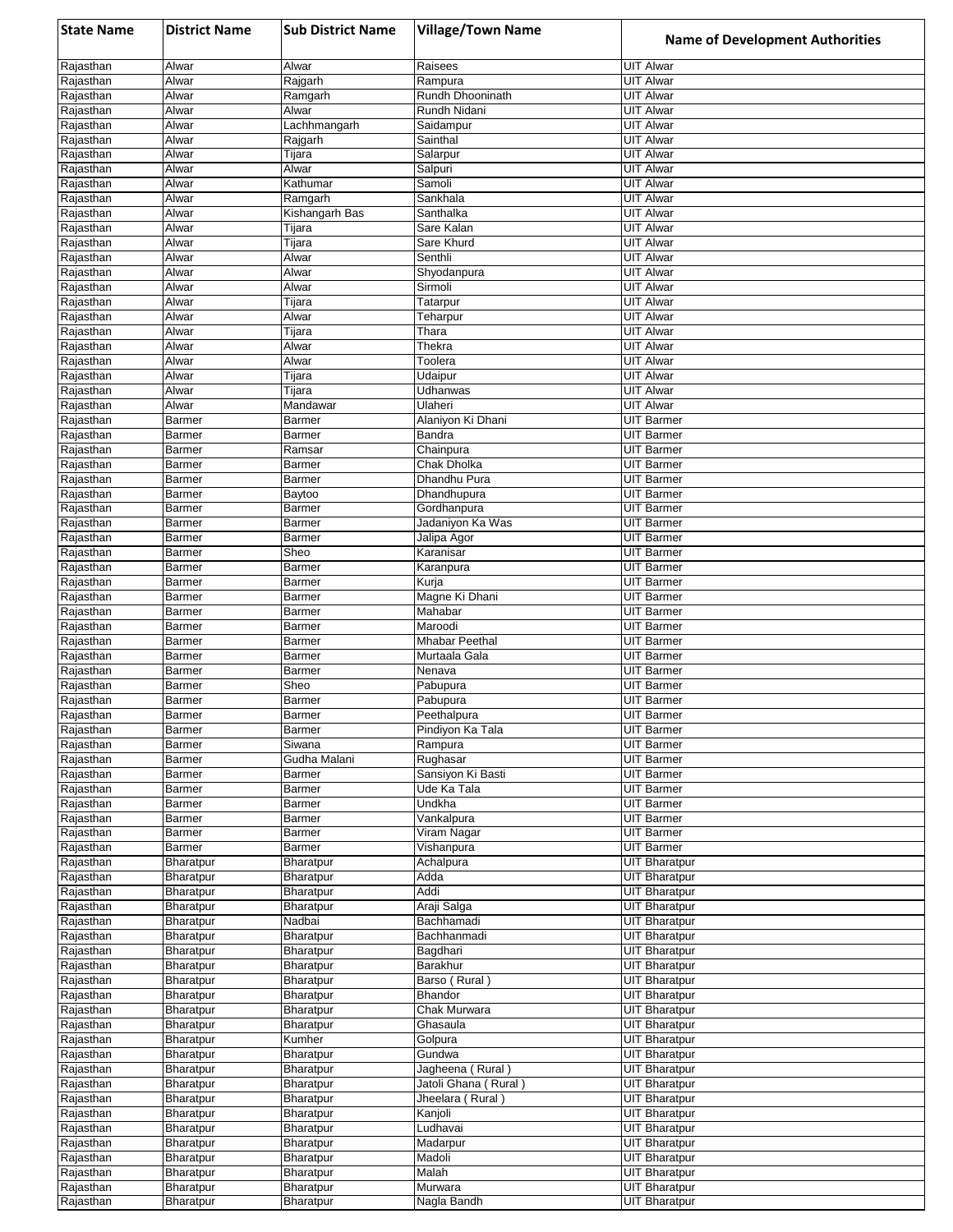| <b>State Name</b>      | <b>District Name</b>               | <b>Sub District Name</b>           | <b>Village/Town Name</b>             | <b>Name of Development Authorities</b>       |
|------------------------|------------------------------------|------------------------------------|--------------------------------------|----------------------------------------------|
| Rajasthan              | Bharatpur                          | Weir                               | Nagla Bandh                          | <b>UIT Bharatpur</b>                         |
| Rajasthan              | Bharatpur                          | Nadbai                             | Nagla Gopal                          | <b>UIT Bharatpur</b>                         |
| Rajasthan              | Bharatpur                          | Bharatpur                          | Nagla Gopal (Rural)                  | <b>UIT Bharatpur</b>                         |
| Rajasthan<br>Rajasthan | Bharatpur<br>Bharatpur             | Bharatpur<br>Bharatpur             | Nagla Lodha<br>Sewar Khurd           | UIT Bharatpur<br><b>UIT Bharatpur</b>        |
| Rajasthan              | Bharatpur                          | Rupbas                             | Shrinagar                            | <b>UIT Bharatpur</b>                         |
| Rajasthan              | Bharatpur                          | Bharatpur                          | Shyorana                             | <b>UIT Bharatpur</b>                         |
| Rajasthan              | Bharatpur                          | Bharatpur                          | Sukhawali                            | <b>UIT Bharatpur</b>                         |
| Rajasthan              | Bharatpur                          | Rupbas                             | Tontpur                              | <b>UIT Bharatpur</b>                         |
| Rajasthan<br>Rajasthan | Bharatpur<br>Bharatpur             | Bharatpur<br>Bharatpur             | Tontpur (Rural)<br>Tuhiya            | <b>UIT Bharatpur</b><br><b>UIT Bharatpur</b> |
| Rajasthan              | Bharatpur                          | Bharatpur                          | Vamanpura                            | <b>UIT Bharatpur</b>                         |
| Rajasthan              | <b>Bhilwara</b>                    | <b>Bhilwara</b>                    | Akola                                | UIT Bhilwara                                 |
| Rajasthan              | <b>Bhilwara</b>                    | <b>Bhilwara</b>                    | Arjiya                               | <b>UIT Bhilwara</b>                          |
| Rajasthan              | <b>Bhilwara</b>                    | <b>Bhilwara</b>                    | Atoon                                | UIT Bhilwara                                 |
| Rajasthan              | <b>Bhilwara</b>                    | <b>Bhilwara</b>                    | <b>Bhadali Khera</b>                 | <b>UIT Bhilwara</b>                          |
| Rajasthan<br>Rajasthan | <b>Bhilwara</b><br><b>Bhilwara</b> | Jahazpur<br>Jahazpur               | Bharni Kalan<br>Bharni Khurd         | <b>UIT Bhilwara</b><br>UIT Bhilwara          |
| Rajasthan              | <b>Bhilwara</b>                    | <b>Bhilwara</b>                    | <b>Bholi</b>                         | <b>UIT Bhilwara</b>                          |
| Rajasthan              | <b>Bhilwara</b>                    | Shahpura                           | Biliya                               | <b>UIT Bhilwara</b>                          |
| Rajasthan              | <b>Bhilwara</b>                    | <b>Bhilwara</b>                    | <b>Biliya Kalan</b>                  | <b>UIT Bhilwara</b>                          |
| Rajasthan              | <b>Bhilwara</b>                    | <b>Bhilwara</b>                    | Borda                                | UIT Bhilwara                                 |
| Rajasthan<br>Rajasthan | <b>Bhilwara</b><br><b>Bhilwara</b> | Banera<br>Banera                   | Chamanpura<br>Chhatri Khera          | UIT Bhilwara<br>UIT Bhilwara                 |
| Rajasthan              | <b>Bhilwara</b>                    | Mandalgarh                         | Dhool Khera                          | <b>UIT Bhilwara</b>                          |
| Rajasthan              | <b>Bhilwara</b>                    | Banera                             | Eklingpura                           | <b>UIT Bhilwara</b>                          |
| Rajasthan              | <b>Bhilwara</b>                    | <b>Bhilwara</b>                    | Gatheela Khera                       | <b>UIT Bhilwara</b>                          |
| Rajasthan              | <b>Bhilwara</b>                    | Hurda                              | Govindpura                           | <b>UIT Bhilwara</b>                          |
| Rajasthan              | <b>Bhilwara</b>                    | Sahara                             | Gurha                                | <b>UIT Bhilwara</b>                          |
| Rajasthan<br>Rajasthan | <b>Bhilwara</b><br>Bhilwara        | <b>Bhilwara</b><br><b>Bhilwara</b> | Guwardi<br>Haled                     | UIT Bhilwara<br><b>UIT Bhilwara</b>          |
| Rajasthan              | <b>Bhilwara</b>                    | <b>Bhilwara</b>                    | Jeepiya                              | <b>UIT Bhilwara</b>                          |
| Rajasthan              | <b>Bhilwara</b>                    | <b>Bhilwara</b>                    | Jodhras                              | <b>UIT Bhilwara</b>                          |
| Rajasthan              | <b>Bhilwara</b>                    | <b>Bhilwara</b>                    | Kanoli                               | UIT Bhilwara                                 |
| Rajasthan              | <b>Bhilwara</b>                    | Mandal                             | Keerkhera                            | UIT Bhilwara                                 |
| Rajasthan<br>Rajasthan | Bhilwara<br><b>Bhilwara</b>        | Mandal<br>Bhilwara                 | Kishiramji Ki Kheri<br>Madhopur      | UIT Bhilwara<br>UIT Bhilwara                 |
| Rajasthan              | <b>Bhilwara</b>                    | Kotri                              | Mali Khera                           | <b>UIT Bhilwara</b>                          |
| Rajasthan              | <b>Bhilwara</b>                    | <b>Bhilwara</b>                    | Malola                               | <b>UIT Bhilwara</b>                          |
| Rajasthan              | <b>Bhilwara</b>                    | <b>Bhilwara</b>                    | Mandpiya                             | <b>UIT Bhilwara</b>                          |
| Rajasthan              | <b>Bhilwara</b>                    | Raipur                             | Mokhampura                           | UIT Bhilwara                                 |
| Rajasthan<br>Rajasthan | <b>Bhilwara</b><br><b>Bhilwara</b> | <b>Bhilwara</b><br>Jahazpur        | Narayanpura<br>Odiya Khera           | <b>UIT Bhilwara</b><br>UIT Bhilwara          |
| Rajasthan              | <b>Bhilwara</b>                    | Asind                              | Palri                                | UIT Bhilwara                                 |
| Rajasthan              | <b>Bhilwara</b>                    | <b>Bhilwara</b>                    | Pansal                               | <b>UIT Bhilwara</b>                          |
| Rajasthan              | <b>Bhilwara</b>                    | Kotkasim                           | pur                                  | <b>UIT Bhilwara</b>                          |
| Rajasthan              | <b>Bhilwara</b>                    | Shahpura                           | Raghunathpura (Bansra Ka)            | <b>UIT Bhilwara</b>                          |
| Rajasthan<br>Rajasthan | <b>Bhilwara</b><br><b>Bhilwara</b> | Banera<br>Mandalgarh               | Raisinghpura<br>Rajpura              | <b>UIT Bhilwara</b><br><b>UIT Bhilwara</b>   |
| Rajasthan              | <b>Bhilwara</b>                    | Banera                             | Raneegpura                           | <b>UIT Bhilwara</b>                          |
| Rajasthan              | <b>Bhilwara</b>                    | Mandal                             | Sabal Pura                           | UIT Bhilwara                                 |
| Rajasthan              | <b>Bhilwara</b>                    | <b>Bhilwara</b>                    | Salariya                             | <b>UIT Bhilwara</b>                          |
| Rajasthan              | <b>Bhilwara</b>                    | Shahpura                           | Santokpura                           | <b>UIT Bhilwara</b>                          |
| Rajasthan              | <b>Bhilwara</b>                    | Mandal                             | <b>Station Nagar</b>                 | <b>UIT Bhilwara</b>                          |
| Rajasthan<br>Rajasthan | <b>Bhilwara</b><br><b>Bhilwara</b> | Mandal<br><b>Bhilwara</b>          | Suras<br>Swaroopganj                 | <b>UIT Bhilwara</b><br><b>UIT Bhilwara</b>   |
| Rajasthan              | <b>Bhilwara</b>                    | <b>Bhilwara</b>                    | Taswariya                            | <b>UIT Bhilwara</b>                          |
| Rajasthan              | <b>Bhilwara</b>                    | Bhilwara                           | Teli Khera                           | UIT Bhilwara                                 |
| Rajasthan              | <b>Bikaner</b>                     | Poogal                             | 1 Bm-3Bd (Shiv Nagar)                | <b>UIT Bikaner</b>                           |
| Rajasthan              | <b>Bikaner</b>                     | Bikaner                            | Beechhwal (Rural)                    | <b>UIT Bikaner</b>                           |
| Rajasthan<br>Rajasthan | Bikaner<br><b>Bikaner</b>          | Lunkaransar<br>Bikaner             | Binjharwali<br>Chak Garbi (Rural)    | <b>UIT Bikaner</b><br><b>UIT Bikaner</b>     |
| Rajasthan              | <b>Bikaner</b>                     | Nokha                              | Himatsar                             | <b>UIT Bikaner</b>                           |
| Rajasthan              | <b>Bikaner</b>                     | Bikaner                            | Himtasar                             | <b>UIT Bikaner</b>                           |
| Rajasthan              | Bikaner                            | Bikaner                            | Jorbeer (Rural)                      | <b>UIT Bikaner</b>                           |
| Rajasthan              | <b>Bikaner</b>                     | Bikaner                            | Kanasar                              | <b>UIT Bikaner</b>                           |
| Rajasthan              | <b>Bikaner</b>                     | Kolayat                            | Karnisar                             | <b>UIT Bikaner</b>                           |
| Rajasthan<br>Rajasthan | Bikaner<br><b>Bikaner</b>          | Bikaner<br>Bikaner                 | Nagasar Sugni<br>Nainon Ka Bas       | UIT Bikaner<br><b>UIT Bikaner</b>            |
| Rajasthan              | Bikaner                            | Bikaner                            | Nal Chhoti                           | <b>UIT Bikaner</b>                           |
| Rajasthan              | <b>Bikaner</b>                     | Lunkaransar                        | Nathusar                             | <b>UIT Bikaner</b>                           |
| Rajasthan              | <b>Bikaner</b>                     | Bikaner                            | Panpalsar                            | <b>UIT Bikaner</b>                           |
| Rajasthan              | <b>Bikaner</b>                     | Bikaner                            | Pemasar                              | <b>UIT Bikaner</b>                           |
| Rajasthan              | <b>Bikaner</b>                     | Bikaner                            | Raisar                               | <b>UIT Bikaner</b><br><b>UIT Bikaner</b>     |
| Rajasthan<br>Rajasthan | <b>Bikaner</b><br><b>Bikaner</b>   | Bikaner<br>Bikaner                 | Ridmalsar Purohitan<br>Sharah Kajani | <b>UIT Bikaner</b>                           |
| Rajasthan              | <b>Bikaner</b>                     | Bikaner                            | Sharah Koojiya                       | <b>UIT Bikaner</b>                           |
| Rajasthan              | Bikaner                            | Bikaner                            | Sharah Nathaniya (Rural)             | <b>UIT Bikaner</b>                           |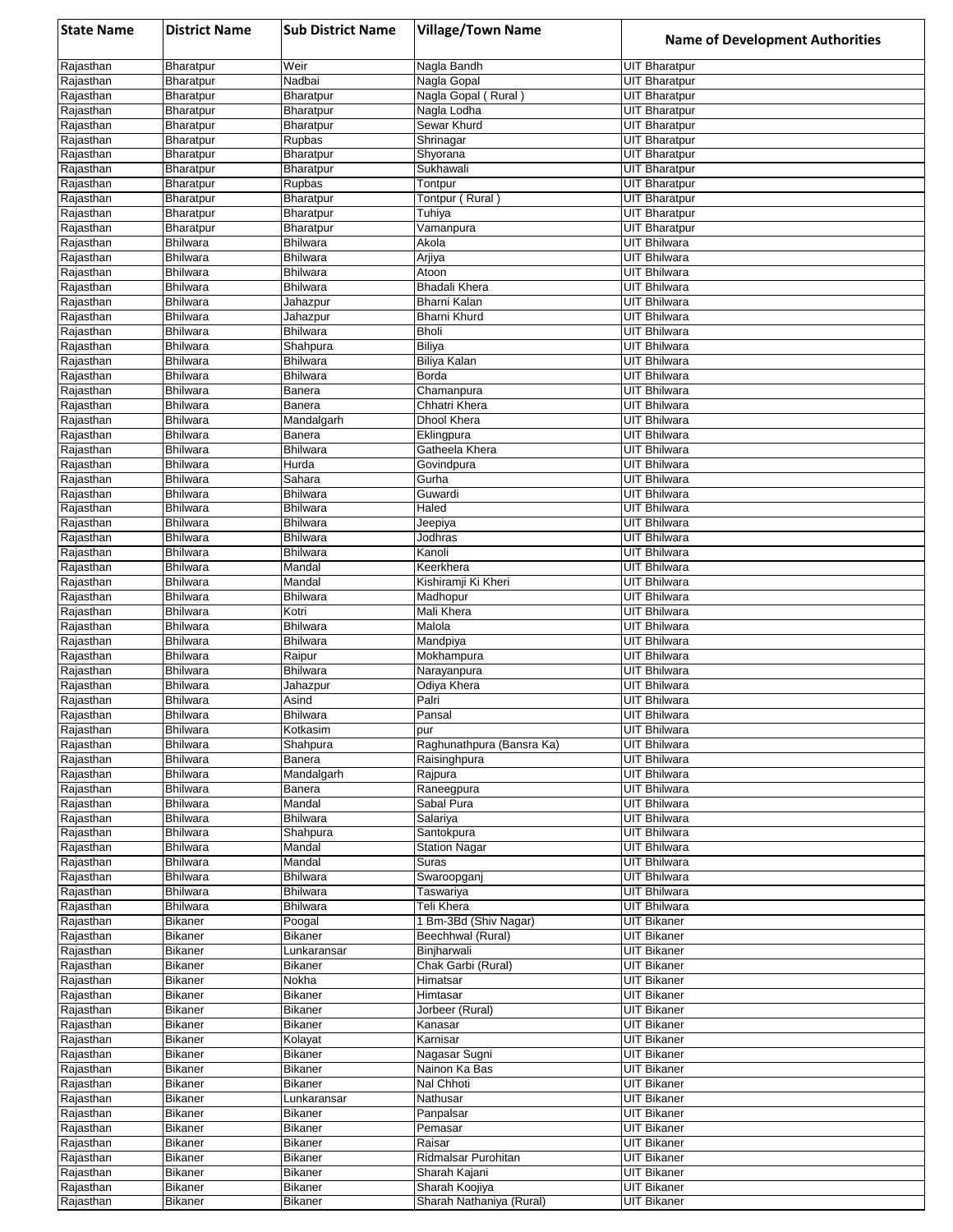| <b>State Name</b>      | <b>District Name</b>             | <b>Sub District Name</b>     | <b>Village/Town Name</b>          | <b>Name of Development Authorities</b>      |
|------------------------|----------------------------------|------------------------------|-----------------------------------|---------------------------------------------|
| Rajasthan              | Bikaner                          | Nokha                        | Sharah Teliya                     | <b>UIT Bikaner</b>                          |
| Rajasthan              | <b>Bikaner</b>                   | Nokha                        | Shri Rampura                      | <b>UIT Bikaner</b>                          |
| Rajasthan              | <b>Bikaner</b><br><b>Bikaner</b> | Nohar<br><b>Bikaner</b>      | Surjansar<br>Udai Ramsar          | UIT Bikaner<br><b>UIT Bikaner</b>           |
| Rajasthan<br>Rajasthan | <b>Bikaner</b>                   | <b>Bikaner</b>               | Udasar                            | <b>UIT Bikaner</b>                          |
| Rajasthan              | <b>Bikaner</b>                   | Nokha                        | Udasar                            | <b>UIT Bikaner</b>                          |
| Rajasthan              | <b>Bundi</b>                     | Bundi                        | Ballop                            | <b>UIT Bundi</b>                            |
| Rajasthan              | <b>Bundi</b>                     | Bundi                        | <b>Bhopat Pura</b>                | UIT Bundi                                   |
| Rajasthan              | <b>Bundi</b><br><b>Bundi</b>     | Bundi<br>Bundi               | Govindpur Baori<br>Jakhmoond      | <b>UIT Bundi</b><br><b>UIT Bundi</b>        |
| Rajasthan<br>Rajasthan | <b>Bundi</b>                     | <b>Bundi</b>                 | Meharana                          | <b>UIT Bundi</b>                            |
| Rajasthan              | <b>Bundi</b>                     | Bundi                        | Rampuriya (Tulsi)                 | <b>UIT Bundi</b>                            |
| Rajasthan              | <b>Bundi</b>                     | Bundi                        | Sanwar                            | <b>UIT Bundi</b>                            |
| Rajasthan              | <b>Bundi</b>                     | Bundi                        | Seenta                            | UIT Bundi                                   |
| Rajasthan<br>Rajasthan | Bundi<br><b>Bundi</b>            | Bundi<br>Bundi               | Teerath<br>Tulsi                  | UIT Bundi<br><b>UIT Bundi</b>               |
| Rajasthan              | <b>Bundi</b>                     | <b>Bundi</b>                 | Vinayaka                          | UIT Bundi                                   |
| Rajasthan              | Chittaurgarh                     | Gangrar                      | Ajolion Ka Khera                  | UIT Chittaurgarh                            |
| Rajasthan              | Chittaurgarh                     | Chittaurgarh                 | Barada                            | UIT Chittaurgarh                            |
| Rajasthan              | Chittaurgarh                     | Chittaurgarh                 | Beerghas                          | UIT Chittaurgarh                            |
| Rajasthan<br>Rajasthan | Chittaurgarh<br>Chittaurgarh     | Chittaurgarh<br>Chittaurgarh | <b>Bherda</b><br>Bodiyana         | UIT Chittaurgarh<br>UIT Chittaurgarh        |
| Rajasthan              | Chittaurgarh                     | Chittaurgarh                 | Bojunda                           | <b>UIT Chittaurgarh</b>                     |
| Rajasthan              | Chittaurgarh                     | Bari Sadri                   | Chitoriya                         | <b>UIT Chittaurgarh</b>                     |
| Rajasthan              | Chittaurgarh                     | Chittaurgarh                 | Dagla Ka Khera                    | <b>UIT Chittaurgarh</b>                     |
| Rajasthan              | Chittaurgarh                     | Kapasan                      | Daulatpura                        | UIT Chittaurgarh                            |
| Rajasthan              | Chittaurgarh                     | Chittaurgarh                 | Dhanet Kalan                      | UIT Chittaurgarh<br><b>UIT Chittaurgarh</b> |
| Rajasthan<br>Rajasthan | Chittaurgarh<br>Chittaurgarh     | Chittaurgarh<br>Chittaurgarh | Dhanet Khurd<br>Eral              | UIT Chittaurgarh                            |
| Rajasthan              | Chittaurgarh                     | Chittaurgarh                 | Jafarpura                         | <b>UIT Chittaurgarh</b>                     |
| Rajasthan              | Chittaurgarh                     | Chittaurgarh                 | Jalampura                         | UIT Chittaurgarh                            |
| Rajasthan              | Chittaurgarh                     | Chittaurgarh                 | Lalji Ka Khera                    | UIT Chittaurgarh                            |
| Rajasthan              | Chittaurgarh                     | <b>Bhadesar</b>              | Manpura                           | UIT Chittaurgarh                            |
| Rajasthan<br>Rajasthan | Chittaurgarh<br>Chittaurgarh     | Gangrar<br>Chittaurgarh      | Monga Ka Khera<br>Narpat Ki Kheri | UIT Chittaurgarh<br><b>UIT Chittaurgarh</b> |
| Rajasthan              | Chittaurgarh                     | Chittaurgarh                 | Ochhari                           | <b>UIT Chittaurgarh</b>                     |
| Rajasthan              | Chittaurgarh                     | Chittaurgarh                 | Ordi                              | <b>UIT Chittaurgarh</b>                     |
| Rajasthan              | Chittaurgarh                     | Kapasan                      | Pandoli                           | <b>UIT Chittaurgarh</b>                     |
| Rajasthan              | Chittaurgarh                     | <b>Bhadesar</b>              | Peepli Gujaran                    | UIT Chittaurgarh                            |
| Rajasthan<br>Rajasthan | Chittaurgarh<br>Chittaurgarh     | Gangrar<br>Chittaurgarh      | Pootholi<br>Reethola              | UIT Chittaurgarh<br><b>UIT Chittaurgarh</b> |
| Rajasthan              | Chittaurgarh                     | Chittaurgarh                 | Rolahera                          | UIT Chittaurgarh                            |
| Rajasthan              | Chittaurgarh                     | Gangrar                      | Salera                            | UIT Chittaurgarh                            |
| Rajasthan              | Chittaurgarh                     | Bhadesar                     | Segwa                             | UIT Chittaurgarh                            |
| Rajasthan              | Chittaurgarh                     | Chittaurgarh                 | Semaliya                          | <b>UIT Chittaurgarh</b>                     |
| Rajasthan<br>Rajasthan | Chittaurgarh<br>Chittaurgarh     | Chittaurgarh<br>Chittaurgarh | Surajpol<br>Thukrawa              | UIT Chittaurgarh<br><b>UIT Chittaurgarh</b> |
| Rajasthan              | Chittaurgarh                     | Bassi                        | Chitori                           | UIT Chittorgarh                             |
| Rajasthan              | Chittaurgarh                     | Mauzamabad                   | Kila                              | UIT Chittorgarh                             |
| Rajasthan              | Chittaurgarh                     | Chirawa                      | Peepli                            | <b>UIT Chittorgarh</b>                      |
| Rajasthan              | Chittaurgarh                     | Chittaurgarh                 | Semaliya                          | <b>UIT Chittorgarh</b>                      |
| Rajasthan              | Ganganagar                       | Ganganagar                   | 1 a                               | UIT Ganganagar                              |
| Rajasthan<br>Rajasthan | Ganganagar<br>Ganganagar         | Ganganagar<br>Ganganagar     | 1 B<br>1 b                        | UIT Ganganagar<br>UIT Ganganagar            |
| Rajasthan              | Ganganagar                       | Ganganagar                   | 1 E                               | UIT Ganganagar                              |
| Rajasthan              | Ganganagar                       | Ganganagar                   | 1 e                               | UIT Ganganagar                              |
| Rajasthan              | Ganganagar                       | Ganganagar                   | 1F                                | UIT Ganganagar                              |
| Rajasthan              | Ganganagar                       | Ganganagar                   | 1 Z                               | UIT Ganganagar                              |
| Rajasthan<br>Rajasthan | Ganganagar<br>Ganganagar         | Ganganagar<br>Ganganagar     | 10Z<br>2E                         | <b>UIT Ganganagar</b><br>UIT Ganganagar     |
| Rajasthan              | Ganganagar                       | Ganganagar                   | 2Z                                | UIT Ganganagar                              |
| Rajasthan              | Ganganagar                       | Anupgarh                     | 3 A                               | UIT Ganganagar                              |
| Rajasthan              | Ganganagar                       | Ganganagar                   | 3E1                               | UIT Ganganagar                              |
| Rajasthan              | Ganganagar                       | Ganganagar                   | 3EII                              | UIT Ganganagar                              |
| Rajasthan<br>Rajasthan | Ganganagar<br>Ganganagar         | Ganganagar<br>Ganganagar     | 3 F<br>3f                         | UIT Ganganagar<br>UIT Ganganagar            |
| Rajasthan              | Ganganagar                       | Ganganagar                   | 3 Z                               | UIT Ganganagar                              |
| Rajasthan              | Ganganagar                       | Ganganagar                   | 4 a                               | UIT Ganganagar                              |
| Rajasthan              | Ganganagar                       | Anupgarh                     | 4 A                               | UIT Ganganagar                              |
| Rajasthan              | Ganganagar                       | Ganganagar                   | 4 E                               | UIT Ganganagar                              |
| Rajasthan              | Ganganagar                       | Ganganagar                   | 4 Z                               | UIT Ganganagar                              |
| Rajasthan<br>Rajasthan | Ganganagar<br>Ganganagar         | Ganganagar<br>Ganganagar     | 4ML<br>5a                         | UIT Ganganagar<br>UIT Ganganagar            |
| Rajasthan              | Ganganagar                       | Ganganagar                   | 5 ML                              | UIT Ganganagar                              |
| Rajasthan              | Ganganagar                       | Ganganagar                   | 5 Z                               | UIT Ganganagar                              |
| Rajasthan              | Ganganagar                       | Ganganagar                   | 6 e (OG) (Part)                   | UIT Ganganagar                              |
| Rajasthan              | Ganganagar                       | Ganganagar                   | 6 Z                               | UIT Ganganagar                              |
| Rajasthan              | Ganganagar                       | Ganganagar                   | 6 Z-A                             | UIT Ganganagar                              |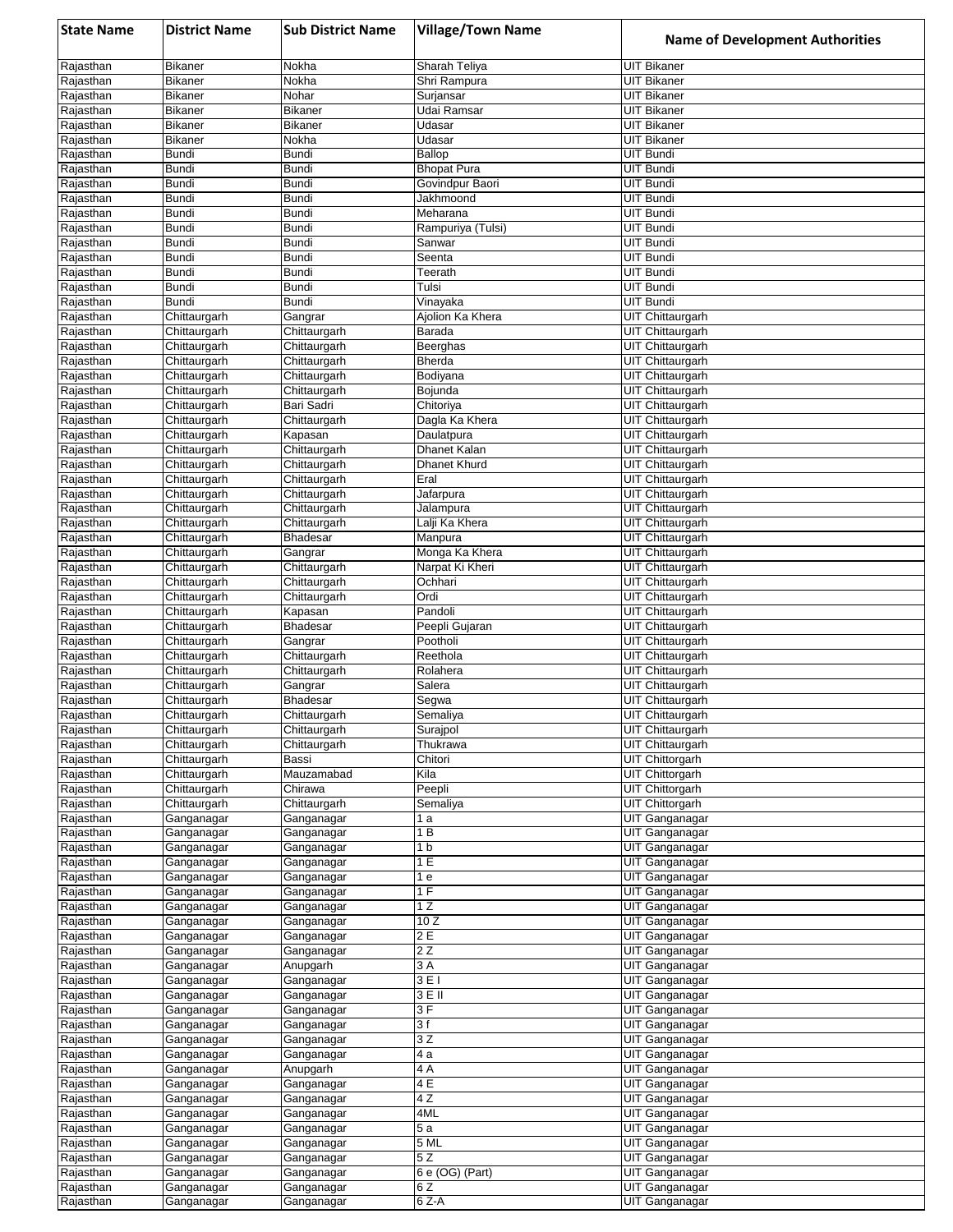| <b>State Name</b>      | <b>District Name</b> | <b>Sub District Name</b>           | <b>Village/Town Name</b>                | <b>Name of Development Authorities</b>                       |
|------------------------|----------------------|------------------------------------|-----------------------------------------|--------------------------------------------------------------|
| Rajasthan              | Ganganagar           | Ganganagar                         | 7 Z                                     | UIT Ganganagar                                               |
| Rajasthan              | Ganganagar           | Ganganagar                         | 8 Z                                     | UIT Ganganagar                                               |
| Rajasthan<br>Rajasthan | Ganganagar<br>Jaipur | Ganganagar<br>Phulera (Hq.Sambhar) | 9Z<br>Abhaipura                         | UIT Ganganagar<br>Jaipur Development Authority               |
| Rajasthan              | Jaipur               | Bassi                              | Abhay Pura                              | Jaipur Development Authority                                 |
| Rajasthan              | Jaipur               | Jaipur                             | Achanchukya                             | Jaipur Development Authority                                 |
| Rajasthan              | Jaipur               | Sanganer                           | Acharawala                              | Jaipur Development Authority                                 |
| Rajasthan              | Jaipur               | Amber                              | Achhojai                                | Jaipur Development Authority                                 |
| Rajasthan<br>Rajasthan | Jaipur<br>Jaipur     | Amber<br>Jamwa Ramgarh             | Achrol<br>Ajabgarh @ Hari Ka Bas        | Jaipur Development Authority<br>Jaipur Development Authority |
| Rajasthan              | Jaipur               | Sanganer                           | Ajairajpura                             | Jaipur Development Authority                                 |
| Rajasthan              | Jaipur               | Amber                              | Akeda Chaud                             | Jaipur Development Authority                                 |
| Rajasthan              | Jaipur               | Amber                              | Akedadoongar (CT)                       | Jaipur Development Authority                                 |
| Rajasthan              | Jaipur               | Mauzamabad                         | Akhepura                                | Jaipur Development Authority                                 |
| Rajasthan              | Jaipur               | Amber                              | Amer Chak No.1                          | Jaipur Development Authority                                 |
| Rajasthan<br>Rajasthan | Jaipur<br>Jaipur     | Amber<br>Chomu                     | Amer Chak No.2<br>Anatpura              | Jaipur Development Authority<br>Jaipur Development Authority |
| Rajasthan              | Jaipur               | Amber                              | Ani                                     | Jaipur Development Authority                                 |
| Rajasthan              | Jaipur               | Chaksu                             | Ankeshpura                              | Jaipur Development Authority                                 |
| Rajasthan              | Jaipur               | Sanganer                           | Anoppura                                | Jaipur Development Authority                                 |
| Rajasthan              | Jaipur               | Amber                              | Arniya                                  | Jaipur Development Authority                                 |
| Rajasthan              | Jaipur               | Sanganer                           | Asawala                                 | Jaipur Development Authority<br>Jaipur Development Authority |
| Rajasthan<br>Rajasthan | Jaipur<br>Jaipur     | Amber<br>Sanganer                  | Atalbiharipura<br>Awaniya               | Jaipur Development Authority                                 |
| Rajasthan              | Jaipur               | Sanganer                           | Badanpura                               | Jaipur Development Authority                                 |
| Rajasthan              | Jaipur               | Amber                              | Badanpura                               | Jaipur Development Authority                                 |
| Rajasthan              | Jaipur               | Bassi                              | Badh Swami                              | Jaipur Development Authority                                 |
| Rajasthan              | Jaipur               | Jaipur                             | Bagrana (CT)                            | Jaipur Development Authority                                 |
| Rajasthan<br>Rajasthan | Jaipur<br>Jaipur     | Sanganer<br>Sanganer               | Bagru Khurd<br>Bagru Rawan              | Jaipur Development Authority<br>Jaipur Development Authority |
| Rajasthan              | Jaipur               | Amber                              | Bagwada                                 | Jaipur Development Authority                                 |
| Rajasthan              | Jaipur               | Chaksu                             | Bajdoli                                 | Jaipur Development Authority                                 |
| Rajasthan              | Jaipur               | Sanganer                           | Baksawala                               | Jaipur Development Authority                                 |
| Rajasthan              | Jaipur               | Bassi                              | Bala Ki Nangal                          | Jaipur Development Authority                                 |
| Rajasthan<br>Rajasthan | Jaipur<br>Jaipur     | Sanganer<br>Jamwa Ramgarh          | Balawala<br>balkrishna pura             | Jaipur Development Authority<br>Jaipur Development Authority |
| Rajasthan              | Jaipur               | Jaipur                             | Balloopura                              | Jaipur Development Authority                                 |
| Rajasthan              | Jaipur               | Sanganer                           | Balmukundpura @ Nada                    | Jaipur Development Authority                                 |
| Rajasthan              | Jaipur               | Chaksu                             | Balrampura                              | Jaipur Development Authority                                 |
| Rajasthan              | Jaipur               | Kherwara                           | Bambala                                 | Jaipur Development Authority                                 |
| Rajasthan              | Jaipur               | Jaipur                             | Baori                                   | Jaipur Development Authority                                 |
| Rajasthan<br>Rajasthan | Jaipur<br>Jaipur     | Amber<br>Sanganer                  | Baragaon Jarkhya<br>Barh Awaniya        | Jaipur Development Authority<br>Jaipur Development Authority |
| Rajasthan              | Jaipur               | Jaipur                             | Barh Fatehpura                          | Jaipur Development Authority                                 |
| Rajasthan              | Jaipur               | Sanganer                           | Barh Hariharpura                        | Jaipur Development Authority                                 |
| Rajasthan              | Jaipur               | Amber                              | Barh Jahota                             | Jaipur Development Authority                                 |
| Rajasthan              | Jaipur               | Jamwa Ramgarh                      | Barh Radho Das Pura                     | Jaipur Development Authority                                 |
| Rajasthan<br>Rajasthan | Jaipur<br>Jaipur     | Chaksu<br>Sanganer                 | Barh Ramzanipura<br><b>Barh Shyopur</b> | Jaipur Development Authority<br>Jaipur Development Authority |
| Rajasthan              | Jaipur               | Jamwa Ramgarh                      | Barh Thaulai                            | Jaipur Development Authority                                 |
| Rajasthan              | Jaipur               | Phagi                              | Barhali                                 | Jaipur Development Authority                                 |
| Rajasthan              | Jaipur               | Sanganer                           | Barhmohanpura                           | Jaipur Development Authority                                 |
| Rajasthan              | Jaipur               | Sanganer                           | Bari Ka Bas                             | Jaipur Development Authority                                 |
| Rajasthan              | Jaipur               | Chaksu<br>Chaksu                   | Barkhera                                | Jaipur Development Authority<br>Jaipur Development Authority |
| Rajasthan<br>Rajasthan | Jaipur<br>Jaipur     | Amber                              | Barodiya<br>Bas Baori                   | Jaipur Development Authority                                 |
| Rajasthan              | Jaipur               | Jaipur                             | Baseri                                  | Jaipur Development Authority                                 |
| Rajasthan              | Jaipur               | Jaipur                             | Basri                                   | Jaipur Development Authority                                 |
| Rajasthan              | Jaipur               | Phagi                              | Basri Jogiyan                           | Jaipur Development Authority                                 |
| Rajasthan              | Jaipur               | Jamwa Ramgarh                      | Bassi                                   | Jaipur Development Authority                                 |
| Rajasthan<br>Rajasthan | Jaipur<br>Jaipur     | Amber<br>Sanganer                  | Beelpura<br>Beelwa Kalan                | Jaipur Development Authority<br>Jaipur Development Authority |
| Rajasthan              | Jaipur               | Bassi                              | Beelwa Khurd                            | Jaipur Development Authority                                 |
| Rajasthan              | Jaipur               | Jaipur                             | Beer Hathod                             | Jaipur Development Authority                                 |
| Rajasthan              | Jaipur               | Phagi                              | Beer Ramchandrapura                     | Jaipur Development Authority                                 |
| Rajasthan              | Jaipur               | Chaksu                             | Beer Suratrampura                       | Jaipur Development Authority                                 |
| Rajasthan              | Jaipur               | Amber                              | Beer Talera                             | Jaipur Development Authority                                 |
| Rajasthan<br>Rajasthan | Jaipur<br>Jaipur     | Jaipur<br>Jaipur                   | Beermalpura @ Mukandpura<br>Begas       | Jaipur Development Authority<br>Jaipur Development Authority |
| Rajasthan              | Jaipur               | Amber                              | Benarwith Daulatpura                    | Jaipur Development Authority                                 |
| Rajasthan              | Jaipur               | Jaipur                             | Bhambhori                               | Jaipur Development Authority                                 |
| Rajasthan              | Jaipur               | Sanganer                           | Bhambhoriya                             | Jaipur Development Authority                                 |
| Rajasthan              | Jaipur               | Sanganer                           | Bhankrota Khurd                         | Jaipur Development Authority                                 |
| Rajasthan              | Jaipur               | Jamwa Ramgarh                      | Bhanpur Kalan                           | Jaipur Development Authority<br>Jaipur Development Authority |
| Rajasthan<br>Rajasthan | Jaipur<br>Jaipur     | Jamwa Ramgarh<br>Sanganer          | Bhaogarh<br>Bhaosinghpura               | Jaipur Development Authority                                 |
| Rajasthan              | Jaipur               | Sanganer                           | Bhapura                                 | Jaipur Development Authority                                 |
| Rajasthan              | Jaipur               | Sanganer                           | Bhater                                  | Jaipur Development Authority                                 |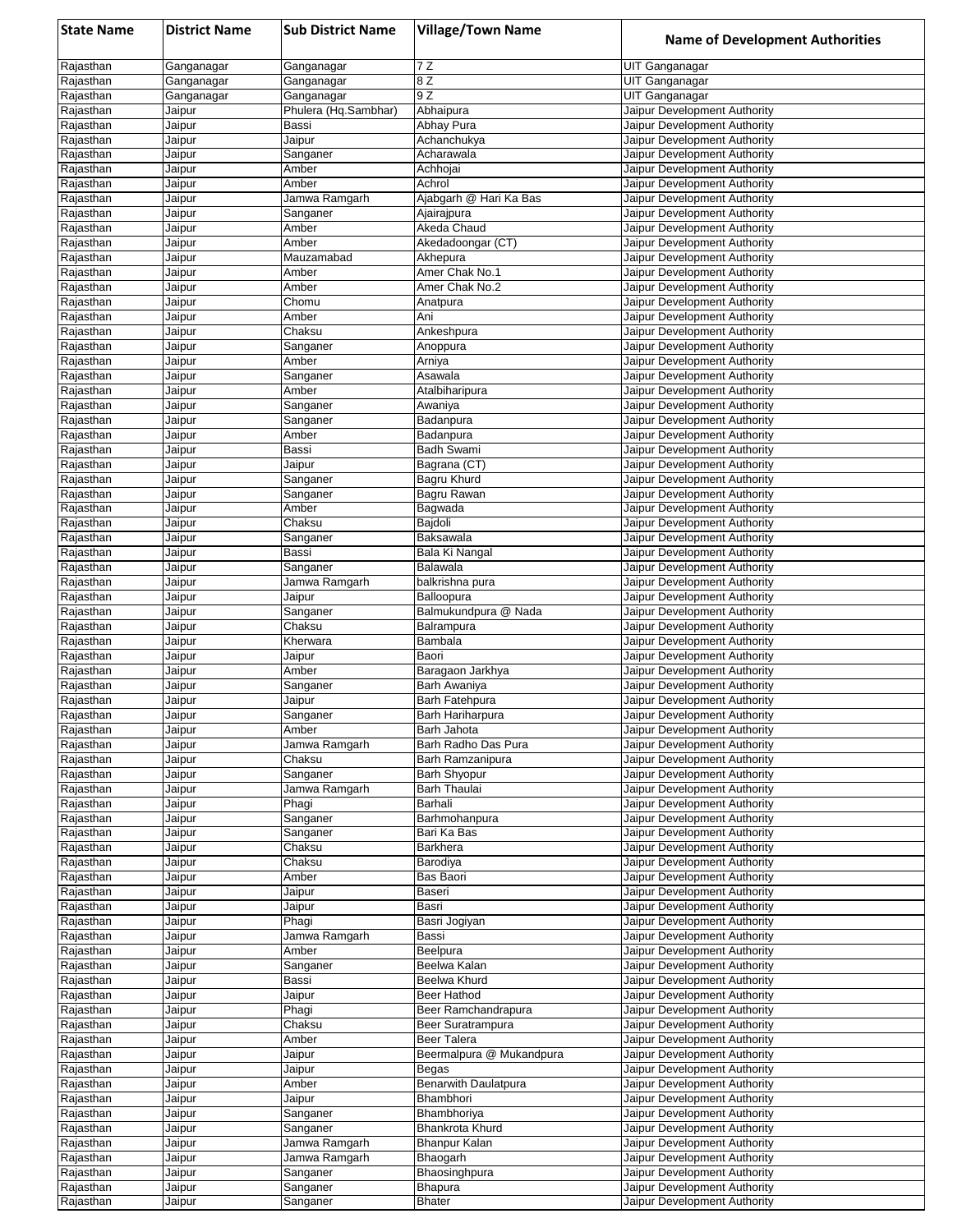| <b>State Name</b>      | <b>District Name</b> | <b>Sub District Name</b>       | <b>Village/Town Name</b>                          | <b>Name of Development Authorities</b>                       |
|------------------------|----------------------|--------------------------------|---------------------------------------------------|--------------------------------------------------------------|
| Rajasthan              | Jaipur               | Bassi                          | <b>Bhatesari</b>                                  | Jaipur Development Authority                                 |
| Rajasthan              | Jaipur               | Amber                          | <b>Bhatton Ki Gali</b>                            | Jaipur Development Authority                                 |
| Rajasthan              | Jaipur               | Chaksu                         | Bhawanipura                                       | Jaipur Development Authority                                 |
| Rajasthan<br>Rajasthan | Jaipur<br>Jaipur     | Bassi<br>Phagi                 | Bhawasar Isharwala<br>Bheempura                   | Jaipur Development Authority<br>Jaipur Development Authority |
| Rajasthan              | Jaipur               | Phagi                          | <b>Bhojpura</b>                                   | Jaipur Development Authority                                 |
| Rajasthan              | Jaipur               | Chaksu                         | <b>Bhojya Dand</b>                                | Jaipur Development Authority                                 |
| Rajasthan              | Jaipur               | Chaksu                         | Bhojyara                                          | Jaipur Development Authority                                 |
| Rajasthan              | Jaipur               | Jaipur                         | Bhoodharpura                                      | Jaipur Development Authority                                 |
| Rajasthan              | Jaipur               | Amber                          | Bhoorawali                                        | Jaipur Development Authority                                 |
| Rajasthan              | Jaipur               | Amber                          | Bhuranpura @Nestiwas                              | Jaipur Development Authority                                 |
| Rajasthan              | Jaipur<br>Jaipur     | Shahpura<br>Mauzamabad         | Bichpari                                          | Jaipur Development Authority<br>Jaipur Development Authority |
| Rajasthan<br>Rajasthan | Jaipur               | Amber                          | Biharipura<br>Biharipura                          | Jaipur Development Authority                                 |
| Rajasthan              | Jaipur               | Chaksu                         | Biharipura(Rural)                                 | Jaipur Development Authority                                 |
| Rajasthan              | Jaipur               | Amber                          | Bilonchi                                          | Jaipur Development Authority                                 |
| Rajasthan              | Jaipur               | Aklera                         | Bindayaka                                         | Jaipur Development Authority                                 |
| Rajasthan              | Jaipur               | Bassi                          | Birajpura                                         | Jaipur Development Authority                                 |
| Rajasthan              | Jaipur               | Amber                          | Bishangarh                                        | Jaipur Development Authority                                 |
| Rajasthan<br>Rajasthan | Jaipur<br>Jaipur     | Phagi<br>Amber                 | <b>Bokrawas</b><br>Boodthal                       | Jaipur Development Authority<br>Jaipur Development Authority |
| Rajasthan              | Jaipur               | Bassi                          | Boorthal                                          | Jaipur Development Authority                                 |
| Rajasthan              | Jaipur               | Jaipur                         | Boytawala                                         | Jaipur Development Authority                                 |
| Rajasthan              | Jaipur               | Chaksu                         | Brijnathpura                                      | Jaipur Development Authority                                 |
| Rajasthan              | Jaipur               | Phulera (Hq.Sambhar)           | Chainpura                                         | Jaipur Development Authority                                 |
| Rajasthan              | Jaipur               | Jamwa Ramgarh                  | Chainpurawas Saiwar                               | Jaipur Development Authority                                 |
| Rajasthan              | Jaipur               | Sanganer                       | Chak Amjhar                                       | Jaipur Development Authority                                 |
| Rajasthan<br>Rajasthan | Jaipur<br>Jaipur     | Jaipur<br>Jaipur               | Chak Baori<br>Chak Barh                           | Jaipur Development Authority<br>Jaipur Development Authority |
| Rajasthan              | Jaipur               | Sanganer                       | Chak Basri                                        | Jaipur Development Authority                                 |
| Rajasthan              | Jaipur               | Jaipur                         | Chak Basri                                        | Jaipur Development Authority                                 |
| Rajasthan              | Jaipur               | Jaipur                         | Chak Begas                                        | Jaipur Development Authority                                 |
| Rajasthan              | Jaipur               | Jaipur                         | Chak Boytawala                                    | Jaipur Development Authority                                 |
| Rajasthan              | Jaipur               | Jamwa Ramgarh                  | Chak Chainpura                                    | Jaipur Development Authority                                 |
| Rajasthan              | Jaipur               | Chaksu                         | Chak Chandlai No.1                                | Jaipur Development Authority                                 |
| Rajasthan<br>Rajasthan | Jaipur<br>Jaipur     | Chaksu<br>Amber                | Chak Chandlai No.2<br>Chak Degdas                 | Jaipur Development Authority<br>Jaipur Development Authority |
| Rajasthan              | Jaipur               | Sanganer                       | Chak Harbanspura                                  | Jaipur Development Authority                                 |
| Rajasthan              | Jaipur               | Jamwa Ramgarh                  | Chak Indra Garh                                   | Jaipur Development Authority                                 |
| Rajasthan              | Jaipur               | Amber                          | Chak Jaisinghnagar                                | Jaipur Development Authority                                 |
| Rajasthan              | Jaipur               | Amber                          | Chak Jaisinghpura                                 | Jaipur Development Authority                                 |
| Rajasthan              | Jaipur               | Amber                          | Chak Kotiya                                       | Jaipur Development Authority                                 |
| Rajasthan              | Jaipur               | Chaksu                         | Chak Laxmipura No. 1                              | Jaipur Development Authority                                 |
| Rajasthan<br>Rajasthan | Jaipur<br>Jaipur     | Chaksu<br>Jamwa Ramgarh        | Chak Laxmipura No. 2<br>Chak Mala Ki Nangal       | Jaipur Development Authority<br>Jaipur Development Authority |
| Rajasthan              | Jaipur               | Amber                          | Chak Manoharpur                                   | Jaipur Development Authority                                 |
| Rajasthan              | Jaipur               | Amber                          | Chak Nangal                                       | Jaipur Development Authority                                 |
| Rajasthan              | Jaipur               | Mauzamabad                     | Chak Nasnota                                      | Jaipur Development Authority                                 |
| Rajasthan              | Jaipur               | Sanganer                       | Chak No 6 (Chak Kitavti)                          | Jaipur Development Authority                                 |
| Rajasthan              | Jaipur               | Sanganer                       | Chak No.12                                        | Jaipur Development Authority                                 |
| Rajasthan              | Jaipur               | Jamwa Ramgarh<br>Amber         | Chak Nondpura<br>Chak Pokharawala                 | Jaipur Development Authority                                 |
| Rajasthan<br>Rajasthan | Jaipur<br>Jaipur     | Jaipur                         | Chak Ramsar                                       | Jaipur Development Authority<br>Jaipur Development Authority |
| Rajasthan              | Jaipur               | Amber                          | Chak Rojda                                        | Jaipur Development Authority                                 |
| Rajasthan              | Jaipur               | Sanganer                       | Chak Saligrampura                                 | Jaipur Development Authority                                 |
| Rajasthan              | Jaipur               | Jaipur                         | Chak Sarna Doongar                                | Jaipur Development Authority                                 |
| Rajasthan              | Jaipur               | Sanganer                       | Chak Sherwali                                     | Jaipur Development Authority                                 |
| Rajasthan              | Jaipur               | Chaksu                         | Chak Shivdaspura No. 2                            | Jaipur Development Authority                                 |
| Rajasthan<br>Rajasthan | Jaipur<br>Jaipur     | Chaksu<br>Chaksu               | Chak Shri Kishanpura<br>Chak Shri Kishanpura No.2 | Jaipur Development Authority<br>Jaipur Development Authority |
| Rajasthan              | Jaipur               | Chaksu                         | Chakshivdaspura No1                               | Jaipur Development Authority                                 |
| Rajasthan              | Jaipur               | Sanganer                       | Chakwatika                                        | Jaipur Development Authority                                 |
| Rajasthan              | Jaipur               | Chaksu                         | Chakwatka                                         | Jaipur Development Authority                                 |
| Rajasthan              | Jaipur               | Jaipur                         | Champapura                                        | Jaipur Development Authority                                 |
| Rajasthan              | Jaipur               | Mauzamabad                     | Chan Chukaya                                      | Jaipur Development Authority                                 |
| Rajasthan              | Jaipur               | Phagi                          | Chandawas                                         | Jaipur Development Authority                                 |
| Rajasthan<br>Rajasthan | Jaipur<br>Jaipur     | Amber<br>Chaksu                | Chandawas<br>Chandlai                             | Jaipur Development Authority<br>Jaipur Development Authority |
| Rajasthan              | Jaipur               | Amber                          | Chandwaji                                         | Jaipur Development Authority                                 |
| Rajasthan              | Jaipur               | Chomu                          | Charanwas                                         | Jaipur Development Authority                                 |
| Rajasthan              | Jaipur               | Chaksu                         | Chatarbhujpura                                    | Jaipur Development Authority                                 |
| Rajasthan              | Jaipur               | Viratnagar                     | Chatarpura                                        | Jaipur Development Authority                                 |
| Rajasthan              | Jaipur               | Shahpura                       | Chatarpura                                        | Jaipur Development Authority                                 |
| Rajasthan              | Jaipur               | Sanganer                       | Chatarpura@ Lalya Ka Bas                          | Jaipur Development Authority                                 |
| Rajasthan              | Jaipur               | Jamwa Ramgarh<br>Jamwa Ramgarh | Chaumukha<br>Chawand Ka Mand                      | Jaipur Development Authority                                 |
| Rajasthan<br>Rajasthan | Jaipur<br>Jaipur     | Amber                          | Chetawala                                         | Jaipur Development Authority<br>Jaipur Development Authority |
| Rajasthan              | Jaipur               | Amber                          | Chhanwar Ka Bas                                   | Jaipur Development Authority                                 |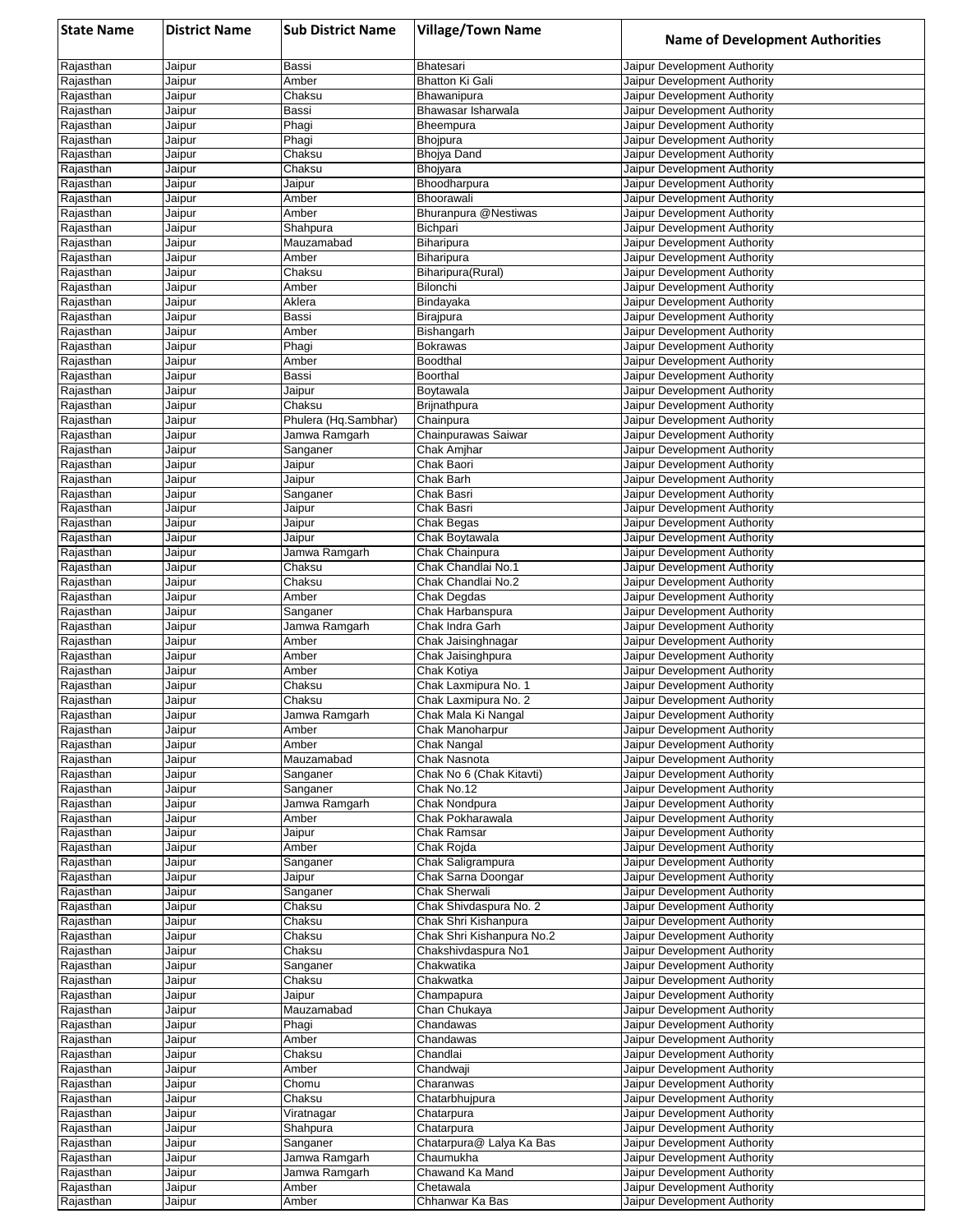| <b>State Name</b>      | <b>District Name</b> | <b>Sub District Name</b>      | <b>Village/Town Name</b>      | <b>Name of Development Authorities</b>                       |
|------------------------|----------------------|-------------------------------|-------------------------------|--------------------------------------------------------------|
| Rajasthan              | Jaipur               | Amber                         | Chhaprari                     | Jaipur Development Authority                                 |
| Rajasthan              | Jaipur               | Sanganer                      | Chhitroli                     | Jaipur Development Authority                                 |
| Rajasthan              | Jaipur               | Kotputli                      | Chimanpura                    | Jaipur Development Authority                                 |
| Rajasthan<br>Rajasthan | Jaipur<br>Jaipur     | Shahpura<br>Chomu             | Chimanpura<br>Chimanpura      | Jaipur Development Authority<br>Jaipur Development Authority |
| Rajasthan              | Jaipur               | Amber                         | Chimanpura @ Daab Ka Nala     | Jaipur Development Authority                                 |
| Rajasthan              | Jaipur               | Amber                         | Chirara                       | Jaipur Development Authority                                 |
| Rajasthan              | Jaipur               | Sanganer                      | Chirota                       | Jaipur Development Authority                                 |
| Rajasthan              | Jaipur               | Amber                         | Chittanukalan                 | Jaipur Development Authority                                 |
| Rajasthan              | Jaipur               | Phagi                         | Chittora                      | Jaipur Development Authority                                 |
| Rajasthan              | Jaipur               | Amber                         | Chonp                         | Jaipur Development Authority                                 |
| Rajasthan              | Jaipur<br>Jaipur     | Chaksu<br>Phagi               | Chosla<br>Dabla Bujurg        | Jaipur Development Authority<br>Jaipur Development Authority |
| Rajasthan<br>Rajasthan | Jaipur               | Phagi                         | Dabla Khurd                   | Jaipur Development Authority                                 |
| Rajasthan              | Jaipur               | Amber                         | Dabri                         | Jaipur Development Authority                                 |
| Rajasthan              | Jaipur               | Chaksu                        | Dadanpura                     | Jaipur Development Authority                                 |
| Rajasthan              | Jaipur               | Chaksu                        | Dahar                         | Jaipur Development Authority                                 |
| Rajasthan              | Jaipur               | Sanganer                      | Dahmi Kalan                   | Jaipur Development Authority                                 |
| Rajasthan              | Jaipur               | Sanganer                      | Dahmi Khurd                   | Jaipur Development Authority                                 |
| Rajasthan<br>Rajasthan | Jaipur               | Jamwa Ramgarh                 | Dalooka Ka Barh<br>Daloowala  | Jaipur Development Authority<br>Jaipur Development Authority |
| Rajasthan              | Jaipur<br>Jaipur     | Phagi<br>Amber                | Dalpura                       | Jaipur Development Authority                                 |
| Rajasthan              | Jaipur               | Jamwa Ramgarh                 | Dangarwara Khurd              | Jaipur Development Authority                                 |
| Rajasthan              | Jaipur               | Kotputli                      | Dantil                        | Jaipur Development Authority                                 |
| Rajasthan              | Jaipur               | Sanganer                      | Dantli                        | Jaipur Development Authority                                 |
| Rajasthan              | Jaipur               | Amber                         | Dattawata                     | Jaipur Development Authority                                 |
| Rajasthan              | Jaipur               | Chomu                         | Daulatpura                    | Jaipur Development Authority                                 |
| Rajasthan              | Jaipur               | Sanganer                      | Dayalpura                     | Jaipur Development Authority                                 |
| Rajasthan<br>Rajasthan | Jaipur<br>Jaipur     | Bassi<br>Phulera (Hq.Sambhar) | Dayarampura<br>Deeppura       | Jaipur Development Authority<br>Jaipur Development Authority |
| Rajasthan              | Jaipur               | Amber                         | Degdas                        | Jaipur Development Authority                                 |
| Rajasthan              | Jaipur               | Amber                         | Deo Ka Harwara                | Jaipur Development Authority                                 |
| Rajasthan              | Jaipur               | Chaksu                        | Deo Kishanpura                | Jaipur Development Authority                                 |
| Rajasthan              | Jaipur               | Amber                         | Deogudha                      | Jaipur Development Authority                                 |
| Rajasthan              | Jaipur               | Chaksu                        | Deokinandanpura               | Jaipur Development Authority                                 |
| Rajasthan              | Jaipur               | Viratnagar                    | Deoli                         | Jaipur Development Authority                                 |
| Rajasthan<br>Rajasthan | Jaipur<br>Jaipur     | Rupbas<br>Sanganer            | Deori<br>Devisinghpura        | Jaipur Development Authority<br>Jaipur Development Authority |
| Rajasthan              | Jaipur               | Amber                         | Dhand                         | Jaipur Development Authority                                 |
| Rajasthan              | Jaipur               | Jaipur                        | Dhankya                       | Jaipur Development Authority                                 |
| Rajasthan              | Jaipur               | Jaipur                        | Dharampura                    | Jaipur Development Authority                                 |
| Rajasthan              | Jaipur               | Jamwa Ramgarh                 | Dharmpura                     | Jaipur Development Authority                                 |
| Rajasthan              | Jaipur               | Jamwa Ramgarh                 | Dhaupura                      | Jaipur Development Authority                                 |
| Rajasthan              | Jaipur               | Amber<br>Phulera (Hq.Sambhar) | Dheengpur                     | Jaipur Development Authority                                 |
| Rajasthan<br>Rajasthan | Jaipur<br>Jaipur     | Chaksu                        | Dholya Ka Bas<br>Dhorala      | Jaipur Development Authority<br>Jaipur Development Authority |
| Rajasthan              | Jaipur               | Bassi                         | Dudawala                      | Jaipur Development Authority                                 |
| Rajasthan              | Jaipur               | Shergarh                      | Dugarpura                     | Jaipur Development Authority                                 |
| Rajasthan              | Jaipur               | Jaipur                        | Durjaniyawas                  | Jaipur Development Authority                                 |
| Rajasthan              | Jaipur               | Amber                         | Dwarkapura                    | Jaipur Development Authority                                 |
| Rajasthan              | Jaipur               | Chaksu                        | Dwarkpura                     | Jaipur Development Authority                                 |
| Rajasthan<br>Rajasthan | Jaipur               | Bassi<br>Chomu                | Dyodha Chor<br>Fatehpura      | Jaipur Development Authority<br>Jaipur Development Authority |
| Rajasthan              | Jaipur<br>Jaipur     | Chaksu                        | Fatehpurawas Watka            | Jaipur Development Authority                                 |
| Rajasthan              | Jaipur               | Jaipur                        | Gajadharpura                  | Jaipur Development Authority                                 |
| Rajasthan              | Jaipur               | Bhopalgarh                    | Gajsinghpura                  | Jaipur Development Authority                                 |
| Rajasthan              | Jaipur               | Chaksu                        | Ganeshpura                    | Jaipur Development Authority                                 |
| Rajasthan              | Jaipur               | Kolayat                       | Ganpatpura                    | Jaipur Development Authority                                 |
| Rajasthan              | Jaipur               | Sanganer                      | Ganwar Brahmanan              | Jaipur Development Authority                                 |
| Rajasthan              | Jaipur               | Sanganer<br>Mauzamabad        | Ganwar Jatan<br>Garoti        | Jaipur Development Authority<br>Jaipur Development Authority |
| Rajasthan<br>Rajasthan | Jaipur<br>Jaipur     | Bassi                         | Geela Ki Nangal               | Jaipur Development Authority                                 |
| Rajasthan              | Jaipur               | Amber                         | Ghatwada                      | Jaipur Development Authority                                 |
| Rajasthan              | Jaipur               | Sanganer                      | Ghegha                        | Jaipur Development Authority                                 |
| Rajasthan              | Jaipur               | Mauzamabad                    | Girdharipura                  | Jaipur Development Authority                                 |
| Rajasthan              | Jaipur               | Sanganer                      | Girdharipura                  | Jaipur Development Authority                                 |
| Rajasthan              | Jaipur               | Shahpura                      | Girdharpura                   | Jaipur Development Authority                                 |
| Rajasthan              | Jaipur               | Phulera (Hq.Sambhar)          | Gokulpura                     | Jaipur Development Authority                                 |
| Rajasthan<br>Rajasthan | Jaipur<br>Jaipur     | Bassi<br>Sanganer             | Gokulpura Lasariya<br>Goner   | Jaipur Development Authority<br>Jaipur Development Authority |
| Rajasthan              | Jaipur               | Jamwa Ramgarh                 | Gopalgarh                     | Jaipur Development Authority                                 |
| Rajasthan              | Jaipur               | Kotputli                      | Gopalpura                     | Jaipur Development Authority                                 |
| Rajasthan              | Jaipur               | Chaksu                        | Gopirampura                   | Jaipur Development Authority                                 |
| Rajasthan              | Jaipur               | Kotputli                      | Gordhanpura                   | Jaipur Development Authority                                 |
| Rajasthan              | Jaipur               | Phulera (Hq.Sambhar)          | Govindpura                    | Jaipur Development Authority                                 |
| Rajasthan              | Jaipur               | Amber                         | Govindpura                    | Jaipur Development Authority                                 |
| Rajasthan<br>Rajasthan | Jaipur<br>Jaipur     | Chaksu<br>Bassi               | Govindpura<br>Gudha Phalyawas | Jaipur Development Authority<br>Jaipur Development Authority |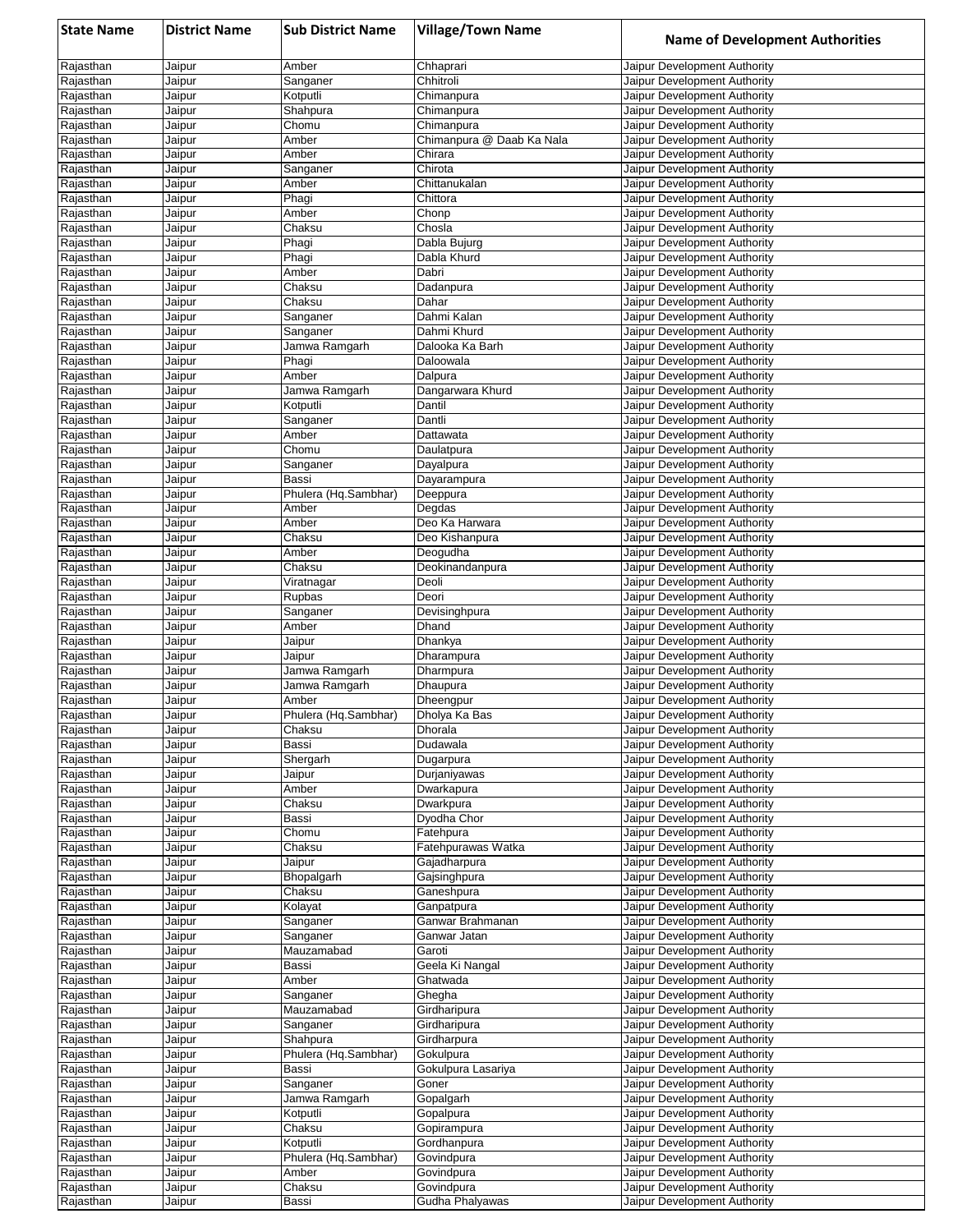| <b>State Name</b>      | <b>District Name</b> | <b>Sub District Name</b>      | <b>Village/Town Name</b>                | <b>Name of Development Authorities</b>                       |
|------------------------|----------------------|-------------------------------|-----------------------------------------|--------------------------------------------------------------|
| Rajasthan              | Jaipur               | Amber                         | Gunawata                                | Jaipur Development Authority                                 |
| Rajasthan              | Jaipur               | Jaipur                        | Gurliya                                 | Jaipur Development Authority                                 |
| Rajasthan              | Jaipur               | Chomu<br>Amber                | Guwardi<br>Hanumanpura With Chak        | Jaipur Development Authority<br>Jaipur Development Authority |
| Rajasthan<br>Rajasthan | Jaipur<br>Jaipur     | Phagi                         | Harbanshpura                            | Jaipur Development Authority                                 |
| Rajasthan              | Jaipur               | Amber                         | Harchandpura                            | Jaipur Development Authority                                 |
| Rajasthan              | Jaipur               | Bassi                         | Harchandpura @ Balyawala                | Jaipur Development Authority                                 |
| Rajasthan              | Jaipur               | Sanganer                      | Harchandpura @ Deoliya                  | Jaipur Development Authority                                 |
| Rajasthan              | Jaipur               | Amber                         | Harchandpura @Kankarwala                | Jaipur Development Authority                                 |
| Rajasthan<br>Rajasthan | Jaipur<br>Jaipur     | Amber<br>Sanganer             | Hardattpura<br>Hardhyanpura             | Jaipur Development Authority<br>Jaipur Development Authority |
| Rajasthan              | Jaipur               | Bassi                         | Hardhyanpura                            | Jaipur Development Authority                                 |
| Rajasthan              | Jaipur               | Sanganer                      | Hargun Ki Nangal@Charanwala             | Jaipur Development Authority                                 |
| Rajasthan              | Jaipur               | Phagi                         | Hari Rampura                            | Jaipur Development Authority                                 |
| Rajasthan              | Jaipur               | Bassi                         | Hari Rampura                            | Jaipur Development Authority                                 |
| Rajasthan<br>Rajasthan | Jaipur<br>Jaipur     | Sanganer<br>Jamwa Ramgarh     | Hariharpura<br>Harkishanpura            | Jaipur Development Authority<br>Jaipur Development Authority |
| Rajasthan              | Jaipur               | Asind                         | Harmada                                 | Jaipur Development Authority                                 |
| Rajasthan              | Jaipur               | Phulera (Hq.Sambhar)          | Harnathpura                             | Jaipur Development Authority                                 |
| Rajasthan              | Jaipur               | Amber                         | Harwar                                  | Jaipur Development Authority                                 |
| Rajasthan              | Jaipur               | Sanganer                      | Hasampura                               | Jaipur Development Authority                                 |
| Rajasthan<br>Rajasthan | Jaipur<br>Jaipur     | Sanganer<br>Kotputli          | Hasampura Bas Neota<br>Hasanpura        | Jaipur Development Authority<br>Jaipur Development Authority |
| Rajasthan              | Jaipur               | Jaipur                        | Hathod                                  | Jaipur Development Authority                                 |
| Rajasthan              | Jaipur               | Phagi                         | Heerapura                               | Jaipur Development Authority                                 |
| Rajasthan              | Jaipur               | Jamwa Ramgarh                 | Heerawala                               | Jaipur Development Authority                                 |
| Rajasthan              | Jaipur               | Jaipur                        | Himmatpura                              | Jaipur Development Authority                                 |
| Rajasthan<br>Rajasthan | Jaipur               | Bassi<br>Phulera (Hq.Sambhar) | Himmatpura                              | Jaipur Development Authority<br>Jaipur Development Authority |
| Rajasthan              | Jaipur<br>Jaipur     | Chaksu                        | Hingoniya<br>Hirapura                   | Jaipur Development Authority                                 |
| Rajasthan              | Jaipur               | Todaraisingh                  | Indokiya                                | Jaipur Development Authority                                 |
| Rajasthan              | Jaipur               | Jamwa Ramgarh                 | Indragarh                               | Jaipur Development Authority                                 |
| Rajasthan              | Jaipur               | Chaksu                        | Indrapuri                               | Jaipur Development Authority                                 |
| Rajasthan              | Jaipur               | Amber                         | Israwala                                | Jaipur Development Authority                                 |
| Rajasthan<br>Rajasthan | Jaipur<br>Jaipur     | Sanganer<br>Sanganer          | Jagannathpura<br>Jagannathpura          | Jaipur Development Authority<br>Jaipur Development Authority |
| Rajasthan              | Jaipur               | Phagi                         | Jagat Shiromanipura @ Manpura           | Jaipur Development Authority                                 |
|                        |                      |                               |                                         |                                                              |
| Rajasthan              | Jaipur               | Chaksu                        | Jagat Shiromanipura @ Toomli Ka Bas     | Jaipur Development Authority                                 |
| Rajasthan              | Jaipur               | Shahpura                      | Jagatpura                               | Jaipur Development Authority                                 |
| Rajasthan<br>Rajasthan | Jaipur<br>Jaipur     | Amber<br>Amber                | Jagnnathpura<br>Jahota                  | Jaipur Development Authority<br>Jaipur Development Authority |
| Rajasthan              | Jaipur               | Chaksu                        | Jai Anandpura                           | Jaipur Development Authority                                 |
| Rajasthan              | Jaipur               | Jaipur                        | Jaibhawanipura                          | Jaipur Development Authority                                 |
| Rajasthan              | Jaipur               | Sanganer                      | Jaichandpura                            | Jaipur Development Authority                                 |
| Rajasthan              | Jaipur               | Chaksu                        | Jaichandpura                            | Jaipur Development Authority                                 |
| Rajasthan<br>Rajasthan | Jaipur<br>Jaipur     | Sanganer<br>Baswa             | Jaijaspura<br>Jaipura                   | Jaipur Development Authority<br>Jaipur Development Authority |
| Rajasthan              | Jaipur               | Chaksu                        | Jaipura                                 | Jaipur Development Authority                                 |
| Rajasthan              | Jaipur               | Amber                         | Jairampura                              | Jaipur Development Authority                                 |
| Rajasthan              | Jaipur               | Amber                         | Jaisalya                                | Jaipur Development Authority                                 |
| Rajasthan              | Jaipur               | Amber                         | Jaisingh Nagar                          | Jaipur Development Authority                                 |
| Rajasthan              | Jaipur               | Jhunjhunun                    | Jaisinghpura                            | Jaipur Development Authority<br>Jaipur Development Authority |
| Rajasthan<br>Rajasthan | Jaipur<br>Jaipur     | Viratnagar<br>Sanganer        | Jaisinghpura<br>Jaisinghpura @ Buhariya | Jaipur Development Authority                                 |
| Rajasthan              | Jaipur               | Sanganer                      | Jaisinghpura @ Roopwas                  | Jaipur Development Authority                                 |
| Rajasthan              | Jaipur               | Sanganer                      | Jaisinghpura @ Tejawala                 | Jaipur Development Authority                                 |
| Rajasthan              | Jaipur               | Sanganer                      | Jaisinghpura Bas Neota                  | Jaipur Development Authority                                 |
| Rajasthan              | Jaipur               | Jaipur                        | Jaisinghpura Kankroda                   | Jaipur Development Authority                                 |
| Rajasthan<br>Rajasthan | Jaipur<br>Jaipur     | Amber<br>Chomu                | Jaitpur Kheenchee<br>Jaitpura           | Jaipur Development Authority<br>Jaipur Development Authority |
| Rajasthan              | Jaipur               | Jamwa Ramgarh                 | Jamwa Ramgarh (CT)                      | Jaipur Development Authority                                 |
| Rajasthan              | Jaipur               | Chaksu                        | Janki Ballabhpura                       | Jaipur Development Authority                                 |
| Rajasthan              | Jaipur               | Sanganer                      | Jatawala                                | Jaipur Development Authority                                 |
| Rajasthan              | Jaipur               | Sanganer                      | Jeerota                                 | Jaipur Development Authority                                 |
| Rajasthan<br>Rajasthan | Jaipur<br>Jaipur     | Bassi<br>Sanganer             | Jeetawala                               | Jaipur Development Authority<br>Jaipur Development Authority |
| Rajasthan              | Jaipur               | Chaksu                        | Jhanyee<br>Jhujharpura                  | Jaipur Development Authority                                 |
| Rajasthan              | Jaipur               | Sanganer                      | Jhund                                   | Jaipur Development Authority                                 |
| Rajasthan              | Jaipur               | Amber                         | Jiloi                                   | Jaipur Development Authority                                 |
| Rajasthan              | Jaipur               | Amber                         | Jugalpura                               | Jaipur Development Authority                                 |
| Rajasthan              | Jaipur               | Amber                         | Kacherawala @ Chokhlawas                | Jaipur Development Authority                                 |
| Rajasthan              | Jaipur               | Amber                         | Kalighati<br>Kalwad Kalan               | Jaipur Development Authority                                 |
| Rajasthan<br>Rajasthan | Jaipur<br>Jaipur     | Amber<br>Jaipur               | Kalwar                                  | Jaipur Development Authority<br>Jaipur Development Authority |
| Rajasthan              | Jaipur               | Sanganer                      | Kalwara                                 | Jaipur Development Authority                                 |
| Rajasthan              | Jaipur               | Kotputli                      | Kalyanpura                              | Jaipur Development Authority                                 |
| Rajasthan              | Jaipur               | Bassi                         | Kalyanpura                              | Jaipur Development Authority                                 |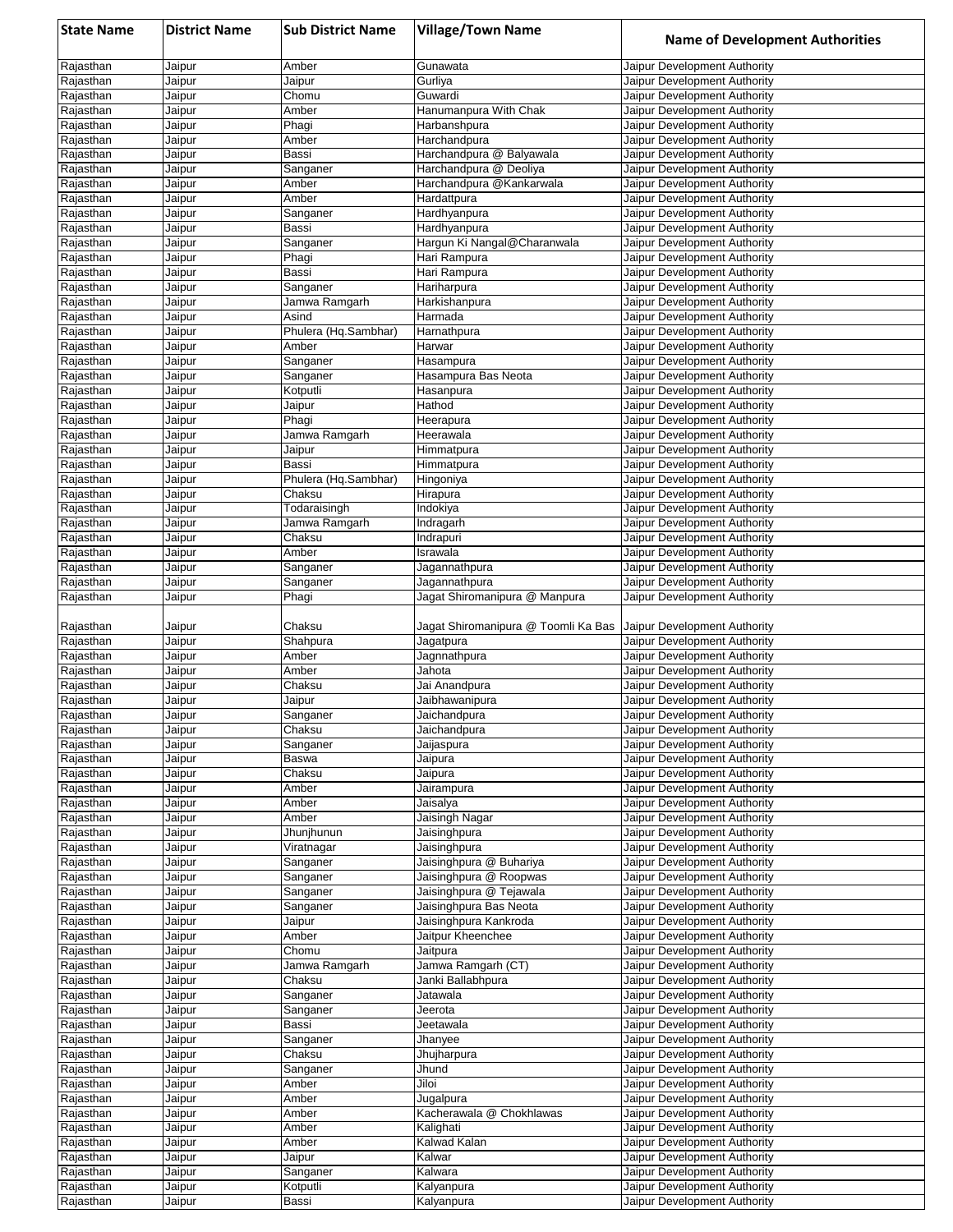| <b>State Name</b>      | <b>District Name</b> | <b>Sub District Name</b>      | <b>Village/Town Name</b>                       | <b>Name of Development Authorities</b>                       |
|------------------------|----------------------|-------------------------------|------------------------------------------------|--------------------------------------------------------------|
| Rajasthan              | Jaipur               | Mauzamabad                    | Kalyansar                                      | Jaipur Development Authority                                 |
| Rajasthan              | Jaipur               | Nainwa                        | Kanakpura                                      | Jaipur Development Authority                                 |
| Rajasthan              | Jaipur               | Jaipur                        | Kanarpura @ Khanga Ki Dhani                    | Jaipur Development Authority                                 |
| Rajasthan<br>Rajasthan | Jaipur<br>Jaipur     | Bassi<br>Amber                | Kanarwas<br>Kankrel                            | Jaipur Development Authority<br>Jaipur Development Authority |
| Rajasthan              | Jaipur               | Bassi                         | Kanota (CT)                                    | Jaipur Development Authority                                 |
| Rajasthan              | Jaipur               | Shahpura                      | Kant                                           | Jaipur Development Authority                                 |
| Rajasthan              | Jaipur               | Jaipur                        | Kanwar Ka Bas                                  | Jaipur Development Authority                                 |
| Rajasthan              | Jaipur               | Kotputli                      | Kanwarpura                                     | Jaipur Development Authority                                 |
| Rajasthan              | Jaipur               | Chomu                         | Kanwarpura                                     | Jaipur Development Authority                                 |
| Rajasthan<br>Rajasthan | Jaipur<br>Jaipur     | Jaipur<br>Sanganer            | Kapariyawas<br>Kapoorawala                     | Jaipur Development Authority<br>Jaipur Development Authority |
| Rajasthan              | Jaipur               | Mauzamabad                    | Kapriyawas Kalan                               | Jaipur Development Authority                                 |
| Rajasthan              | Jaipur               | Mauzamabad                    | Kapriyawas Khurd                               | Jaipur Development Authority                                 |
| Rajasthan              | Jaipur               | Bassi                         | Keshopura                                      | Jaipur Development Authority                                 |
| Rajasthan              | Jaipur               | Jaipur                        | Keshyawala                                     | Jaipur Development Authority                                 |
| Rajasthan              | Jaipur               | Khetri                        | Khatipura                                      | Jaipur Development Authority                                 |
| Rajasthan<br>Rajasthan | Jaipur<br>Jaipur     | Sanganer<br>Chaksu            | Khatwara                                       | Jaipur Development Authority<br>Jaipur Development Authority |
| Rajasthan              | Jaipur               | Sanganer                      | Khera Jagannathpura<br>Kheri Gokulpura         | Jaipur Development Authority                                 |
| Rajasthan              | Jaipur               | Amber                         | Kherwari                                       | Jaipur Development Authority                                 |
| Rajasthan              | Jaipur               | Sanganer                      | Khetapura                                      | Jaipur Development Authority                                 |
| Rajasthan              | Jaipur               | Bassi                         | Khijooriya Ahiran                              | Jaipur Development Authority                                 |
| Rajasthan              | Jaipur               | Sanganer                      | Khoosar                                        | Jaipur Development Authority                                 |
| Rajasthan              | Jaipur               | Amber                         | Khora Meena                                    | Jaipur Development Authority                                 |
| Rajasthan<br>Rajasthan | Jaipur<br>Jaipur     | Amber<br>Amber                | Khora Shyamdas<br>Khorabeesal                  | Jaipur Development Authority<br>Jaipur Development Authority |
| Rajasthan              | Jaipur               | Shahpura                      | Khori                                          | Jaipur Development Authority                                 |
| Rajasthan              | Jaipur               | Amber                         | Khurad                                         | Jaipur Development Authority                                 |
| Rajasthan              | Jaipur               | Chaksu                        | Kilkipura                                      | Jaipur Development Authority                                 |
| Rajasthan              | Jaipur               | Kotputli                      | Kiratpura                                      | Jaipur Development Authority                                 |
| Rajasthan              | Jaipur               | Viratnagar                    | Kishanpura                                     | Jaipur Development Authority                                 |
| Rajasthan<br>Rajasthan | Jaipur<br>Jaipur     | Sanganer<br>Amber             | Kishanpura @ Khatipura<br>Kishanpura @ Lalwas  | Jaipur Development Authority<br>Jaipur Development Authority |
| Rajasthan              | Jaipur               | Phagi                         | Kishorpura                                     | Jaipur Development Authority                                 |
| Rajasthan              | Jaipur               | Sanganer                      | Kishorpura                                     | Jaipur Development Authority                                 |
| Rajasthan              | Jaipur               | Jaipur                        | Kishorpura @ Kankroda                          | Jaipur Development Authority                                 |
| Rajasthan              | Jaipur               | Sanganer                      | Kodar                                          | Jaipur Development Authority                                 |
| Rajasthan              | Jaipur               | Mandawar                      | Kokawas                                        | Jaipur Development Authority                                 |
| Rajasthan<br>Rajasthan | Jaipur<br>Jaipur     | Amber<br>Amber                | Kookas<br>Kotra                                | Jaipur Development Authority<br>Jaipur Development Authority |
| Rajasthan              | Jaipur               | Chaksu                        | Kumhariyawas                                   | Jaipur Development Authority                                 |
| Rajasthan              | Jaipur               | Bassi                         | Kundanpura                                     | Jaipur Development Authority                                 |
| Rajasthan              | Jaipur               | Chomu                         | Kushalpura                                     | Jaipur Development Authority                                 |
| Rajasthan              | Jaipur               | Amber                         | Labana                                         | Jaipur Development Authority                                 |
| Rajasthan              | Jaipur               | Phagi                         | Ladana                                         | Jaipur Development Authority                                 |
| Rajasthan<br>Rajasthan | Jaipur<br>Jaipur     | Sanganer<br>Chaksu            | Lakhana<br>Lakhawas                            | Jaipur Development Authority<br>Jaipur Development Authority |
| Rajasthan              | Jaipur               | Amber                         | Lakher                                         | Jaipur Development Authority                                 |
| Rajasthan              | Jaipur               | Jaipur                        | Lalchandpura                                   | Jaipur Development Authority                                 |
| Rajasthan              | Jaipur               | Jamwa Ramgarh                 | Lali                                           | Jaipur Development Authority                                 |
| Rajasthan              | Jaipur               | Chomu                         | Lalpura                                        | Jaipur Development Authority                                 |
| Rajasthan              | Jaipur               | Amber                         | Lamyamewal                                     | Jaipur Development Authority                                 |
| Rajasthan<br>Rajasthan | Jaipur<br>Jaipur     | Jamwa Ramgarh<br>Phagi        | _angareeywas<br>Lasariya                       | Jaipur Development Authority<br>Jaipur Development Authority |
| Rajasthan              | Jaipur               | Amber                         | Laxminarayanpura                               | Jaipur Development Authority                                 |
| Rajasthan              | Jaipur               | Phulera (Hq.Sambhar)          | Laxmipura                                      | Jaipur Development Authority                                 |
| Rajasthan              | Jaipur               | Jaipur                        | Laxmipura @ Chak Mauja                         | Jaipur Development Authority                                 |
| Rajasthan              | Jaipur               | Chaksu                        | Laxmipura @ Kathawala                          | Jaipur Development Authority                                 |
| Rajasthan              | Jaipur               | Sanganer                      | Laxmipura @ Nataniwala                         | Jaipur Development Authority                                 |
| Rajasthan<br>Rajasthan | Jaipur<br>Jaipur     | Phulera (Hq.Sambhar)<br>Amber | Looniyawas<br>Looniyawas                       | Jaipur Development Authority<br>Jaipur Development Authority |
| Rajasthan              | Jaipur               | Phagi                         | Madanpura @ Katariya Ka Bas                    | Jaipur Development Authority                                 |
| Rajasthan              | Jaipur               | Phagi                         | mahabbat pura                                  | Jaipur Development Authority                                 |
| Rajasthan              | Jaipur               | Rupbas                        | Mahal                                          | Jaipur Development Authority                                 |
| Rajasthan              | Jaipur               | Sanganer                      | Mahapura                                       | Jaipur Development Authority                                 |
| Rajasthan              | Jaipur               | Bassi                         | Maharajpura                                    | Jaipur Development Authority                                 |
| Rajasthan<br>Rajasthan | Jaipur<br>Jaipur     | Sanganer<br>Amber             | Mahasinghpura @ Keshyawala<br>Maheshpura Rawan | Jaipur Development Authority<br>Jaipur Development Authority |
| Rajasthan              | Jaipur               | Amber                         | Maheshwas Kalan                                | Jaipur Development Authority                                 |
| Rajasthan              | Jaipur               | Amber                         | Maheshwas Khurd                                | Jaipur Development Authority                                 |
| Rajasthan              | Jaipur               | Mauzamabad                    | Mahlan                                         | Jaipur Development Authority                                 |
| Rajasthan              | Jaipur               | Jamwa Ramgarh                 | Maid Rajsinghpura                              | Jaipur Development Authority                                 |
| Rajasthan              | Jaipur               | Amber                         | Maila Bagh                                     | Jaipur Development Authority                                 |
| Rajasthan<br>Rajasthan | Jaipur<br>Jaipur     | Chaksu<br>Jamwa Ramgarh       | Maksoodanpura @ Bara Padampura<br>Malawala     | Jaipur Development Authority<br>Jaipur Development Authority |
| Rajasthan              | Jaipur               | Jaipur                        | Malpura Chaur                                  | Jaipur Development Authority                                 |
| Rajasthan              | Jaipur               | Jaipur                        | Malpura Doongar                                | Jaipur Development Authority                                 |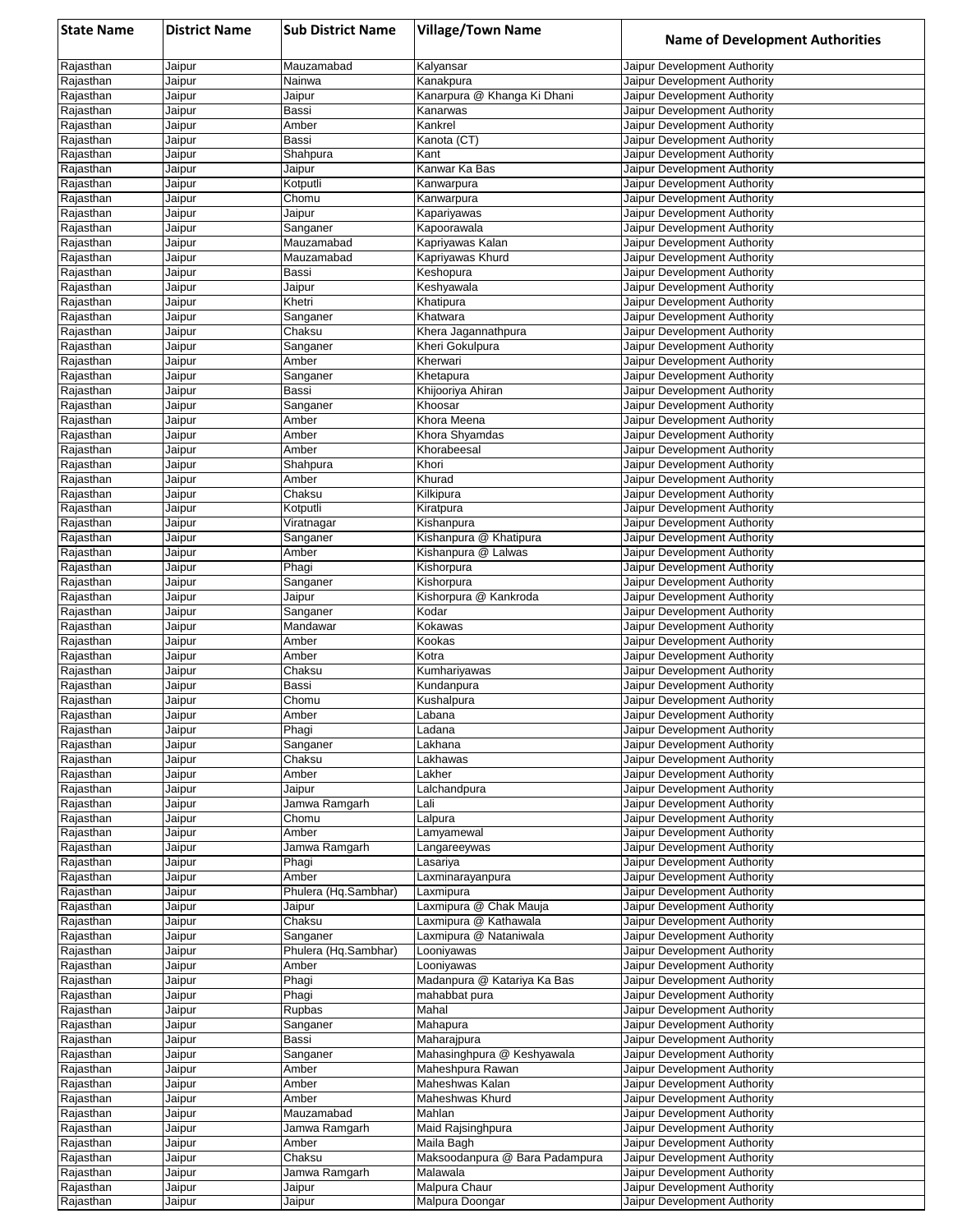| <b>State Name</b>      | <b>District Name</b> | <b>Sub District Name</b>    | <b>Village/Town Name</b>                | <b>Name of Development Authorities</b>                       |
|------------------------|----------------------|-----------------------------|-----------------------------------------|--------------------------------------------------------------|
| Rajasthan              | Jaipur               | Chaksu                      | Malwa                                   | Jaipur Development Authority                                 |
| Rajasthan              | Jaipur               | Jaipur                      | Manchwa                                 | Jaipur Development Authority                                 |
| Rajasthan              | Jaipur               | Jaipur                      | Manda Bhopawas                          | Jaipur Development Authority                                 |
| Rajasthan<br>Rajasthan | Jaipur<br>Jaipur     | Sanganer<br>Bassi           | Mandau<br>Mangarh Khokhawala            | Jaipur Development Authority<br>Jaipur Development Authority |
| Rajasthan              | Jaipur               | Sanganer                    | Manohariya Wala                         | Jaipur Development Authority                                 |
| Rajasthan              | Jaipur               | Phulera (Hq.Sambhar)        | Manoharpura                             | Jaipur Development Authority                                 |
| Rajasthan              | Jaipur               | Chaksu                      | Manpur Doongri                          | Jaipur Development Authority                                 |
| Rajasthan              | Jaipur               | Phagi                       | Manpur Gate                             | Jaipur Development Authority                                 |
| Rajasthan              | Jaipur               | Sanganer                    | Manpur Nagalya                          | Jaipur Development Authority                                 |
| Rajasthan              | Jaipur               | Mauzamabad                  | Manpura                                 | Jaipur Development Authority                                 |
| Rajasthan              | Jaipur<br>Jaipur     | Sanganer<br>Amber           | Manpura @ Bhatawala<br>Manpura Mancheri | Jaipur Development Authority<br>Jaipur Development Authority |
| Rajasthan<br>Rajasthan | Jaipur               | Sanganer                    | Manpura Teelawala                       | Jaipur Development Authority                                 |
| Rajasthan              | Jaipur               | Chaksu                      | Mansar                                  | Jaipur Development Authority                                 |
| Rajasthan              | Jaipur               | Bassi                       | Mansar Kheri                            | Jaipur Development Authority                                 |
| Rajasthan              | Jaipur               | Jaipur                      | Mansharampura                           | Jaipur Development Authority                                 |
| Rajasthan              | Jaipur               | Jaipur                      | Mansinghpura                            | Jaipur Development Authority                                 |
| Rajasthan              | Jaipur               | Jamwa Ramgarh               | Mathura Das Pura                        | Jaipur Development Authority                                 |
| Rajasthan<br>Rajasthan | Jaipur<br>Jaipur     | Sanganer<br>Jamwa Ramgarh   | Mathurawala<br>Meeno Ka Barh            | Jaipur Development Authority<br>Jaipur Development Authority |
| Rajasthan              | Jaipur               | Amber                       | Mohanbari                               | Jaipur Development Authority                                 |
| Rajasthan              | Jaipur               | Kotputli                    | Mohanpura                               | Jaipur Development Authority                                 |
| Rajasthan              | Jaipur               | Phulera (Hq.Sambhar)        | Mohanpura                               | Jaipur Development Authority                                 |
| Rajasthan              | Jaipur               | Amber                       | Mohanpura                               | Jaipur Development Authority                                 |
| Rajasthan              | Jaipur               | Jamwa Ramgarh               | Moondla                                 | Jaipur Development Authority                                 |
| Rajasthan              | Jaipur               | Amber                       | Mori                                    | Jaipur Development Authority                                 |
| Rajasthan<br>Rajasthan | Jaipur<br>Jaipur     | Chomu<br>Amber              | Morija<br>Mothoo Ka Bas                 | Jaipur Development Authority<br>Jaipur Development Authority |
| Rajasthan              | Jaipur               | Sanganer                    | Muhana                                  | Jaipur Development Authority                                 |
| Rajasthan              | Jaipur               | Amber                       | Mukandpura                              | Jaipur Development Authority                                 |
| Rajasthan              | Jaipur               | Jaipur                      | Mundiya Purohitan                       | Jaipur Development Authority                                 |
| Rajasthan              | Jaipur               | Jaipur                      | Mundiya Ramsar                          | Jaipur Development Authority                                 |
| Rajasthan              | Jaipur               | Amber                       | Mundota                                 | Jaipur Development Authority                                 |
| Rajasthan              | Jaipur               | Phulera (Hq.Sambhar)        | Murlipura                               | Jaipur Development Authority                                 |
| Rajasthan<br>Rajasthan | Jaipur<br>Jaipur     | Sanganer<br>Raipur          | Murlipura @ Mishra Ka Barh<br>Nahargarh | Jaipur Development Authority<br>Jaipur Development Authority |
| Rajasthan              | Jaipur               | Amber                       | Nakawala                                | Jaipur Development Authority                                 |
| Rajasthan              | Jaipur               | Jaipur                      | Nandgaon Barsana                        | Jaipur Development Authority                                 |
| Rajasthan              | Jaipur               | Sanganer                    | Nangal Bar Goojran@Phagodiyawala        | Jaipur Development Authority                                 |
| Rajasthan              | Jaipur               | Bassi                       | Nangal Bohra                            | Jaipur Development Authority                                 |
| Rajasthan              | Jaipur               | Chaksu                      | Nangal Pooran                           | Jaipur Development Authority                                 |
| Rajasthan              | Jaipur               | Amber<br>Amber              | Nangal Purohit<br>Nangal Siras          | Jaipur Development Authority                                 |
| Rajasthan<br>Rajasthan | Jaipur<br>Jaipur     | Amber                       | Nangal Turkan                           | Jaipur Development Authority<br>Jaipur Development Authority |
| Rajasthan              | Jaipur               | Chaksu                      | Nanjipura                               | Jaipur Development Authority                                 |
| Rajasthan              | Jaipur               | Phulera (Hq.Sambhar)        | Naradpura                               | Jaipur Development Authority                                 |
| Rajasthan              | Jaipur               | Phagi                       | Narayan Pura                            | Jaipur Development Authority                                 |
| Rajasthan              | Jaipur               | Chaksu                      | Narharpura                              | Jaipur Development Authority                                 |
| Rajasthan              | Jaipur               | Jaipur                      | Nari Ka Bas                             | Jaipur Development Authority                                 |
| Rajasthan<br>Rajasthan | Jaipur<br>Jaipur     | Sanganer<br>Kotputli        | Narottampura<br>Narsinghpura            | Jaipur Development Authority<br>Jaipur Development Authority |
| Rajasthan              | Jaipur               | Chomu                       | Narsinghpura                            | Jaipur Development Authority                                 |
| Rajasthan              | Jaipur               | Sanganer                    | Narsinghpura                            | Jaipur Development Authority                                 |
| Rajasthan              | Jaipur               | Chaksu                      | Narsinghpura                            | Jaipur Development Authority                                 |
| Rajasthan              | Jaipur               | Sanganer                    | Narsinghpura @ Dadiya                   | Jaipur Development Authority                                 |
| Rajasthan              | Jaipur               | Sanganer                    | Narwariya                               | Jaipur Development Authority                                 |
| Rajasthan              | Jaipur               | Chaksu                      | Narya Ka Bas                            | Jaipur Development Authority                                 |
| Rajasthan<br>Rajasthan | Jaipur<br>Jaipur     | Mauzamabad<br>Jamwa Ramgarh | Nasnota<br>Natata                       | Jaipur Development Authority<br>Jaipur Development Authority |
| Rajasthan              | Jaipur               | Jaipur                      | Natlalpura                              | Jaipur Development Authority                                 |
| Rajasthan              | Jaipur               | Shahpura                    | Nayabas                                 | Jaipur Development Authority                                 |
| Rajasthan              | Jaipur               | Jamwa Ramgarh               | Nayla                                   | Jaipur Development Authority                                 |
| Rajasthan              | Jaipur               | Jaipur                      | Neemera                                 | Jaipur Development Authority                                 |
| Rajasthan              | Jaipur               | Sanganer                    | Neota                                   | Jaipur Development Authority                                 |
| Rajasthan              | Jaipur               | Amber                       | Nestiwas                                | Jaipur Development Authority                                 |
| Rajasthan<br>Rajasthan | Jaipur<br>Jaipur     | Jamwa Ramgarh<br>Jaipur     | Nimariya<br>Niwaroo                     | Jaipur Development Authority<br>Jaipur Development Authority |
| Rajasthan              | Jaipur               | Phagi                       | Nondpura                                | Jaipur Development Authority                                 |
| Rajasthan              | Jaipur               | Jaipur                      | Pachar                                  | Jaipur Development Authority                                 |
| Rajasthan              | Jaipur               | Chaksu                      | Pachoora                                | Jaipur Development Authority                                 |
| Rajasthan              | Jaipur               | Phagi                       | Pahariya                                | Jaipur Development Authority                                 |
| Rajasthan              | Jaipur               | Jamwa Ramgarh               | Palera                                  | Jaipur Development Authority                                 |
| Rajasthan              | Jaipur               | Sanganer                    | Palri Parsa                             | Jaipur Development Authority                                 |
| Rajasthan<br>Rajasthan | Jaipur<br>Jaipur     | Nawalgarh<br>Shahpura       | Parasrampura<br>Parman Pura             | Jaipur Development Authority<br>Jaipur Development Authority |
| Rajasthan              | Jaipur               | Sanganer                    | Pawaliya                                | Jaipur Development Authority                                 |
| Rajasthan              | Jaipur               | Amber                       | Peelwa                                  | Jaipur Development Authority                                 |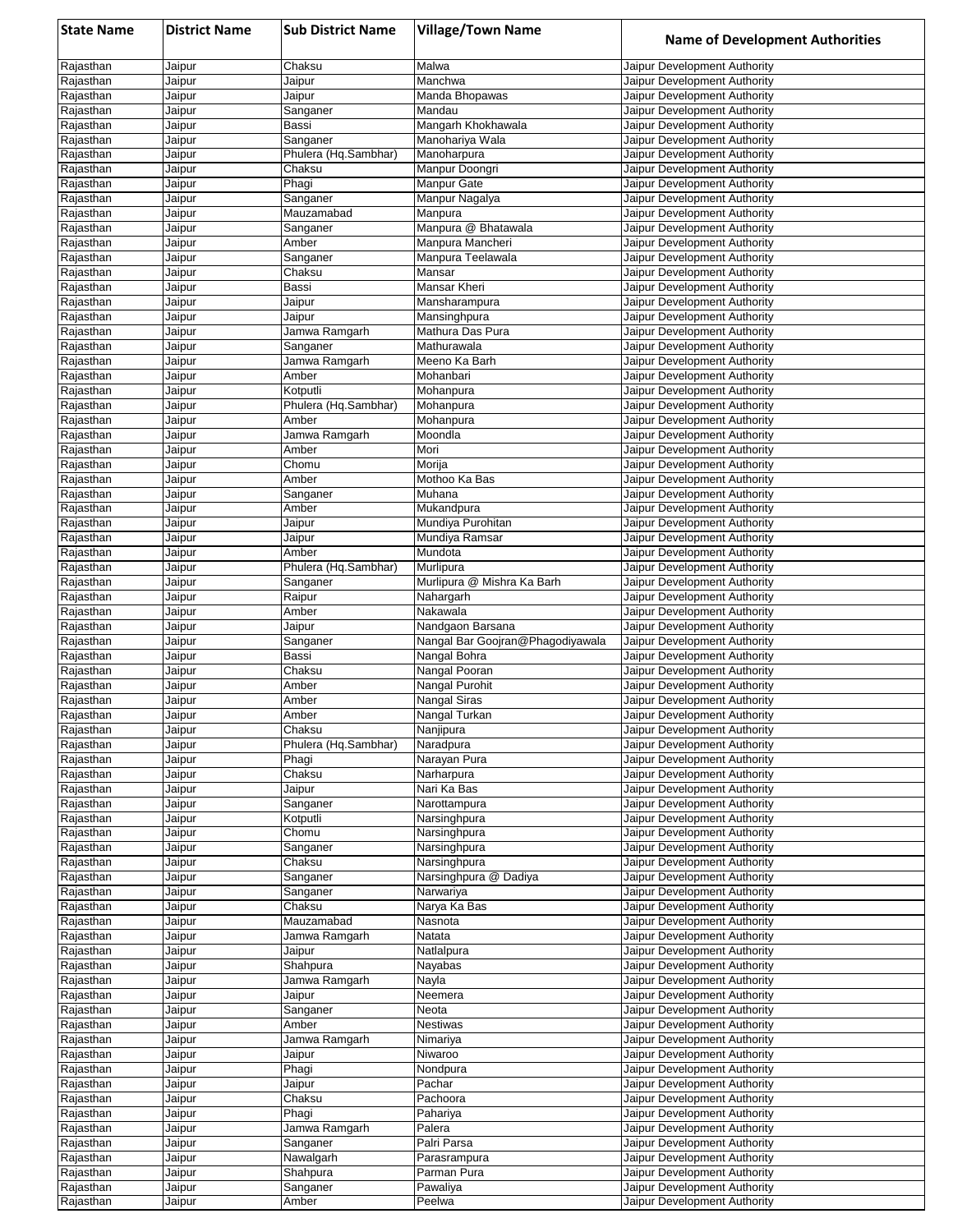| <b>State Name</b>      | <b>District Name</b> | <b>Sub District Name</b> | <b>Village/Town Name</b>               | <b>Name of Development Authorities</b>                       |
|------------------------|----------------------|--------------------------|----------------------------------------|--------------------------------------------------------------|
| Rajasthan              | Jaipur               | Jamwa Ramgarh            | Peepalawali                            | Jaipur Development Authority                                 |
| Rajasthan              | Jaipur               | Sanganer                 | Peepla Bharatsingh                     | Jaipur Development Authority                                 |
| Rajasthan              | Jaipur               | Chaksu                   | Peeplyabai Ka Barh                     | Jaipur Development Authority                                 |
| Rajasthan<br>Rajasthan | Jaipur<br>Jaipur     | Jaipur<br>Bassi          | Peethawas<br>Phalyawas                 | Jaipur Development Authority<br>Jaipur Development Authority |
| Rajasthan              | Jaipur               | Bassi                    | Philsan Biharipura                     | Jaipur Development Authority                                 |
| Rajasthan              | Jaipur               | Jaipur                   | Pindolai                               | Jaipur Development Authority                                 |
| Rajasthan              | Jaipur               | Amber                    | Pokharawala @ Anandpura                | Jaipur Development Authority                                 |
| Rajasthan              | Jaipur               | Sanganer                 | Prahladpura                            | Jaipur Development Authority                                 |
| Rajasthan              | Jaipur               | Chaksu                   | Prahladpura @ Damakpura                | Jaipur Development Authority                                 |
| Rajasthan              | Jaipur               | Phulera (Hq.Sambhar)     | Pratap Pura                            | Jaipur Development Authority                                 |
| Rajasthan              | Jaipur<br>Jaipur     | Phulera (Hq.Sambhar)     | Prempura<br>Prithvisinghpura @ Naiwala | Jaipur Development Authority<br>Jaipur Development Authority |
| Rajasthan<br>Rajasthan | Jaipur               | Sanganer<br>Chaksu       | Puroshottampura @Aleewas               | Jaipur Development Authority                                 |
| Rajasthan              | Jaipur               | Sanganer                 | Purshottampura @ Dadiya                | Jaipur Development Authority                                 |
| Rajasthan              | Jaipur               | Amber                    | Puth Ka Bas @ Chawa Ka Bas             | Jaipur Development Authority                                 |
| Rajasthan              | Jaipur               | Jamwa Ramgarh            | Rahori                                 | Jaipur Development Authority                                 |
| Rajasthan              | Jaipur               | Jamwa Ramgarh            | Raipur                                 | Jaipur Development Authority                                 |
| Rajasthan              | Jaipur               | Amber                    | Raja Rampura                           | Jaipur Development Authority                                 |
| Rajasthan<br>Rajasthan | Jaipur<br>Jaipur     | Amber<br>Amber           | Rajawas<br>Raipur Khanaya              | Jaipur Development Authority<br>Jaipur Development Authority |
| Rajasthan              | Jaipur               | Amber                    | Rajpurwas Chandwaji                    | Jaipur Development Authority                                 |
| Rajasthan              | Jaipur               | Phulera (Hg.Sambhar)     | Ralawata                               | Jaipur Development Authority                                 |
| Rajasthan              | Jaipur               | Sanganer                 | Ramchandpura                           | Jaipur Development Authority                                 |
| Rajasthan              | Jaipur               | Sanganer                 | Ramdattpura                            | Jaipur Development Authority                                 |
| Rajasthan              | Jaipur               | Jamwa Ramgarh            | Ramjipura                              | Jaipur Development Authority                                 |
| Rajasthan              | Jaipur               | Jaipur                   | Ramla Ka Bas                           | Jaipur Development Authority                                 |
| Rajasthan<br>Rajasthan | Jaipur               | Amber                    | Ramlyawala                             | Jaipur Development Authority<br>Jaipur Development Authority |
| Rajasthan              | Jaipur<br>Jaipur     | Kotputli<br>Amber        | Rampura<br>Rampura                     | Jaipur Development Authority                                 |
| Rajasthan              | Jaipur               | Amber                    | Rampura @ Banyawala                    | Jaipur Development Authority                                 |
| Rajasthan              | Jaipur               | Sanganer                 | Rampura @ Kanwarpura                   | Jaipur Development Authority                                 |
| Rajasthan              | Jaipur               | Chaksu                   | Rampura Bas Goner                      | Jaipur Development Authority                                 |
| Rajasthan              | Jaipur               | Sanganer                 | Rampura Unti                           | Jaipur Development Authority                                 |
| Rajasthan              | Jaipur               | Sanganer                 | Rampurawas Deoliya                     | Jaipur Development Authority                                 |
| Rajasthan              | Jaipur               | Jamwa Ramgarh<br>Bassi   | Rampurawas Ramgarh<br>Ramratanpura     | Jaipur Development Authority                                 |
| Rajasthan<br>Rajasthan | Jaipur<br>Jaipur     | Bassi                    | Ramsar Palawala                        | Jaipur Development Authority<br>Jaipur Development Authority |
| Rajasthan              | Jaipur               | Jaipur                   | Ramsingh Pura                          | Jaipur Development Authority                                 |
| Rajasthan              | Jaipur               | Kotputli                 | Ramsinghpura                           | Jaipur Development Authority                                 |
| Rajasthan              | Jaipur               | Viratnagar               | Ramsinghpura                           | Jaipur Development Authority                                 |
| Rajasthan              | Jaipur               | Phulera (Hq.Sambhar)     | Ramsinghpura                           | Jaipur Development Authority                                 |
| Rajasthan              | Jaipur               | Phagi                    | Ramsinghpura                           | Jaipur Development Authority                                 |
| Rajasthan<br>Rajasthan | Jaipur<br>Jaipur     | Sanganer<br>Bassi        | Ramsinghpura<br>Ramsinghpura           | Jaipur Development Authority<br>Jaipur Development Authority |
| Rajasthan              | Jaipur               | Bassi                    | Ramsinghpura                           | Jaipur Development Authority                                 |
| Rajasthan              | Jaipur               | Phulera (Hq.Sambhar)     | Ramsinghpura @ Dodiyan                 | Jaipur Development Authority                                 |
| Rajasthan              | Jaipur               | Phulera (Hq.Sambhar)     | Ramsinghpura @ Sanga Ka Bas            | Jaipur Development Authority                                 |
| Rajasthan              | Jaipur               | Shahpura                 | Ranipura                               | Jaipur Development Authority                                 |
| Rajasthan              | Jaipur               | Jamwa Ramgarh            | Raniyawas                              | Jaipur Development Authority                                 |
| Rajasthan              | Jaipur               | Sanganer                 | Ratalya                                | Jaipur Development Authority<br>Jaipur Development Authority |
| Rajasthan<br>Rajasthan | Jaipur<br>Jaipur     | Phagi<br>Phagi           | Ratanpura<br>Renwal Manji              | Jaipur Development Authority                                 |
| Rajasthan              | Jaipur               | Amber                    | Risani                                 | Jaipur Development Authority                                 |
| Rajasthan              | Jaipur               | Bassi                    | Rohtaspura                             | Jaipur Development Authority                                 |
| Rajasthan              | Jaipur               | Amber                    | Rojda                                  | Jaipur Development Authority                                 |
| Rajasthan              | Jaipur               | Amber                    | Roondal                                | Jaipur Development Authority                                 |
| Rajasthan              | Jaipur               | Jaipur                   | Roopa Ki Nangal                        | Jaipur Development Authority                                 |
| Rajasthan<br>Rajasthan | Jaipur<br>Jaipur     | Jamwa Ramgarh            | Roopwas<br>Sabrampura                  | Jaipur Development Authority<br>Jaipur Development Authority |
| Rajasthan              | Jaipur               | Jaipur<br>Chaksu         | Sadashivpura @ Yarlipura               | Jaipur Development Authority                                 |
| Rajasthan              | Jaipur               | Jamwa Ramgarh            | Saipur                                 | Jaipur Development Authority                                 |
| Rajasthan              | Jaipur               | Phulera (Hq.Sambhar)     | Saipura                                | Jaipur Development Authority                                 |
| Rajasthan              | Jaipur               | Jamwa Ramgarh            | Saiwar                                 | Jaipur Development Authority                                 |
| Rajasthan              | Jaipur               | Phulera (Hq.Sambhar)     | Salagrampura                           | Jaipur Development Authority                                 |
| Rajasthan              | Jaipur               | Amber                    | Salarwas                               | Jaipur Development Authority                                 |
| Rajasthan<br>Rajasthan | Jaipur<br>Jaipur     | Sanganer<br>Jaipur       | Saligrampura<br>Sanchoti               | Jaipur Development Authority<br>Jaipur Development Authority |
| Rajasthan              | Jaipur               | Amber                    | Sangawala                              | Jaipur Development Authority                                 |
| Rajasthan              | Jaipur               | Sanganer                 | Sanjariya                              | Jaipur Development Authority                                 |
| Rajasthan              | Jaipur               | Bassi                    | Sankh Shyopuri                         | Jaipur Development Authority                                 |
| Rajasthan              | Jaipur               | Chaksu                   | Santoshpura                            | Jaipur Development Authority                                 |
| Rajasthan              | Jaipur               | Sanganer                 | Sanwant Ka Bas                         | Jaipur Development Authority                                 |
| Rajasthan              | Jaipur               | Amber                    | Sar                                    | Jaipur Development Authority                                 |
| Rajasthan              | Jaipur               | Jaipur                   | Sarang Ka Bas                          | Jaipur Development Authority                                 |
| Rajasthan<br>Rajasthan | Jaipur<br>Jaipur     | Sanganer<br>Amber        | Sarangpura<br>Sardarpura               | Jaipur Development Authority<br>Jaipur Development Authority |
| Rajasthan              | Jaipur               | Jaipur                   | Sarna Chaur                            | Jaipur Development Authority                                 |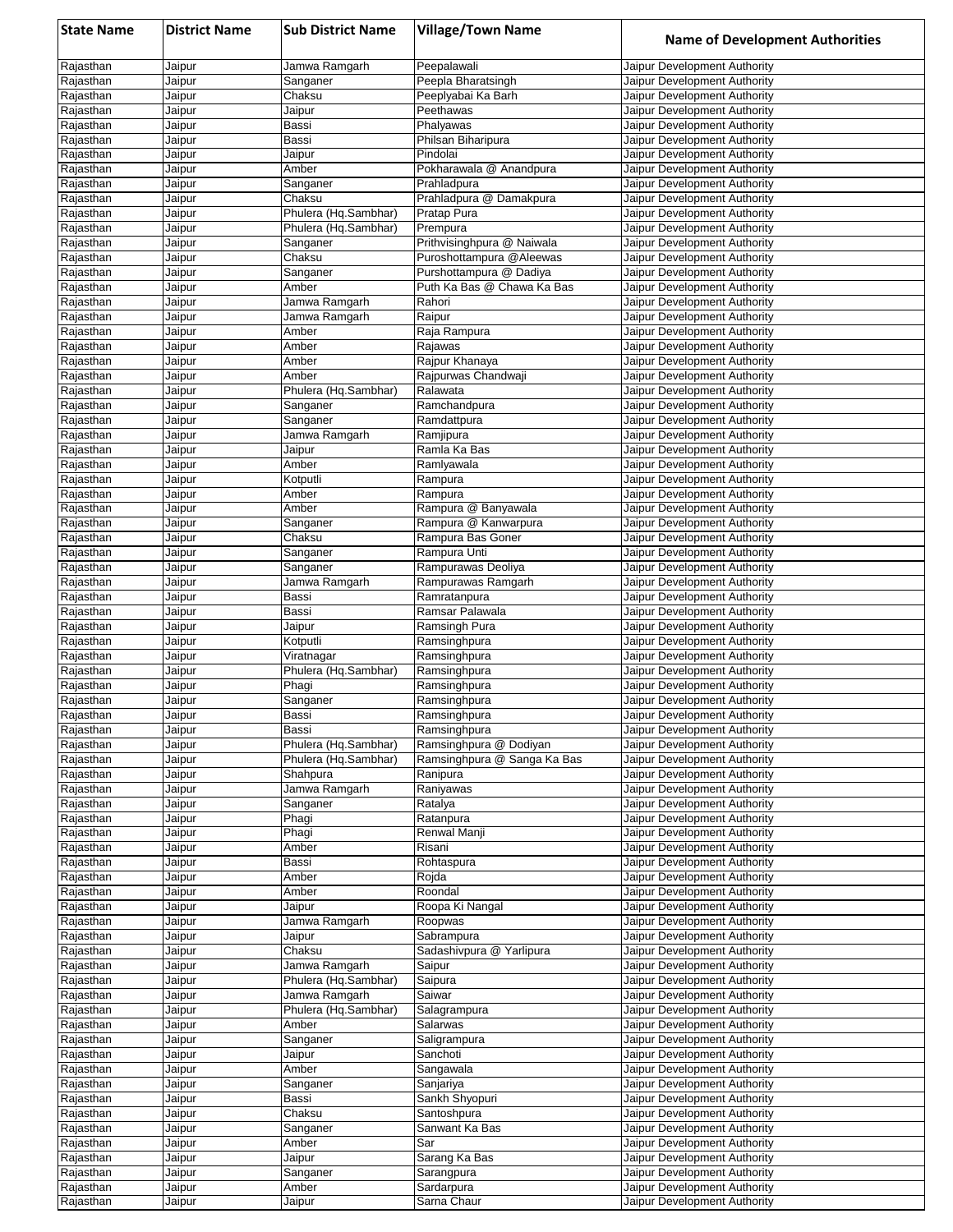| <b>State Name</b>      | <b>District Name</b>   | <b>Sub District Name</b>         | <b>Village/Town Name</b>                         | <b>Name of Development Authorities</b>                       |
|------------------------|------------------------|----------------------------------|--------------------------------------------------|--------------------------------------------------------------|
| Rajasthan              | Jaipur                 | Jaipur                           | Sarna Doongar                                    | Jaipur Development Authority                                 |
| Rajasthan              | Jaipur                 | Chaksu                           | Seemlyawas Watka                                 | Jaipur Development Authority                                 |
| Rajasthan              | Jaipur                 | Amber                            | Seengwana                                        | Jaipur Development Authority                                 |
| Rajasthan<br>Rajasthan | Jaipur<br>Jaipur       | Sanganer<br>Amber                | Seesyawas                                        | Jaipur Development Authority<br>Jaipur Development Authority |
| Rajasthan              | Jaipur                 | Amber                            | Sewapura<br>Sherawatpura                         | Jaipur Development Authority                                 |
| Rajasthan              | Jaipur                 | Amber                            | Shisiyawas                                       | Jaipur Development Authority                                 |
| Rajasthan              | Jaipur                 | Chaksu                           | Shivdaspura                                      | Jaipur Development Authority                                 |
| Rajasthan              | Jaipur                 | Amber                            | Shri Govindpura                                  | Jaipur Development Authority                                 |
| Rajasthan              | Jaipur                 | Phagi                            | Shri Jaipalpura @ Goojronwala                    | Jaipur Development Authority                                 |
| Rajasthan              | Jaipur                 | Sanganer                         | Shri Kishanpura                                  | Jaipur Development Authority                                 |
| Rajasthan              | Jaipur                 | Sanganer                         | Shri Ram Ki Nangal                               | Jaipur Development Authority                                 |
| Rajasthan              | Jaipur                 | Jamwa Ramgarh                    | Shri Ramjipura                                   | Jaipur Development Authority                                 |
| Rajasthan<br>Rajasthan | Jaipur<br>Jaipur       | Phulera (Hq.Sambhar)<br>Sanganer | Shri Rampura<br>Shri Rampura                     | Jaipur Development Authority<br>Jaipur Development Authority |
| Rajasthan              | Jaipur                 | Chaksu                           | Shri Sawai Jaisinghpura                          | Jaipur Development Authority                                 |
| Rajasthan              | Jaipur                 | Phagi                            | Shrirajpura                                      | Jaipur Development Authority                                 |
| Rajasthan              | Jaipur                 | Mauzamabad                       | Shrirampura                                      | Jaipur Development Authority                                 |
| Rajasthan              | Jaipur                 | Jaipur                           | Shrirampura @ Tewariwala                         | Jaipur Development Authority                                 |
| Rajasthan              | Jaipur                 | Viratnagar                       | Shyampura                                        | Jaipur Development Authority                                 |
| Rajasthan              | Jaipur                 | Sanganer                         | Shyampura Buhariya                               | Jaipur Development Authority                                 |
| Rajasthan              | Jaipur                 | Mauzamabad                       | Shyopura                                         | Jaipur Development Authority                                 |
| Rajasthan<br>Rajasthan | Jaipur<br>Jaipur       | Shahpura                         | Shyosinghpura<br>Shyosinghpura @ Kallawala       | Jaipur Development Authority<br>Jaipur Development Authority |
| Rajasthan              | Jaipur                 | Sanganer<br>Jaipur               | Shyosinghpura @ Shyopura                         | Jaipur Development Authority                                 |
| Rajasthan              | Jaipur                 | Mauzamabad                       | Shyosingpura Basri                               | Jaipur Development Authority                                 |
| Rajasthan              | Jaipur                 | Amber                            | Sindolai                                         | Jaipur Development Authority                                 |
| Rajasthan              | Jaipur                 | Bassi                            | Sindoli                                          | Jaipur Development Authority                                 |
| Rajasthan              | Jaipur                 | Sanganer                         | Sirani                                           | Jaipur Development Authority                                 |
| Rajasthan              | Jaipur                 | Amber                            | Sirohi                                           | Jaipur Development Authority                                 |
| Rajasthan              | Jaipur                 | Sanganer                         | Siroli                                           | Jaipur Development Authority                                 |
| Rajasthan              | Jaipur                 | Amber                            | Sirsi                                            | Jaipur Development Authority                                 |
| Rajasthan              | Jaipur                 | Viratnagar                       | Sitapur                                          | Jaipur Development Authority                                 |
| Rajasthan<br>Rajasthan | Jaipur<br>Jaipur       | Jaipur<br>Sanganer               | Sitapura @ Ramoli<br>Sitapura Bas Sanjhariya     | Jaipur Development Authority<br>Jaipur Development Authority |
| Rajasthan              | Jaipur                 | Chomu                            | Sitaram Pura                                     | Jaipur Development Authority                                 |
| Rajasthan              | Jaipur                 | Phulera (Hq.Sambhar)             | Sitarampura                                      | Jaipur Development Authority                                 |
| Rajasthan              | Jaipur                 | Chaksu                           | Sitarampura @ Gogyawas                           | Jaipur Development Authority                                 |
| Rajasthan              | Jaipur                 | <b>Baswa</b>                     | Sodala                                           | Jaipur Development Authority                                 |
| Rajasthan              | Jaipur                 | Viratnagar                       | Sothana                                          | Jaipur Development Authority                                 |
| Rajasthan              | Jaipur                 | Kotputli                         | Sudarpura                                        | Jaipur Development Authority                                 |
| Rajasthan              | Jaipur                 | Amber                            | Sudarshanpura                                    | Jaipur Development Authority                                 |
| Rajasthan              | Jaipur                 | Phulera (Hq.Sambhar)             | Sukhalpura                                       | Jaipur Development Authority                                 |
| Rajasthan<br>Rajasthan | Jaipur<br>Jaipur       | Sanganer<br>Sanganer             | Sukhdeopura @ Nataniwala<br>Sukhdeopura @ Nohara | Jaipur Development Authority<br>Jaipur Development Authority |
| Rajasthan              | Jaipur                 | Kolayat                          | Sukhpura                                         | Jaipur Development Authority                                 |
| Rajasthan              | Jaipur                 | Jaipur                           | Sumel                                            | Jaipur Development Authority                                 |
| Rajasthan              | Jaipur                 | Amber                            | Sunder Ka Bas                                    | Jaipur Development Authority                                 |
| Rajasthan              | Jaipur                 | Viratnagar                       | Surajpura                                        | Jaipur Development Authority                                 |
| Rajasthan              | Jaipur                 | Sanganer                         | Suratpura                                        | Jaipur Development Authority                                 |
| Rajasthan              | Jaipur                 | Chaksu                           | Swaimadhosinghpura                               | Jaipur Development Authority                                 |
| Rajasthan              | Jaipur                 | Amber                            | Syari                                            | Jaipur Development Authority                                 |
| Rajasthan              | Jaipur                 | Jamwa Ramgarh                    | Teekampura                                       | Jaipur Development Authority                                 |
| Rajasthan<br>Rajasthan | Jaipur<br>Jaipur       | Sanganer<br>Chaksu               | Teelawas<br>Teetriya                             | Jaipur Development Authority<br>Jaipur Development Authority |
| Rajasthan              | Jaipur                 | Sanganer                         | Thikariya                                        | Jaipur Development Authority                                 |
| Rajasthan              | Jaipur                 | Chaksu                           | Thooni Jailalpura                                | Jaipur Development Authority                                 |
| Rajasthan              | Jaipur                 | Chaksu                           | Udaipura                                         | Jaipur Development Authority                                 |
| Rajasthan              | Jaipur                 | Chomu                            | Udaipuriya                                       | Jaipur Development Authority                                 |
| Rajasthan              | Jaipur                 | Sanganer                         | Vidhani                                          | Jaipur Development Authority                                 |
| Rajasthan              | Jaipur                 | Bassi                            | Vijai Mukundpura @ Hirawala                      | Jaipur Development Authority                                 |
| Rajasthan              | Jaipur                 | Rajgarh                          | Vijaypura                                        | Jaipur Development Authority                                 |
| Rajasthan              | Jaipur                 | Jaipur                           | Vijaypura                                        | Jaipur Development Authority                                 |
| Rajasthan<br>Rajasthan | Jaipur                 | Chomu                            | Vimalpura<br>Vinodilalpura                       | Jaipur Development Authority<br>Jaipur Development Authority |
| Rajasthan              | Jaipur<br>Jaipur       | Chaksu<br>Sanganer               | Watika                                           | Jaipur Development Authority                                 |
| Rajasthan              | Jaisalmer              | Jaisalmer                        | Amar Sagar                                       | UIT Jaisalmer                                                |
| Rajasthan              | Jaisalmer              | Jaisalmer                        | Bada Bag                                         | <b>UIT Jaisalmer</b>                                         |
| Rajasthan              | Jaisalmer              | Jaisalmer                        | Darbariyon Ka Gaon                               | UIT Jaisalmer                                                |
| Rajasthan              | Jaisalmer              | Jaisalmer                        | Hameera                                          | <b>UIT Jaisalmer</b>                                         |
| Rajasthan              | Jaisalmer              | Jaisalmer                        | Jaisalmer (Rural)                                | <b>UIT Jaisalmer</b>                                         |
| Rajasthan              | Jaisalmer              | Jaisalmer                        | Jiyai                                            | UIT Jaisalmer                                                |
| Rajasthan              | Jaisalmer              | Jaisalmer                        | Kishan Ghat                                      | <b>UIT Jaisalmer</b>                                         |
| Rajasthan              | Jaisalmer              | Jaisalmer                        | Moklat                                           | <b>UIT Jaisalmer</b>                                         |
| Rajasthan<br>Rajasthan | Jaisalmer<br>Jaisalmer | Jaisalmer<br>Jaisalmer           | Moolsagar<br>Sadiya                              | <b>UIT Jaisalmer</b><br><b>UIT Jaisalmer</b>                 |
| Rajasthan              | Jaisalmer              | Jaisalmer                        | Soron Ki Dhani                                   | <b>UIT Jaisalmer</b>                                         |
| Rajasthan              | Jaisalmer              | Jaisalmer                        | Thaiyat                                          | <b>UIT Jaisalmer</b>                                         |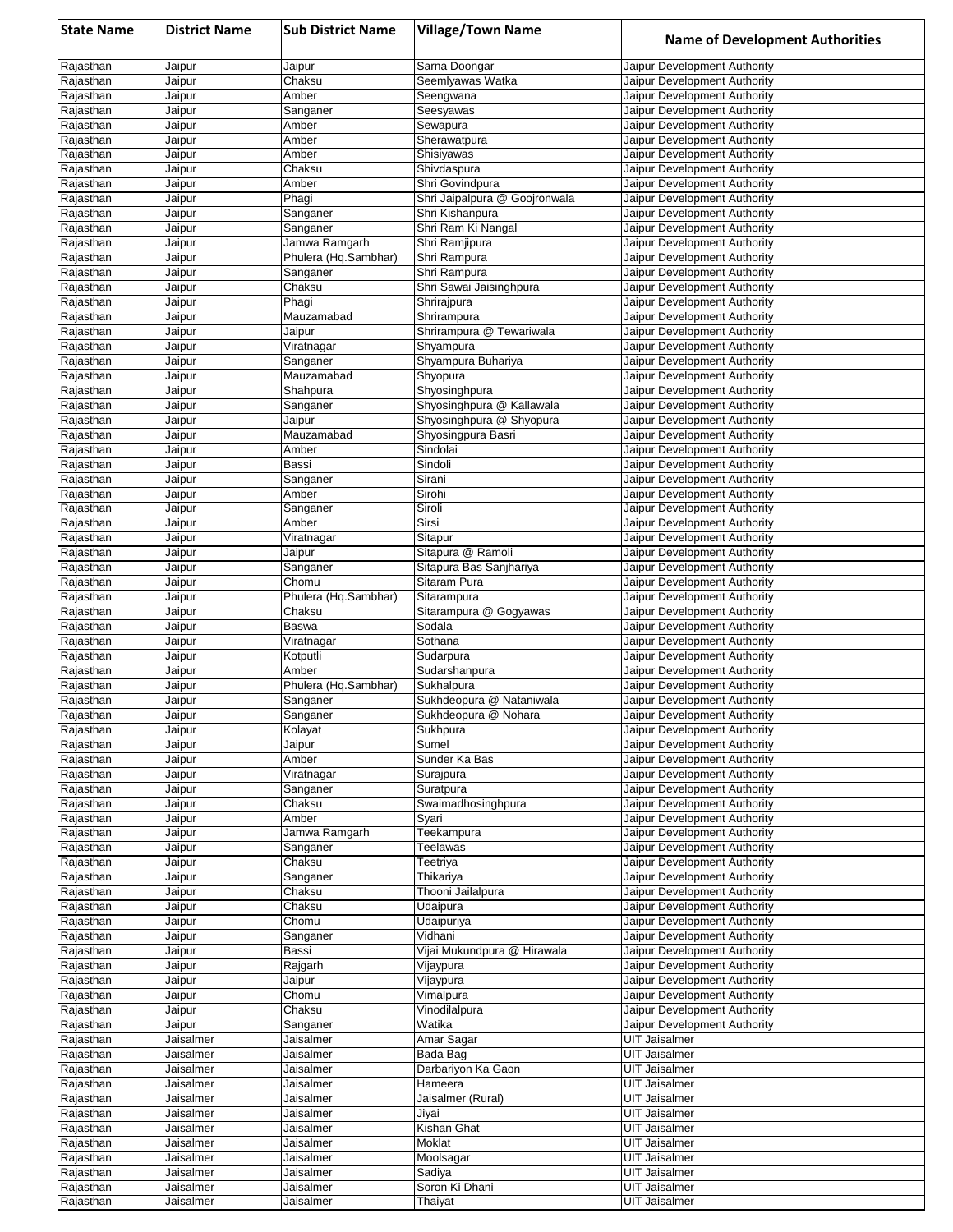| <b>State Name</b>      | <b>District Name</b> | <b>Sub District Name</b> | <b>Village/Town Name</b>         | <b>Name of Development Authorities</b>                         |
|------------------------|----------------------|--------------------------|----------------------------------|----------------------------------------------------------------|
| Rajasthan              | Jodhpur              | Shergarh                 | Agolai                           | Jodhpur Development Authority                                  |
| Rajasthan              | Jodhpur              | Shergarh                 | Ajeet Nagar                      | Jodhpur Development Authority                                  |
| Rajasthan              | Jodhpur              | Luni                     | Ajeet Nagar                      | Jodhpur Development Authority                                  |
| Rajasthan              | Jodhpur              | Phalodi                  | Akhadhana                        | Jodhpur Development Authority                                  |
| Rajasthan<br>Rajasthan | Jodhpur<br>Jodhpur   | Jodhpur<br>Jodhpur       | Akthali<br>Alakhdara             | Jodhpur Development Authority<br>Jodhpur Development Authority |
| Rajasthan              | Jodhpur              | Jodhpur                  | Anganwa                          | Jodhpur Development Authority                                  |
| Rajasthan              | Jodhpur              | Luni                     | Arniyala                         | Jodhpur Development Authority                                  |
| Rajasthan              | Jodhpur              | Bhopalgarh               | Asanda                           | Jodhpur Development Authority                                  |
| Rajasthan              | Jodhpur              | Jodhpur                  | Asanda                           | Jodhpur Development Authority                                  |
| Rajasthan              | Jodhpur              | Luni                     | Badla Nagar                      | Jodhpur Development Authority                                  |
| Rajasthan              | Jodhpur              | Phalodi                  | Bagga                            | Jodhpur Development Authority                                  |
| Rajasthan<br>Rajasthan | Jodhpur<br>Jodhpur   | Osian<br>Luni            | Bajrang Nagar<br>Bajrang Nagar   | Jodhpur Development Authority<br>Jodhpur Development Authority |
| Rajasthan              | Jodhpur              | Luni                     | Balaji Nagar                     | Jodhpur Development Authority                                  |
| Rajasthan              | Jodhpur              | Jodhpur                  | Balakua                          | Jodhpur Development Authority                                  |
| Rajasthan              | Jodhpur              | Osian                    | Balarwa                          | Jodhpur Development Authority                                  |
| Rajasthan              | Jodhpur              | Jodhpur                  | Bambor Darjiyan                  | Jodhpur Development Authority                                  |
| Rajasthan              | Jodhpur              | Jodhpur                  | Bambor Purohitan                 | Jodhpur Development Authority                                  |
| Rajasthan              | Jodhpur              | Jodhpur                  | Banar                            | Jodhpur Development Authority                                  |
| Rajasthan<br>Rajasthan | Jodhpur<br>Jodhpur   | Luni<br>Osian            | <b>Baniyawas</b><br>Bara Kotecha | Jodhpur Development Authority<br>Jodhpur Development Authority |
| Rajasthan              | Jodhpur              | Osian                    | Bara Kotecha Khurd               | Jodhpur Development Authority                                  |
| Rajasthan              | Jodhpur              | Osian                    | Bari                             | Jodhpur Development Authority                                  |
| Rajasthan              | Jodhpur              | Jodhpur                  | Barli                            | Jodhpur Development Authority                                  |
| Rajasthan              | Jodhpur              | Jodhpur                  | <b>Barli Ner</b>                 | Jodhpur Development Authority                                  |
| Rajasthan              | Jodhpur              | Luni                     | Barliya                          | Jodhpur Development Authority                                  |
| Rajasthan<br>Rajasthan | Jodhpur              | Luni                     | Basni Baghela<br>Basni Bedan     | Jodhpur Development Authority<br>Jodhpur Development Authority |
| Rajasthan              | Jodhpur<br>Jodhpur   | Jodhpur<br>Osian         | Basni Bhatiyan                   | Jodhpur Development Authority                                  |
| Rajasthan              | Jodhpur              | Jodhpur                  | Basni Charna                     | Jodhpur Development Authority                                  |
| Rajasthan              | Jodhpur              | Luni                     | Basni Jhoonthan                  | Jodhpur Development Authority                                  |
| Rajasthan              | Jodhpur              | Jodhpur                  | Basni Karwar                     | Jodhpur Development Authority                                  |
| Rajasthan              | Jodhpur              | Jodhpur                  | Basni Lachhan                    | Jodhpur Development Authority                                  |
| Rajasthan              | Jodhpur              | Shergarh                 | Basni Manna                      | Jodhpur Development Authority                                  |
| Rajasthan<br>Rajasthan | Jodhpur<br>Jodhpur   | Jodhpur<br>Bhopalgarh    | Basni Nikooban<br>Basni Patan    | Jodhpur Development Authority<br>Jodhpur Development Authority |
| Rajasthan              | Jodhpur              | Jodhpur                  | Basni Sepha                      | Jodhpur Development Authority                                  |
| Rajasthan              | Jodhpur              | Luni                     | Basni Silawatan                  | Jodhpur Development Authority                                  |
| Rajasthan              | Jodhpur              | Bhopalgarh               | Basni Theda                      | Jodhpur Development Authority                                  |
| Rajasthan              | Jodhpur              | Jodhpur                  | Bawarla                          | Jodhpur Development Authority                                  |
| Rajasthan              | Jodhpur              | Shergarh                 | Bawarli                          | Jodhpur Development Authority                                  |
| Rajasthan<br>Rajasthan | Jodhpur<br>Jodhpur   | Osian<br>Luni            | Beenj Wariya<br>Beota            | Jodhpur Development Authority<br>Jodhpur Development Authority |
| Rajasthan              | Jodhpur              | Jodhpur                  | Beroo                            | Jodhpur Development Authority                                  |
| Rajasthan              | Jodhpur              | Jodhpur                  | Bhagtasani                       | Jodhpur Development Authority                                  |
| Rajasthan              | Jodhpur              | Osian                    | <b>Bhainser Chawandiyali</b>     | Jodhpur Development Authority                                  |
| Rajasthan              | Jodhpur              | Osian                    | <b>Bhainser Kootri</b>           | Jodhpur Development Authority                                  |
| Rajasthan              | Jodhpur              | Osian                    | <b>Bhainser Kotwali</b>          | Jodhpur Development Authority                                  |
| Rajasthan              | Jodhpur              | Luni                     | Bhakrasani                       | Jodhpur Development Authority                                  |
| Rajasthan<br>Rajasthan | Jodhpur<br>Jodhpur   | Luni<br>Luni             | Bhandoo Kalan<br>Bhandoo Khurd   | Jodhpur Development Authority<br>Jodhpur Development Authority |
| Rajasthan              | Jodhpur              | Bhopalgarh               | <b>Bhat Koriya</b>               | Jodhpur Development Authority                                  |
| Rajasthan              | Jodhpur              | Shergarh                 | Bhatelai Charnan                 | Jodhpur Development Authority                                  |
| Rajasthan              | Jodhpur              | Shergarh                 | Bhatelai Purohitan               | Jodhpur Development Authority                                  |
| Rajasthan              | Jodhpur              | Osian                    | Bhawad                           | Jodhpur Development Authority                                  |
| Rajasthan              | Jodhpur              | Jodhpur                  | Bhirkali                         | Jodhpur Development Authority                                  |
| Rajasthan<br>Rajasthan | Jodhpur<br>Jodhpur   | Bhopalgarh<br>Jodhpur    | Birai<br>Birami                  | Jodhpur Development Authority<br>Jodhpur Development Authority |
| Rajasthan              | Jodhpur              | Luni                     | Birasani                         | Jodhpur Development Authority                                  |
| Rajasthan              | Jodhpur              | Jodhpur                  | <b>Birdawas</b>                  | Jodhpur Development Authority                                  |
| Rajasthan              | Jodhpur              | Jodhpur                  | <b>Bisalpur</b>                  | Jodhpur Development Authority                                  |
| Rajasthan              | Jodhpur              | Jodhpur                  | Bora Was                         | Jodhpur Development Authority                                  |
| Rajasthan              | Jodhpur              | Luni                     | Boranara                         | Jodhpur Development Authority                                  |
| Rajasthan<br>Rajasthan | Jodhpur<br>Jodhpur   | Bilara                   | Boroonda<br>Borvi Kalan          | Jodhpur Development Authority                                  |
| Rajasthan              | Jodhpur              | Bhopalgarh<br>Bhopalgarh | Borvi Khurd                      | Jodhpur Development Authority<br>Jodhpur Development Authority |
| Rajasthan              | Jodhpur              | Bhopalgarh               | <b>Bucheti</b>                   | Jodhpur Development Authority                                  |
| Rajasthan              | Jodhpur              | Jodhpur                  | <b>Budh Nagar</b>                | Jodhpur Development Authority                                  |
| Rajasthan              | Jodhpur              | Bhopalgarh               | Budiyo Ki Basni                  | Jodhpur Development Authority                                  |
| Rajasthan              | Jodhpur              | Luni                     | <b>Bujhawar</b>                  | Jodhpur Development Authority                                  |
| Rajasthan              | Jodhpur              | Osian                    | Chain Sing Nagar                 | Jodhpur Development Authority                                  |
| Rajasthan              | Jodhpur              | Phalodi                  | Chainpura                        | Jodhpur Development Authority                                  |
| Rajasthan<br>Rajasthan | Jodhpur<br>Jodhpur   | Luni<br>Phalodi          | Chak Barliya<br>Chakhu           | Jodhpur Development Authority<br>Jodhpur Development Authority |
| Rajasthan              | Jodhpur              | Luni                     | Chali                            | Jodhpur Development Authority                                  |
| Rajasthan              | Jodhpur              | Bhopalgarh               | Changawara Charana               | Jodhpur Development Authority                                  |
| Rajasthan              | Jodhpur              | Bhopalgarh               | Changawara Kalan                 | Jodhpur Development Authority                                  |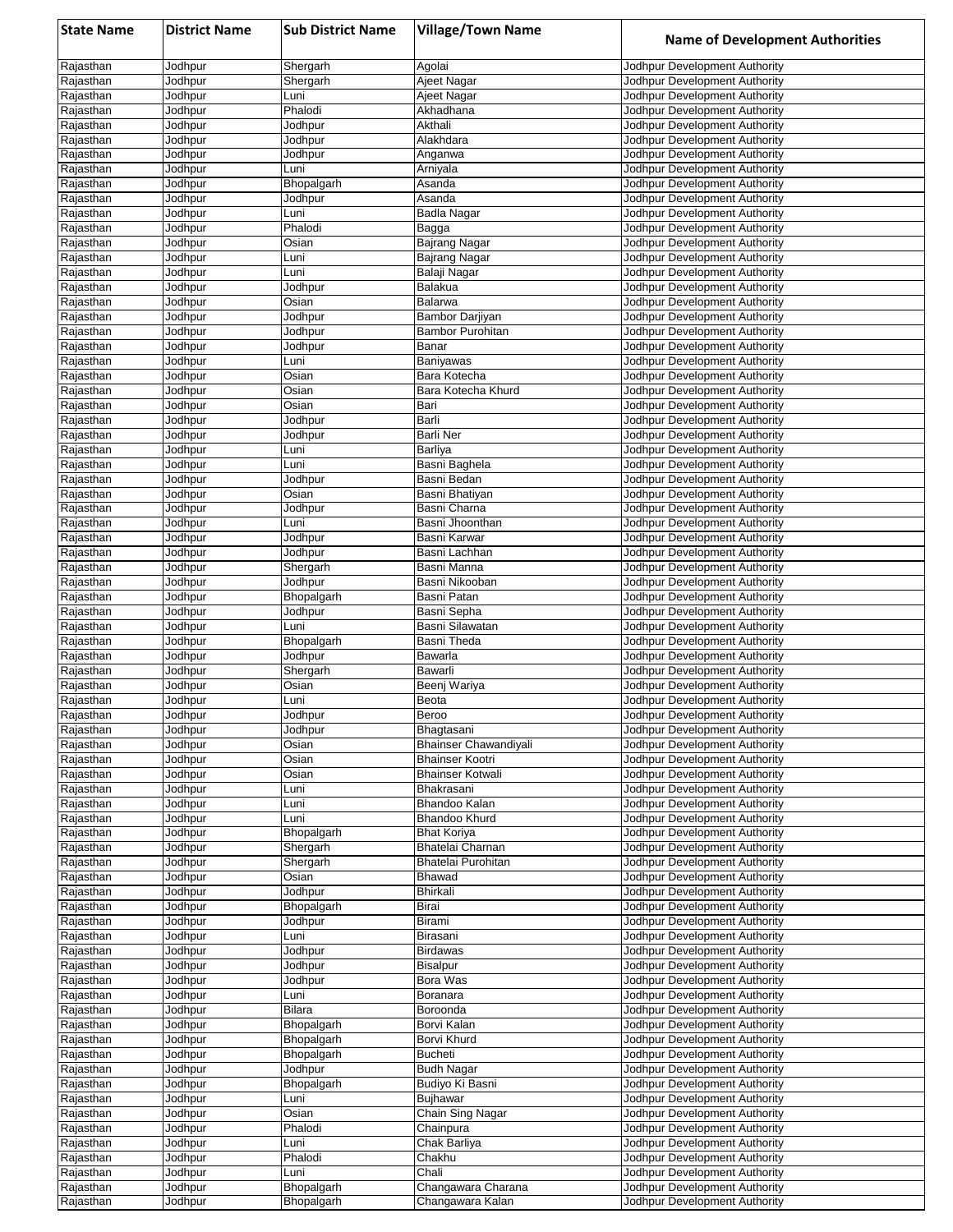| <b>State Name</b>      | <b>District Name</b> | <b>Sub District Name</b> | <b>Village/Town Name</b>         | <b>Name of Development Authorities</b>                         |
|------------------------|----------------------|--------------------------|----------------------------------|----------------------------------------------------------------|
| Rajasthan              | Jodhpur              | Bhopalgarh               | Changawara Khurd                 | Jodhpur Development Authority                                  |
| Rajasthan              | Jodhpur              | Jodhpur                  | Chaukhan                         | Jodhpur Development Authority                                  |
| Rajasthan              | Jodhpur              | Osian                    | Chaupasani Charnan               | Jodhpur Development Authority                                  |
| Rajasthan<br>Rajasthan | Jodhpur<br>Jodhpur   | Jodhpur<br>Luni          | Chawanda<br>Chawaron Ki Dhani    | Jodhpur Development Authority<br>Jodhpur Development Authority |
| Rajasthan              | Jodhpur              | Luni                     | Chicharli                        | Jodhpur Development Authority                                  |
| Rajasthan              | Jodhpur              | Jodhpur                  | Daijar                           | Jodhpur Development Authority                                  |
| Rajasthan              | Jodhpur              | Jodhpur                  | Daikara                          | Jodhpur Development Authority                                  |
| Rajasthan              | Jodhpur              | Jodhpur                  | Dangiyawas                       | Jodhpur Development Authority                                  |
| Rajasthan<br>Rajasthan | Jodhpur              | Jodhpur                  | Dantiwara<br>Daon Ki Dhani       | Jodhpur Development Authority<br>Jodhpur Development Authority |
| Rajasthan              | Jodhpur<br>Jodhpur   | Jodhpur<br>Jodhpur       | Dawcha Pyau                      | Jodhpur Development Authority                                  |
| Rajasthan              | Jodhpur              | Jodhpur                  | Dedipa Nada                      | Jodhpur Development Authority                                  |
| Rajasthan              | Jodhpur              | Luni                     | Delumba                          | Jodhpur Development Authority                                  |
| Rajasthan              | Jodhpur              | Taranagar                | Deogarh                          | Jodhpur Development Authority                                  |
| Rajasthan              | Jodhpur              | Jodhpur                  | Deoliya                          | Jodhpur Development Authority                                  |
| Rajasthan<br>Rajasthan | Jodhpur<br>Jodhpur   | Luni<br>Jodhpur          | Deopura<br>Desooriya Kharolan    | Jodhpur Development Authority<br>Jodhpur Development Authority |
| Rajasthan              | Jodhpur              | Jodhpur                  | Desooriya Vishnoiyan             | Jodhpur Development Authority                                  |
| Rajasthan              | Jodhpur              | Luni                     | Dev Nagar                        | Jodhpur Development Authority                                  |
| Rajasthan              | Jodhpur              | Luni                     | Dhabecho Ka Gaon                 | Jodhpur Development Authority                                  |
| Rajasthan              | Jodhpur              | Luni                     | Dhana Vishnoi                    | Jodhpur Development Authority                                  |
| Rajasthan              | Jodhpur              | Lachhmangarh             | Dhand<br>Dhandhiya               | Jodhpur Development Authority<br>Jodhpur Development Authority |
| Rajasthan<br>Rajasthan | Jodhpur<br>Jodhpur   | Luni<br>Luni             | Dhawa I                          | Jodhpur Development Authority                                  |
| Rajasthan              | Jodhpur              | Jodhpur                  | Dhayalon Ki Dhani                | Jodhpur Development Authority                                  |
| Rajasthan              | Jodhpur              | Jodhpur                  | Dheenani Ki Dhani                | Jodhpur Development Authority                                  |
| Rajasthan              | Jodhpur              | Luni                     | Dhigana                          | Jodhpur Development Authority                                  |
| Rajasthan              | Jodhpur              | Luni                     | Dhund                            | Jodhpur Development Authority                                  |
| Rajasthan              | Jodhpur              | Osian                    | Digari                           | Jodhpur Development Authority                                  |
| Rajasthan<br>Rajasthan | Jodhpur<br>Jodhpur   | Luni<br>Luni             | Dolanada<br>Doli                 | Jodhpur Development Authority<br>Jodhpur Development Authority |
| Rajasthan              | Jodhpur              | Luni                     | Doli Kalani                      | Jodhpur Development Authority                                  |
| Rajasthan              | Jodhpur              | Osian                    | Doli Nerwa                       | Jodhpur Development Authority                                  |
| Rajasthan              | Jodhpur              | Jodhpur                  | Doliya                           | Jodhpur Development Authority                                  |
| Rajasthan              | Jodhpur              | Shergarh                 | Doodinagar                       | Jodhpur Development Authority                                  |
| Rajasthan              | Jodhpur              | Luni                     | Doodiya                          | Jodhpur Development Authority                                  |
| Rajasthan<br>Rajasthan | Jodhpur<br>Jodhpur   | Shergarh<br>Luni         | Dugar<br>Feench                  | Jodhpur Development Authority<br>Jodhpur Development Authority |
| Rajasthan              | Jodhpur              | Shergarh                 | Gajnawas                         | Jodhpur Development Authority                                  |
| Rajasthan              | Jodhpur              | Luni                     | Gangana                          | Jodhpur Development Authority                                  |
| Rajasthan              | Jodhpur              | Bhopalgarh               | Gangani                          | Jodhpur Development Authority                                  |
| Rajasthan              | Jodhpur              | Luni                     | Gelawas                          | Jodhpur Development Authority                                  |
| Rajasthan              | Jodhpur              | Jodhpur                  | Ghantiyala                       | Jodhpur Development Authority                                  |
| Rajasthan<br>Rajasthan | Jodhpur<br>Jodhpur   | Jodhpur<br>Jodhpur       | Gharab<br>Golasani               | Jodhpur Development Authority<br>Jodhpur Development Authority |
| Rajasthan              | Jodhpur              | Jodhpur                  | Goliya                           | Jodhpur Development Authority                                  |
| Rajasthan              | Jodhpur              | Luni                     | Goliya Magra                     | Jodhpur Development Authority                                  |
| Rajasthan              | Jodhpur              | Bhopalgarh               | Govindpura                       | Jodhpur Development Authority                                  |
| Rajasthan              | Jodhpur              | Shergarh                 | Govindpura                       | Jodhpur Development Authority                                  |
| Rajasthan              | Jodhpur              | Luni                     | Gujrawas Kalan<br>Gujrawas Khurd | Jodhpur Development Authority                                  |
| Rajasthan<br>Rajasthan | Jodhpur<br>Jodhpur   | Jodhpur<br>Luni          | Gulab Sagar                      | Jodhpur Development Authority<br>Jodhpur Development Authority |
| Rajasthan              | Jodhpur              | Luni                     | Gura Vishnoiyan                  | Jodhpur Development Authority                                  |
| Rajasthan              | Jodhpur              | Luni                     | Gurha Vishnoi Raikan             | Jodhpur Development Authority                                  |
| Rajasthan              | Jodhpur              | Shergarh                 | Hadman Garh                      | Jodhpur Development Authority                                  |
| Rajasthan              | Jodhpur              | Bhopalgarh               | Hadman Sagar                     | Jodhpur Development Authority                                  |
| Rajasthan              | Jodhpur              | Luni                     | Hamir Nagar                      | Jodhpur Development Authority                                  |
| Rajasthan<br>Rajasthan | Jodhpur<br>Jodhpur   | Shergarh<br>Luni         | Hanuman Nagar<br>Hanuman Nagar   | Jodhpur Development Authority<br>Jodhpur Development Authority |
| Rajasthan              | Jodhpur              | Shergarh                 | Hariyana                         | Jodhpur Development Authority                                  |
| Rajasthan              | Jodhpur              | Luni                     | Heer Khera                       | Jodhpur Development Authority                                  |
| Rajasthan              | Jodhpur              | Jodhpur                  | Hem Nagar                        | Jodhpur Development Authority                                  |
| Rajasthan              | Jodhpur              | Luni                     | Hingola                          | Jodhpur Development Authority                                  |
| Rajasthan              | Jodhpur              | Luni                     | Imam Nagar                       | Jodhpur Development Authority                                  |
| Rajasthan<br>Rajasthan | Jodhpur<br>Jodhpur   | Jodhpur<br>Jodhpur       | Indroka<br>Jajiwal Bhandariya    | Jodhpur Development Authority<br>Jodhpur Development Authority |
| Rajasthan              | Jodhpur              | Jodhpur                  | Jajiwal Bhatiyan                 | Jodhpur Development Authority                                  |
| Rajasthan              | Jodhpur              | Jodhpur                  | Jajiwal Brahmana                 | Jodhpur Development Authority                                  |
| Rajasthan              | Jodhpur              | Jodhpur                  | Jajiwal Dhandhala                | Jodhpur Development Authority                                  |
| Rajasthan              | Jodhpur              | Jodhpur                  | Jajiwal Gehlota                  | Jodhpur Development Authority                                  |
| Rajasthan              | Jodhpur              | Jodhpur                  | Jajiwal Godara                   | Jodhpur Development Authority                                  |
| Rajasthan              | Jodhpur              | Jodhpur                  | Jajiwal Jakharan                 | Jodhpur Development Authority                                  |
| Rajasthan              | Jodhpur              | Jodhpur<br>Jodhpur       | Jajiwal Kakrala<br>Jajiwal Kalan | Jodhpur Development Authority<br>Jodhpur Development Authority |
| Rajasthan<br>Rajasthan | Jodhpur<br>Jodhpur   | Jodhpur                  | Jajiwal Khichiyan                | Jodhpur Development Authority                                  |
| Rajasthan              | Jodhpur              | Jodhpur                  | Jajiwal Kutri                    | Jodhpur Development Authority                                  |
| Rajasthan              | Jodhpur              | Jodhpur                  | Jajiwal Sribalaji                | Jodhpur Development Authority                                  |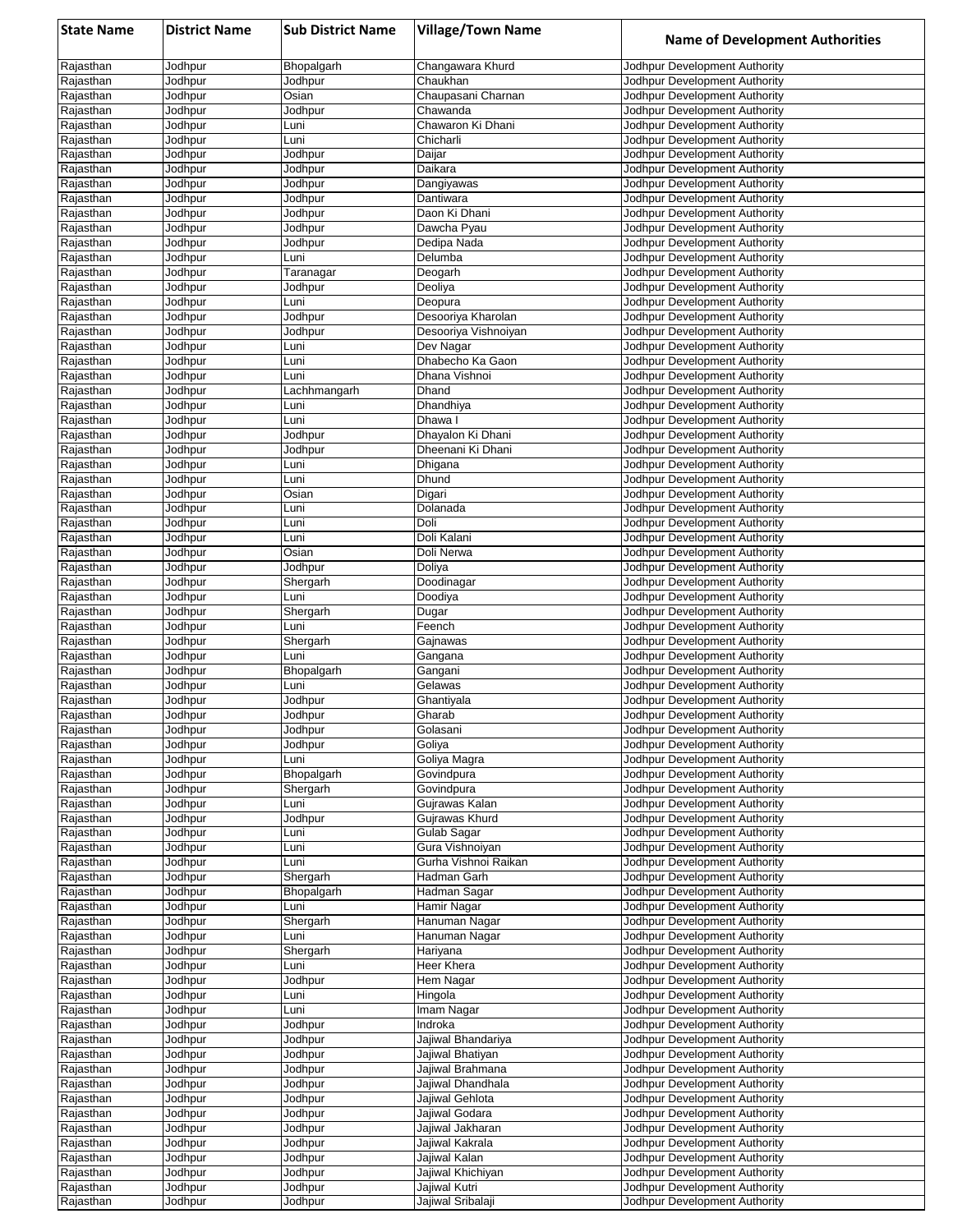| <b>State Name</b>      | <b>District Name</b> | <b>Sub District Name</b> | <b>Village/Town Name</b>               | <b>Name of Development Authorities</b>                         |
|------------------------|----------------------|--------------------------|----------------------------------------|----------------------------------------------------------------|
| Rajasthan              | Jodhpur              | Jodhpur                  | Jajiwal Vishnoiyan                     | Jodhpur Development Authority                                  |
| Rajasthan              | Jodhpur              | Jodhpur                  | Jakharo Ki Dhani                       | Jodhpur Development Authority                                  |
| Rajasthan              | Jodhpur              | Osian                    | Jakhro Ki Dhani                        | Jodhpur Development Authority                                  |
| Rajasthan              | Jodhpur              | Jodhpur                  | Jaleli Champawatan                     | Jodhpur Development Authority                                  |
| Rajasthan<br>Rajasthan | Jodhpur<br>Jodhpur   | Jodhpur<br>Jodhpur       | Jaleli Daikara<br>Jaleli Faujdaran     | Jodhpur Development Authority<br>Jodhpur Development Authority |
| Rajasthan              | Jodhpur              | Luni                     | Jambheshwar Nagar                      | Jodhpur Development Authority                                  |
| Rajasthan              | Jodhpur              | Luni                     | Janadesar                              | Jodhpur Development Authority                                  |
| Rajasthan              | Jodhpur              | Osian                    | Jasnath Nagar                          | Jodhpur Development Authority                                  |
| Rajasthan              | Jodhpur              | Luni                     | Jatiyasani                             | Jodhpur Development Authority                                  |
| Rajasthan              | Jodhpur              | Jodhpur                  | Jatiyawas                              | Jodhpur Development Authority                                  |
| Rajasthan              | Jodhpur              | Jodhpur                  | Jhalamand                              | Jodhpur Development Authority                                  |
| Rajasthan<br>Rajasthan | Jodhpur<br>Jodhpur   | Luni<br>Jodhpur          | Jhanwar<br>Jheepasani                  | Jodhpur Development Authority<br>Jodhpur Development Authority |
| Rajasthan              | Jodhpur              | Luni                     | Jogiyasani                             | Jodhpur Development Authority                                  |
| Rajasthan              | Jodhpur              | Bhopalgarh               | Jointara                               | Jodhpur Development Authority                                  |
| Rajasthan              | Jodhpur              | Jodhpur                  | Joliyali                               | Jodhpur Development Authority                                  |
| Rajasthan              | Jodhpur              | Osian                    | Jugat Sing Nagar                       | Jodhpur Development Authority                                  |
| Rajasthan              | Jodhpur              | Osian                    | Jur                                    | Jodhpur Development Authority                                  |
| Rajasthan              | Jodhpur              | Luni                     | Kadumbanada<br>Kakani                  | Jodhpur Development Authority                                  |
| Rajasthan<br>Rajasthan | Jodhpur<br>Jodhpur   | Luni<br>Jodhpur          | Kakelao                                | Jodhpur Development Authority<br>Jodhpur Development Authority |
| Rajasthan              | Jodhpur              | Luni                     | Kalijal                                | Jodhpur Development Authority                                  |
| Rajasthan              | Jodhpur              | Luni                     | Kanasar                                | Jodhpur Development Authority                                  |
| Rajasthan              | Jodhpur              | Jodhpur                  | Kanawas Ka Pana                        | Jodhpur Development Authority                                  |
| Rajasthan              | Jodhpur              | Jodhpur                  | Karani                                 | Jodhpur Development Authority                                  |
| Rajasthan              | Jodhpur              | Luni                     | Karni Nagar                            | Jodhpur Development Authority                                  |
| Rajasthan              | Jodhpur              | Shergarh                 | Karnisar                               | Jodhpur Development Authority                                  |
| Rajasthan<br>Rajasthan | Jodhpur<br>Jodhpur   | Jodhpur<br>Jodhpur       | Karwali Dhani<br>Karwar                | Jodhpur Development Authority<br>Jodhpur Development Authority |
| Rajasthan              | Jodhpur              | Bhopalgarh               | Kasti                                  | Jodhpur Development Authority                                  |
| Rajasthan              | Jodhpur              | Luni                     | Katarda                                | Jodhpur Development Authority                                  |
| Rajasthan              | Jodhpur              | Luni                     | Kerla                                  | Jodhpur Development Authority                                  |
| Rajasthan              | Jodhpur              | Luni                     | Kerli                                  | Jodhpur Development Authority                                  |
| Rajasthan              | Jodhpur              | Jodhpur                  | Keroo                                  | Jodhpur Development Authority                                  |
| Rajasthan              | Jodhpur              | Luni                     | Khara Bera Bheemawata                  | Jodhpur Development Authority                                  |
| Rajasthan<br>Rajasthan | Jodhpur<br>Jodhpur   | Luni<br>Luni             | Khara Bera Purohitan<br>Kharda Bhandoo | Jodhpur Development Authority<br>Jodhpur Development Authority |
| Rajasthan              | Jodhpur              | Jodhpur                  | Kharda Randheer                        | Jodhpur Development Authority                                  |
| Rajasthan              | Jodhpur              | Osian                    | Khari Kalan                            | Jodhpur Development Authority                                  |
| Rajasthan              | Jodhpur              | Osian                    | Khari Khurd                            | Jodhpur Development Authority                                  |
| Rajasthan              | Jodhpur              | Luni                     | Khatawas                               | Jodhpur Development Authority                                  |
| Rajasthan              | Jodhpur              | Jodhpur                  | Khatiyasani                            | Jodhpur Development Authority                                  |
| Rajasthan<br>Rajasthan | Jodhpur<br>Jodhpur   | Luni<br>Luni             | Khejara Nara<br>Khejarli Kalan         | Jodhpur Development Authority<br>Jodhpur Development Authority |
| Rajasthan              | Jodhpur              | Luni                     | Khejarli Khurd                         | Jodhpur Development Authority                                  |
| Rajasthan              | Jodhpur              | Luni                     | Khera Sarecha                          | Jodhpur Development Authority                                  |
| Rajasthan              | Jodhpur              | Osian                    | Khivsingh Nagar                        | Jodhpur Development Authority                                  |
| Rajasthan              | Jodhpur              | Jodhpur                  | Khokhari                               | Jodhpur Development Authority                                  |
| Rajasthan              | Jodhpur              | Jodhpur                  | Khokharia                              | Jodhpur Development Authority                                  |
| Rajasthan<br>Rajasthan | Jodhpur<br>Jodhpur   | Bhopalgarh<br>Luni       | Khokhariya<br>Khudala                  | Jodhpur Development Authority                                  |
| Rajasthan              | Jodhpur              | Luni                     | Kishanasar                             | Jodhpur Development Authority<br>Jodhpur Development Authority |
| Rajasthan              | Jodhpur              | Phalodi                  | Kishanpura                             | Jodhpur Development Authority                                  |
| Rajasthan              | Jodhpur              | Shergarh                 | Konari                                 | Jodhpur Development Authority                                  |
| Rajasthan              | Jodhpur              | Osian                    | Kotra                                  | Jodhpur Development Authority                                  |
| Rajasthan              | Jodhpur              | Luni                     | Krishna Khera                          | Jodhpur Development Authority                                  |
| Rajasthan              | Jodhpur              | Luni                     | Krishna Nagar                          | Jodhpur Development Authority                                  |
| Rajasthan<br>Rajasthan | Jodhpur<br>Jodhpur   | Jodhpur<br>Jodhpur       | Kukanda<br>Kuri Bhagtasani (CT)        | Jodhpur Development Authority<br>Jodhpur Development Authority |
| Rajasthan              | Jodhpur              | Bhopalgarh               | Lawera Khurd                           | Jodhpur Development Authority                                  |
| Rajasthan              | Jodhpur              | Jodhpur                  | Legon Ki Dhani                         | Jodhpur Development Authority                                  |
| Rajasthan              | Jodhpur              | Luni                     | Loonawas Charna                        | Jodhpur Development Authority                                  |
| Rajasthan              | Jodhpur              | Luni                     | Loonawas Jatan                         | Jodhpur Development Authority                                  |
| Rajasthan              | Jodhpur              | Luni                     | Loonawas Kalan                         | Jodhpur Development Authority                                  |
| Rajasthan              | Jodhpur              | Luni                     | Loonawas Khara                         | Jodhpur Development Authority                                  |
| Rajasthan<br>Rajasthan | Jodhpur<br>Jodhpur   | Luni<br>Jodhpur          | Loonawas Khurd<br>Lordi Daijagra       | Jodhpur Development Authority<br>Jodhpur Development Authority |
| Rajasthan              | Jodhpur              | Jodhpur                  | Lordi Doliya                           | Jodhpur Development Authority                                  |
| Rajasthan              | Jodhpur              | Jodhpur                  | Lordi-Pandit Ji                        | Jodhpur Development Authority                                  |
| Rajasthan              | Jodhpur              | Shergarh                 | Lunaopura                              | Jodhpur Development Authority                                  |
| Rajasthan              | Jodhpur              | Bhopalgarh               | Lunawas                                | Jodhpur Development Authority                                  |
| Rajasthan              | Jodhpur              | Luni                     | Madhopura                              | Jodhpur Development Authority                                  |
| Rajasthan              | Jodhpur              | Osian                    | Mahadev Nagar                          | Jodhpur Development Authority                                  |
| Rajasthan<br>Rajasthan | Jodhpur<br>Jodhpur   | Luni<br>Bhopalgarh       | Mahadev Nagar<br>Mailana               | Jodhpur Development Authority<br>Jodhpur Development Authority |
| Rajasthan              | Jodhpur              | Osian                    | Maloonga                               | Jodhpur Development Authority                                  |
| Rajasthan              | Jodhpur              | Jodhpur                  | Manai                                  | Jodhpur Development Authority                                  |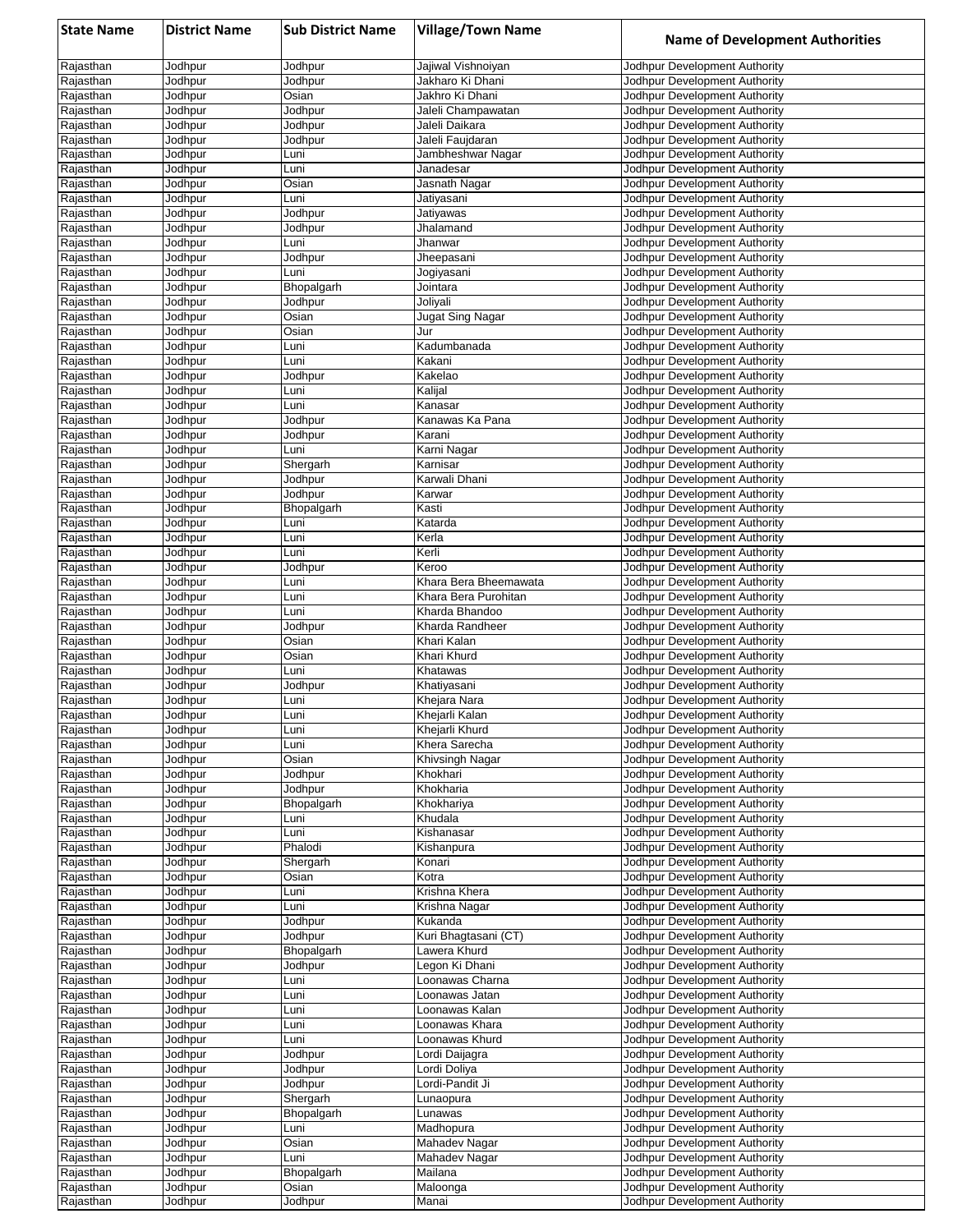| <b>State Name</b>      | <b>District Name</b> | <b>Sub District Name</b> | <b>Village/Town Name</b>          | <b>Name of Development Authorities</b>                         |
|------------------------|----------------------|--------------------------|-----------------------------------|----------------------------------------------------------------|
| Rajasthan              | Jodhpur              | Jodhpur                  | Manaklao                          | Jodhpur Development Authority                                  |
| Rajasthan              | Jodhpur              | Phalodi                  | Mandor (Dara Ka Bas)              | Jodhpur Development Authority                                  |
| Rajasthan              | Jodhpur              | Luni                     | Mangal Nagar                      | Jodhpur Development Authority                                  |
| Rajasthan              | Jodhpur              | Osian                    | Mathaniya                         | Jodhpur Development Authority                                  |
| Rajasthan<br>Rajasthan | Jodhpur<br>Jodhpur   | Jodhpur<br>Bhopalgarh    | Meglasiya<br>Melawas              | Jodhpur Development Authority<br>Jodhpur Development Authority |
| Rajasthan              | Jodhpur              | Luni                     | Melawas                           | Jodhpur Development Authority                                  |
| Rajasthan              | Jodhpur              | Luni                     | Melwa                             | Jodhpur Development Authority                                  |
| Rajasthan              | Jodhpur              | Luni                     | Meran Nagar                       | Jodhpur Development Authority                                  |
| Rajasthan              | Jodhpur              | Jodhpur                  | Miyasani                          | Jodhpur Development Authority                                  |
| Rajasthan              | Jodhpur              | Luni                     | Modathali                         | Jodhpur Development Authority                                  |
| Rajasthan              | Jodhpur              | Luni                     | Mogra Kalan                       | Jodhpur Development Authority                                  |
| Rajasthan<br>Rajasthan | Jodhpur<br>Jodhpur   | Luni<br>Jodhpur          | Mogra Khurd<br>Mokalawas          | Jodhpur Development Authority<br>Jodhpur Development Authority |
| Rajasthan              | Jodhpur              | Shergarh                 | Moondsar                          | Jodhpur Development Authority                                  |
| Rajasthan              | Jodhpur              | Jodhpur                  | Moretuka                          | Jodhpur Development Authority                                  |
| Rajasthan              | Jodhpur              | Luni                     | Mori                              | Jodhpur Development Authority                                  |
| Rajasthan              | Jodhpur              | Luni                     | Mori Joshiyan                     | Jodhpur Development Authority                                  |
| Rajasthan              | Jodhpur              | Luni                     | Mori Sothran                      | Jodhpur Development Authority                                  |
| Rajasthan              | Jodhpur              | Luni                     | Mukanpura                         | Jodhpur Development Authority                                  |
| Rajasthan<br>Rajasthan | Jodhpur<br>Jodhpur   | Osian<br>Jodhpur         | Nageshwar Nagar<br>Nandara Kalan  | Jodhpur Development Authority<br>Jodhpur Development Authority |
| Rajasthan              | Jodhpur              | Jodhpur                  | Nandra-Khurd                      | Jodhpur Development Authority                                  |
| Rajasthan              | Jodhpur              | Jodhpur                  | Nandri (CT)                       | Jodhpur Development Authority                                  |
| Rajasthan              | Jodhpur              | Luni                     | Nandwan                           | Jodhpur Development Authority                                  |
| Rajasthan              | Jodhpur              | Osian                    | Nari Nadi                         | Jodhpur Development Authority                                  |
| Rajasthan              | Jodhpur              | Luni                     | Narnadi                           | Jodhpur Development Authority                                  |
| Rajasthan              | Jodhpur              | Jodhpur                  | Naron Ki Dhani                    | Jodhpur Development Authority                                  |
| Rajasthan<br>Rajasthan | Jodhpur<br>Jodhpur   | Jodhpur<br>Bhopalgarh    | Narwa Khichiyan<br>Nawa Nagariya  | Jodhpur Development Authority<br>Jodhpur Development Authority |
| Rajasthan              | Jodhpur              | Luni                     | Naya Sajara                       | Jodhpur Development Authority                                  |
| Rajasthan              | Jodhpur              | Luni                     | Naya Sajara Khurd                 | Jodhpur Development Authority                                  |
| Rajasthan              | Jodhpur              | Osian                    | Nerwa Charnan                     | Jodhpur Development Authority                                  |
| Rajasthan              | Jodhpur              | Bhopalgarh               | Netra                             | Jodhpur Development Authority                                  |
| Rajasthan              | Jodhpur              | Luni                     | Nimbalasar                        | Jodhpur Development Authority                                  |
| Rajasthan              | Jodhpur              | Bhopalgarh               | Nimbariya                         | Jodhpur Development Authority                                  |
| Rajasthan<br>Rajasthan | Jodhpur<br>Jodhpur   | Osian<br>Luni            | Nimbla<br>Nimbli                  | Jodhpur Development Authority<br>Jodhpur Development Authority |
| Rajasthan              | Jodhpur              | Luni                     | Pabu Nara                         | Jodhpur Development Authority                                  |
| Rajasthan              | Jodhpur              | Luni                     | Pabupura Kumharan                 | Jodhpur Development Authority                                  |
| Rajasthan              | Jodhpur              | Jodhpur                  | Palasani                          | Jodhpur Development Authority                                  |
| Rajasthan              | Jodhpur              | Jodhpur                  | Palri Khichiyan                   | Jodhpur Development Authority                                  |
| Rajasthan              | Jodhpur              | Jodhpur                  | Palri Mangaliya                   | Jodhpur Development Authority                                  |
| Rajasthan<br>Rajasthan | Jodhpur<br>Jodhpur   | Jodhpur<br>Luni          | Palri Panwara<br>Pannesingh Nagar | Jodhpur Development Authority<br>Jodhpur Development Authority |
| Rajasthan              | Jodhpur              | Shergarh                 | Pannisar                          | Jodhpur Development Authority                                  |
| Rajasthan              | Jodhpur              | Jodhpur                  | Peethasani                        | Jodhpur Development Authority                                  |
| Rajasthan              | Jodhpur              | Jodhpur                  | Peethawas                         | Jodhpur Development Authority                                  |
| Rajasthan              | Jodhpur              | Luni                     | Peshawas                          | Jodhpur Development Authority                                  |
| Rajasthan              | Jodhpur              | Jodhpur                  | Phitkasni                         | Jodhpur Development Authority                                  |
| Rajasthan              | Jodhpur              | Luni                     | Piprali                           | Jodhpur Development Authority                                  |
| Rajasthan<br>Rajasthan | Jodhpur<br>Jodhpur   | Jodhpur<br>Jodhpur       | Pooniyon Ki Pyau<br>Popawas       | Jodhpur Development Authority<br>Jodhpur Development Authority |
| Rajasthan              | Jodhpur              | Phalodi                  | Pratap Nagar                      | Jodhpur Development Authority                                  |
| Rajasthan              | Jodhpur              | Jodhpur                  | Pratap Nagar                      | Jodhpur Development Authority                                  |
| Rajasthan              | Jodhpur              | Luni                     | Priyaron Ki Dhani                 | Jodhpur Development Authority                                  |
| Rajasthan              | Jodhpur              | Bhopalgarh               | Puniyon Ki Basni                  | Jodhpur Development Authority                                  |
| Rajasthan              | Jodhpur              | Jodhpur                  | Purakhpur                         | Jodhpur Development Authority                                  |
| Rajasthan              | Jodhpur              | Luni                     | Purkhawas                         | Jodhpur Development Authority                                  |
| Rajasthan<br>Rajasthan | Jodhpur<br>Jodhpur   | Luni<br>Luni             | Rabariya<br>Rabariyawas           | Jodhpur Development Authority<br>Jodhpur Development Authority |
| Rajasthan              | Jodhpur              | Luni                     | Radnagar                          | Jodhpur Development Authority                                  |
| Rajasthan              | Jodhpur              | Luni                     | Raj Nagar                         | Jodhpur Development Authority                                  |
| Rajasthan              | Jodhpur              | Osian                    | Rajasani                          | Jodhpur Development Authority                                  |
| Rajasthan              | Jodhpur              | Luni                     | Rajeshwar Nagar                   | Jodhpur Development Authority                                  |
| Rajasthan              | Jodhpur              | Luni                     | Rajor                             | Jodhpur Development Authority                                  |
| Rajasthan<br>Rajasthan | Jodhpur<br>Jodhpur   | Luni<br>Jodhpur          | Rajpuriya<br>Rajwa                | Jodhpur Development Authority<br>Jodhpur Development Authority |
| Rajasthan              | Jodhpur              | Jodhpur                  | Ralawas                           | Jodhpur Development Authority                                  |
| Rajasthan              | Jodhpur              | Jodhpur                  | Ram Nagar                         | Jodhpur Development Authority                                  |
| Rajasthan              | Jodhpur              | Luni                     | Ram Nagar                         | Jodhpur Development Authority                                  |
| Rajasthan              | Jodhpur              | Osian                    | Ramnagar                          | Jodhpur Development Authority                                  |
| Rajasthan              | Jodhpur              | Bilara                   | Rampuriya Bhatiyan                | Jodhpur Development Authority                                  |
| Rajasthan              | Jodhpur              | Luni                     | Rana Nagar                        | Jodhpur Development Authority                                  |
| Rajasthan<br>Rajasthan | Jodhpur<br>Jodhpur   | Phalodi<br>Jodhpur       | Raneri<br>Rasidan                 | Jodhpur Development Authority<br>Jodhpur Development Authority |
| Rajasthan              | Jodhpur              | Luni                     | Rendari                           | Jodhpur Development Authority                                  |
| Rajasthan              | Jodhpur              | Luni                     | Rohichan Kalan                    | Jodhpur Development Authority                                  |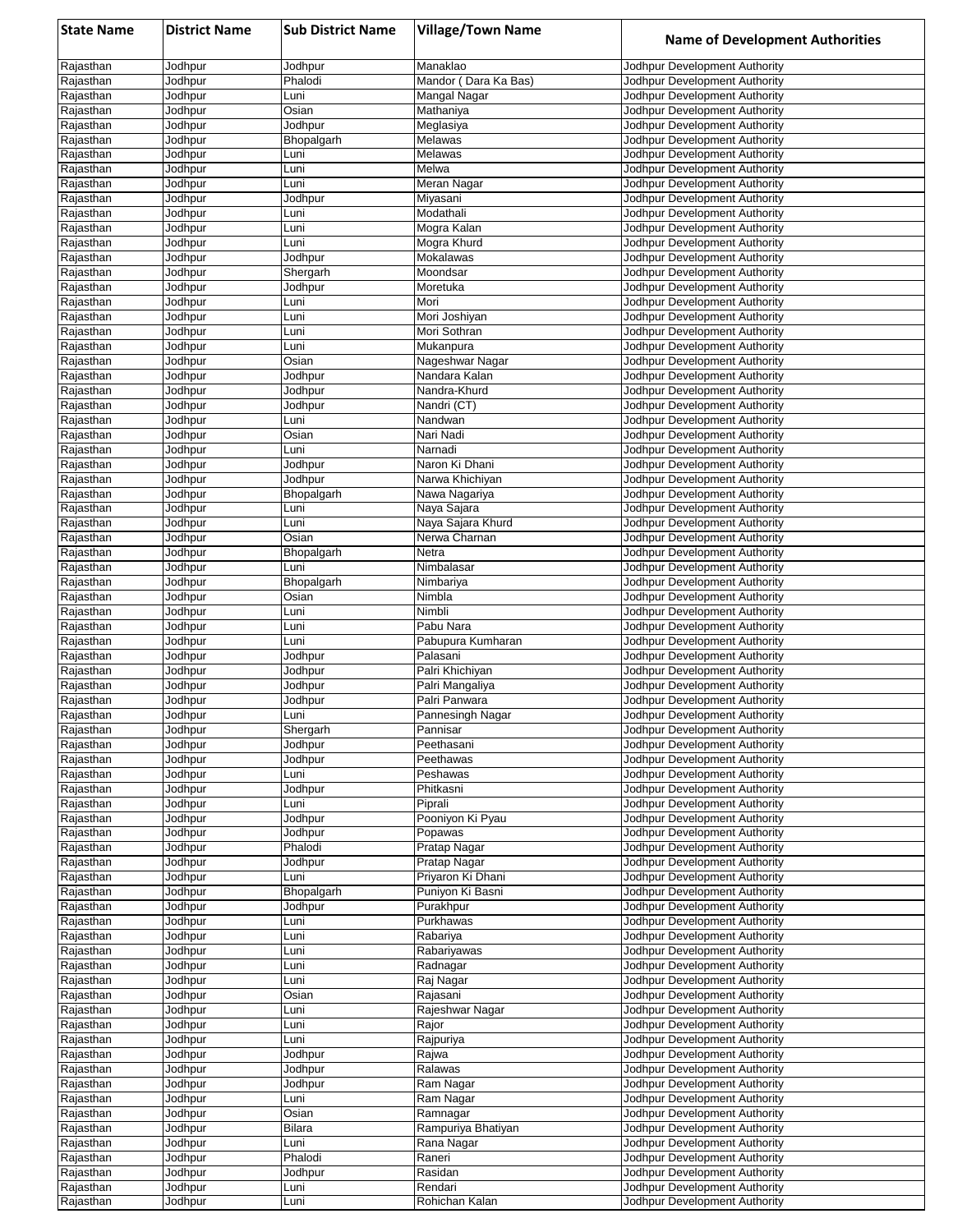| <b>State Name</b>      | <b>District Name</b> | <b>Sub District Name</b> | <b>Village/Town Name</b>           | <b>Name of Development Authorities</b>                         |
|------------------------|----------------------|--------------------------|------------------------------------|----------------------------------------------------------------|
| Rajasthan              | Jodhpur              | Luni                     | Rohichan Khurd                     | Jodhpur Development Authority                                  |
| Rajasthan              | Jodhpur              | Luni                     | Rohila Bhandoo                     | Jodhpur Development Authority                                  |
| Rajasthan              | Jodhpur              | Jodhpur                  | Rohila Kalan                       | Jodhpur Development Authority                                  |
| Rajasthan              | Jodhpur              | Jodhpur                  | Rohila Khurd                       | Jodhpur Development Authority                                  |
| Rajasthan              | Jodhpur              | Jodhpur                  | Roodkali                           | Jodhpur Development Authority                                  |
| Rajasthan              | Jodhpur              | Bhopalgarh               | Roopsar                            | Jodhpur Development Authority                                  |
| Rajasthan              | Jodhpur              | Luni<br>Luni             | Sajara<br>Salawas                  | Jodhpur Development Authority<br>Jodhpur Development Authority |
| Rajasthan<br>Rajasthan | Jodhpur<br>Jodhpur   | Luni                     | Salawas Rly.Station                | Jodhpur Development Authority                                  |
| Rajasthan              | Jodhpur              | Jodhpur                  | Salori                             | Jodhpur Development Authority                                  |
| Rajasthan              | Jodhpur              | Jodhpur                  | Salwa Kalan                        | Jodhpur Development Authority                                  |
| Rajasthan              | Jodhpur              | Luni                     | Sampat Nagar                       | Jodhpur Development Authority                                  |
| Rajasthan              | Jodhpur              | Jodhpur                  | Sangariya (CT)                     | Jodhpur Development Authority                                  |
| Rajasthan              | Jodhpur              | Luni                     | Sangasani                          | Jodhpur Development Authority                                  |
| Rajasthan              | Jodhpur              | Osian                    | Sant Kriparam Nagar                | Jodhpur Development Authority                                  |
| Rajasthan              | Jodhpur              | Osian                    | Sant Sri Nimbaram Nagar            | Jodhpur Development Authority                                  |
| Rajasthan<br>Rajasthan | Jodhpur              | Osian                    | Santora Kalan<br>Santora Khurd     | Jodhpur Development Authority<br>Jodhpur Development Authority |
| Rajasthan              | Jodhpur<br>Jodhpur   | Osian<br>Bhopalgarh      | Sanwat Kua Kalan                   | Jodhpur Development Authority                                  |
| Rajasthan              | Jodhpur              | Bhopalgarh               | Sanwat Kua Khurd                   | Jodhpur Development Authority                                  |
| Rajasthan              | Jodhpur              | Luni                     | Sar                                | Jodhpur Development Authority                                  |
| Rajasthan              | Jodhpur              | Osian                    | Saran Nagar                        | Jodhpur Development Authority                                  |
| Rajasthan              | Jodhpur              | Bhopalgarh               | Saran Nagar                        | Jodhpur Development Authority                                  |
| Rajasthan              | Jodhpur              | Jodhpur                  | Saran Nagar                        | Jodhpur Development Authority                                  |
| Rajasthan              | Jodhpur              | Shergarh                 | Saran Nagar                        | Jodhpur Development Authority                                  |
| Rajasthan              | Jodhpur              | Shergarh                 | Saran Nagar                        | Jodhpur Development Authority                                  |
| Rajasthan              | Jodhpur              | Luni                     | Sardargarh                         | Jodhpur Development Authority                                  |
| Rajasthan<br>Rajasthan | Jodhpur<br>Jodhpur   | Luni<br>Luni             | Sarechan<br>Satlana                | Jodhpur Development Authority<br>Jodhpur Development Authority |
| Rajasthan              | Jodhpur              | Bhopalgarh               | Seva Gaon                          | Jodhpur Development Authority                                  |
| Rajasthan              | Jodhpur              | Bhopalgarh               | Sevki Kalan                        | Jodhpur Development Authority                                  |
| Rajasthan              | Jodhpur              | Bhopalgarh               | Sevki Khurd                        | Jodhpur Development Authority                                  |
| Rajasthan              | Jodhpur              | Luni                     | Sewala Nagar                       | Jodhpur Development Authority                                  |
| Rajasthan              | Jodhpur              | Jodhpur                  | Sewalon Ki Dhani                   | Jodhpur Development Authority                                  |
| Rajasthan              | Jodhpur              | Phalodi                  | Shakti Nagar                       | Jodhpur Development Authority                                  |
| Rajasthan              | Jodhpur              | Luni                     | Shekhanada                         | Jodhpur Development Authority                                  |
| Rajasthan              | Jodhpur              | Luni                     | Sherani Nagar                      | Jodhpur Development Authority                                  |
| Rajasthan<br>Rajasthan | Jodhpur              | Luni                     | Shikarpura<br>Shiv Sarnon Ki Dhani | Jodhpur Development Authority<br>Jodhpur Development Authority |
| Rajasthan              | Jodhpur<br>Jodhpur   | Jodhpur<br>Luni          | Shivgaon                           | Jodhpur Development Authority                                  |
| Rajasthan              | Jodhpur              | Phalodi                  | Shree Surpura                      | Jodhpur Development Authority                                  |
| Rajasthan              | Jodhpur              | Luni                     | Shri Rajeshwar Nagar               | Jodhpur Development Authority                                  |
| Rajasthan              | Jodhpur              | Osian                    | Sindhiyon Ki Dhani                 | Jodhpur Development Authority                                  |
| Rajasthan              | Jodhpur              | Luni                     | Singasani                          | Jodhpur Development Authority                                  |
| Rajasthan              | Jodhpur              | Luni                     | Sinli                              | Jodhpur Development Authority                                  |
| Rajasthan              | Jodhpur              | Jodhpur                  | Siriyade Gaon                      | Jodhpur Development Authority                                  |
| Rajasthan              | Jodhpur              | Jodhpur                  | Sirodi                             | Jodhpur Development Authority                                  |
| Rajasthan<br>Rajasthan | Jodhpur<br>Jodhpur   | Jodhpur<br>Jodhpur       | Soder Ki Dhani<br>Sooraj Basni     | Jodhpur Development Authority<br>Jodhpur Development Authority |
| Rajasthan              | Jodhpur              | Bhopalgarh               | Sri Krishan Nagar                  | Jodhpur Development Authority                                  |
| Rajasthan              | Jodhpur              | Luni                     | Subdand                            | Jodhpur Development Authority                                  |
| Rajasthan              | Jodhpur              | Shergarh                 | Surani                             | Jodhpur Development Authority                                  |
| Rajasthan              | Jodhpur              | Jodhpur                  | Surpura                            | Jodhpur Development Authority                                  |
| Rajasthan              | Jodhpur              | Bhopalgarh               | Surpura Kalan                      | Jodhpur Development Authority                                  |
| Rajasthan              | Jodhpur              | Luni                     | Surta Nagar                        | Jodhpur Development Authority                                  |
| Rajasthan              | Jodhpur              | Luni                     | Tanawara                           | Jodhpur Development Authority                                  |
| Rajasthan              | Jodhpur              | Shergarh                 | Teekamgarh                         | Jodhpur Development Authority                                  |
| Rajasthan              | Jodhpur<br>Jodhpur   | Jodhpur<br>Osian         | Thabukra<br>Tiwari                 | Jodhpur Development Authority<br>Jodhpur Development Authority |
| Rajasthan<br>Rajasthan | Jodhpur              | Shergarh                 | Tolesar Charnan                    | Jodhpur Development Authority                                  |
| Rajasthan              | Jodhpur              | Shergarh                 | <b>Tolesar Purohitan</b>           | Jodhpur Development Authority                                  |
| Rajasthan              | Jodhpur              | Jodhpur                  | Uchiyarda                          | Jodhpur Development Authority                                  |
| Rajasthan              | Jodhpur              | Shergarh                 | Udaisar                            | Jodhpur Development Authority                                  |
| Rajasthan              | Jodhpur              | Osian                    | Ujaliya                            | Jodhpur Development Authority                                  |
| Rajasthan              | Jodhpur              | Phalodi                  | <b>Ummed Nagar</b>                 | Jodhpur Development Authority                                  |
| Rajasthan              | Jodhpur              | Shergarh                 | Ummed Nagar                        | Jodhpur Development Authority                                  |
| Rajasthan              | Jodhpur              | Osian                    | Ummednagar                         | Jodhpur Development Authority                                  |
| Rajasthan              | Jodhpur              | Osian                    | Veer Teja Ji Nagar                 | Jodhpur Development Authority                                  |
| Rajasthan              | Jodhpur              | Osian                    | Vinayakpura                        | Jodhpur Development Authority                                  |
| Rajasthan<br>Rajasthan | Jodhpur<br>Jodhpur   | Luni<br>Jodhpur          | Vishawas<br>Vishnoiyon Ki Dhani    | Jodhpur Development Authority<br>Jodhpur Development Authority |
| Rajasthan              | Jodhpur              | Luni                     | Vishnu Ki Dhani                    | Jodhpur Development Authority                                  |
| Rajasthan              | Jodhpur              | Bilara                   | Vishnu Ki Dhani                    | Jodhpur Development Authority                                  |
| Rajasthan              | Jodhpur              | Shergarh                 | Vishnu Nagar                       | Jodhpur Development Authority                                  |
| Rajasthan              | Kota                 | Chomu                    | Anantpura                          | UIT Kota                                                       |
| Rajasthan              | Kota                 | Pipalda                  | Aranya                             | <b>UIT Kota</b>                                                |
| Rajasthan              | Kota                 | Baseri                   | Arjunpura                          | UIT Kota                                                       |
| Rajasthan              | Kota                 | Ladpura                  | Arlya Jageer                       | UIT Kota                                                       |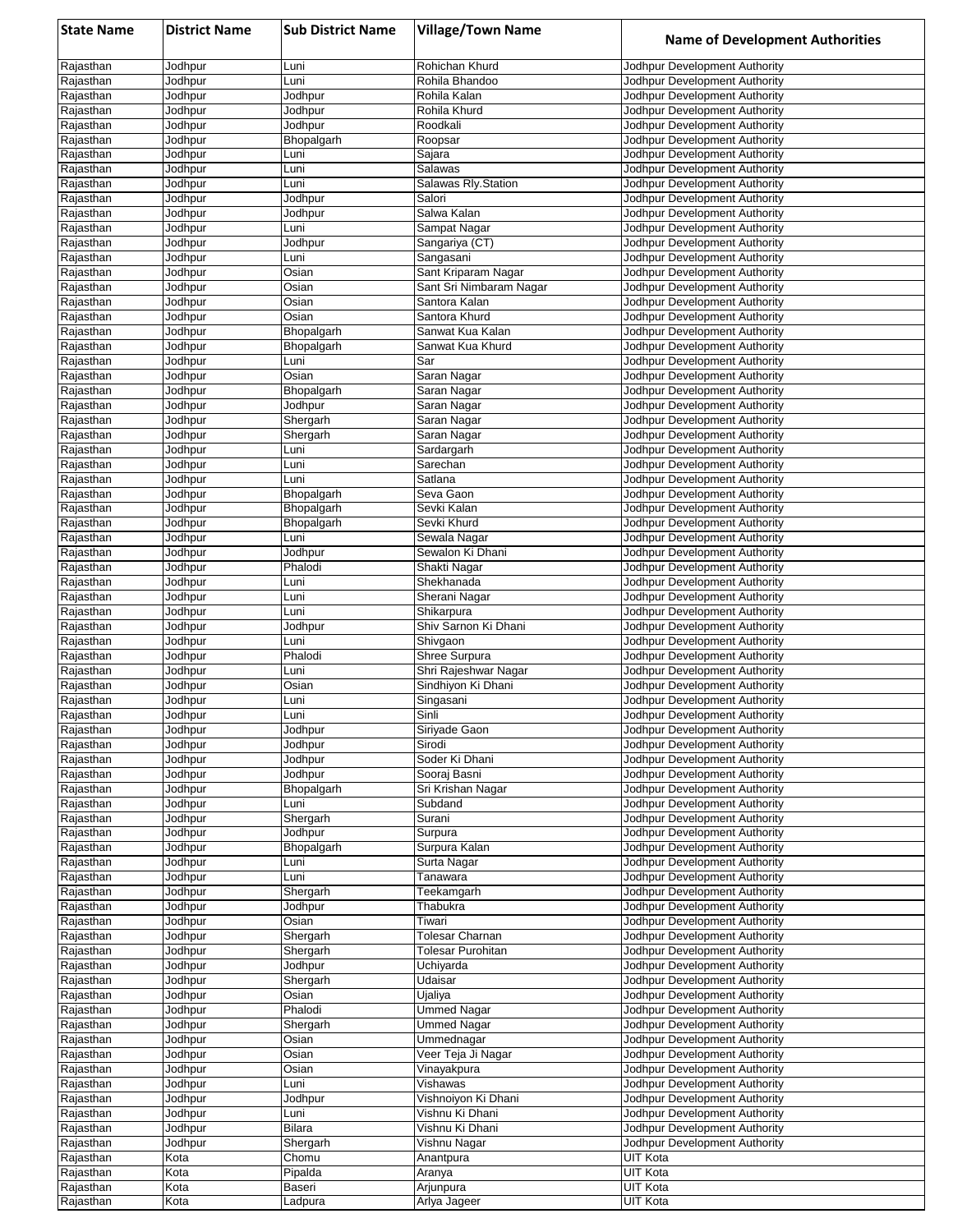| <b>State Name</b>      | <b>District Name</b> | <b>Sub District Name</b> | <b>Village/Town Name</b>        | <b>Name of Development Authorities</b> |
|------------------------|----------------------|--------------------------|---------------------------------|----------------------------------------|
| Rajasthan              | Kota                 | Nagaur                   | Bhadana                         | UIT Kota                               |
| Rajasthan              | Kota                 | Nohar                    | Chainpura                       | <b>UIT Kota</b>                        |
| Rajasthan              | Kota                 | Ladpura                  | Chandresal<br>Dadwara           | UIT Kota                               |
| Rajasthan<br>Rajasthan | Kota<br>Kota         | Pipalda<br>Dhaulpur      | Dharampura                      | UIT Kota<br>UIT Kota                   |
| Rajasthan              | Kota                 | Pipalda                  | Ganesh Pura                     | <b>UIT Kota</b>                        |
| Rajasthan              | Kota                 | Ladpura                  | Ganeshpura                      | UIT Kota                               |
| Rajasthan              | Kota                 | Digod                    | Gaonri                          | <b>UIT Kota</b>                        |
| Rajasthan              | Kota                 | Chauth Ka Barwara        | Girdharpura                     | <b>UIT Kota</b>                        |
| Rajasthan<br>Rajasthan | Kota<br>Kota         | Digod<br>Ramganj Mandi   | Gumanpura<br>Hathi Khera        | UIT Kota<br>UIT Kota                   |
| Rajasthan              | Kota                 | Pipalda                  | Keshopura                       | <b>UIT Kota</b>                        |
| Rajasthan              | Kota                 | Sangod                   | Ladpura                         | <b>UIT Kota</b>                        |
| Rajasthan              | Kota                 | Digod                    | Mandariya                       | <b>UIT Kota</b>                        |
| Rajasthan              | Kota                 | Ladpura                  | Manpura                         | <b>UIT Kota</b>                        |
| Rajasthan              | Kota                 | Digod                    | Morpa                           | <b>UIT Kota</b>                        |
| Rajasthan<br>Rajasthan | Kota<br>Kota         | Gangrar<br>Neem-Ka-Thana | Nayakhera<br>Rajnagar           | <b>UIT Kota</b><br><b>UIT Kota</b>     |
| Rajasthan              | Kota                 | Sangod                   | Rajpura                         | <b>UIT Kota</b>                        |
| Rajasthan              | Kota                 | Digod                    | Ramnagar                        | <b>UIT Kota</b>                        |
| Rajasthan              | Kota                 | Pipalda                  | Rampuriya                       | <b>UIT Kota</b>                        |
| Rajasthan              | Kota                 | Rupbas                   | Ranpur                          | <b>UIT Kota</b>                        |
| Rajasthan<br>Rajasthan | Kota<br>Kota         | Ladpura<br>Keshoraipatan | Rooppura<br>Roteda              | UIT Kota<br>UIT Kota                   |
| Rajasthan              | Kota                 | Niwai                    | Sakatpura                       | <b>UIT Kota</b>                        |
| Rajasthan              | Kota                 | Rashmi                   | Shambhupura                     | <b>UIT Kota</b>                        |
| Rajasthan              | Kota                 | Digod                    | Shopura @ Baldeopura            | <b>UIT Kota</b>                        |
| Rajasthan              | Kota                 | Baran                    | <b>UmmedGani</b>                | <b>UIT Kota</b>                        |
| Rajasthan              | Kota                 | Pipalda                  | Vijai Pura                      | UIT Kota                               |
| Rajasthan              | Kota                 | Ladpura                  | Abhaipur                        | <b>UIT Kota</b>                        |
| Rajasthan<br>Rajasthan | Kota<br>Kota         | Ladpura                  | Alniya                          | UIT Kota<br><b>UIT Kota</b>            |
| Rajasthan              | Kota                 | Ladpura<br>Ladpura       | Arampura<br>Aranya              | <b>UIT Kota</b>                        |
| Rajasthan              | Kota                 | Ramganj Mandi            | Banda                           | <b>UIT Kota</b>                        |
| Rajasthan              | Kota                 | Ladpura                  | Baori Khera                     | UIT Kota                               |
| Rajasthan              | Kota                 | Digod                    | Bhimpura                        | UIT Kota                               |
| Rajasthan              | Kota                 | Ladpura                  | <b>Bhimpura</b>                 | <b>UIT Kota</b>                        |
| Rajasthan              | Kota                 | Ladpura                  | Bhojpura                        | <b>UIT Kota</b>                        |
| Rajasthan<br>Rajasthan | Kota<br>Kota         | Digod<br>Ladpura         | Borkhera<br>Brajeshpura         | <b>UIT Kota</b><br><b>UIT Kota</b>     |
| Rajasthan              | Kota                 | Ladpura                  | Chareenda                       | UIT Kota                               |
| Rajasthan              | Kota                 | Ladpura                  | Chhatrapura                     | <b>UIT Kota</b>                        |
| Rajasthan              | Kota                 | Ramganj Mandi            | Chhatrapura                     | <b>UIT Kota</b>                        |
| Rajasthan              | Kota                 | Ladpura                  | Dadwara                         | UIT Kota                               |
| Rajasthan              | Kota                 | Sangod                   | Deoli                           | <b>UIT Kota</b>                        |
| Rajasthan              | Kota<br>Kota         | Ladpura                  | Deolimachhiyan                  | UIT Kota<br><b>UIT Kota</b>            |
| Rajasthan<br>Rajasthan | Kota                 | Pipalda<br>Ramganj Mandi | Ganeshkhera<br>Ganeshpura Kalan | <b>UIT Kota</b>                        |
| Rajasthan              | Kota                 | Ladpura                  | Gangaycha                       | <b>UIT Kota</b>                        |
| Rajasthan              | Kota                 | Ladpura                  | Gaonri                          | <b>UIT Kota</b>                        |
| Rajasthan              | Kota                 | Pipalda                  | Girdharpura                     | <b>UIT Kota</b>                        |
| Rajasthan              | Kota                 | Ladpura                  | Godalyaheri                     | <b>UIT Kota</b>                        |
| Rajasthan              | Kota                 | Ramganj Mandi            | Gumanpura                       | <b>UIT Kota</b>                        |
| Rajasthan<br>Rajasthan | Kota<br>Kota         | Sangod<br>Ramganj Mandi  | Hanuwat Khera<br>Hathiya Kheri  | UIT Kota<br>UIT Kota                   |
| Rajasthan              | Kota                 | Ladpura                  | Jakhora                         | <b>UIT Kota</b>                        |
| Rajasthan              | Kota                 | Ladpura                  | Jalkhera                        | <b>UIT Kota</b>                        |
| Rajasthan              | Kota                 | Ladpura                  | Jampura                         | <b>UIT Kota</b>                        |
| Rajasthan              | Kota                 | Pipalda                  | Kanwarpura                      | UIT Kota                               |
| Rajasthan              | Kota                 | Ladpura                  | Keshopura                       | UIT Kota                               |
| Rajasthan              | Kota                 | Ladpura                  | Kewal Nagar                     | <b>UIT Kota</b><br><b>UIT Kota</b>     |
| Rajasthan<br>Rajasthan | Kota<br>Kota         | Digod<br>Digod           | Khandgaon<br>Kherli Parasram    | <b>UIT Kota</b>                        |
| Rajasthan              | Kota                 | Ladpura                  | Kishanpura Kaithoon             | <b>UIT Kota</b>                        |
| Rajasthan              | Kota                 | Ladpura                  | Kishanpura Takiya               | UIT Kota                               |
| Rajasthan              | Kota                 | Digod                    | Kishorpura                      | <b>UIT Kota</b>                        |
| Rajasthan              | Kota                 | Ramganj Mandi            | Kotri                           | <b>UIT Kota</b>                        |
| Rajasthan              | Kota                 | Ladpura                  | Ladpura Kaithoon                | <b>UIT Kota</b>                        |
| Rajasthan              | Kota                 | Ladpura                  | Mandalya                        | <b>UIT Kota</b>                        |
| Rajasthan<br>Rajasthan | Kota<br>Kota         | Ramganj Mandi<br>Ladpura | Manpura<br>Morpa                | <b>UIT Kota</b><br><b>UIT Kota</b>     |
| Rajasthan              | Kota                 | Ladpura                  | Motipura                        | UIT Kota                               |
| Rajasthan              | Kota                 | Ladpura                  | Nagpura                         | <b>UIT Kota</b>                        |
| Rajasthan              | Kota                 | Ladpura                  | Notana                          | <b>UIT Kota</b>                        |
| Rajasthan              | Kota                 | Ladpura                  | Pachankui                       | <b>UIT Kota</b>                        |
| Rajasthan              | Kota                 | Ladpura                  | Pipalda Shekhan                 | <b>UIT Kota</b>                        |
| Rajasthan              | Kota<br>Kota         | Ladpura<br>Ladpura       | Prahladpura                     | <b>UIT Kota</b><br><b>UIT Kota</b>     |
| Rajasthan              |                      |                          | Ram Kherli                      |                                        |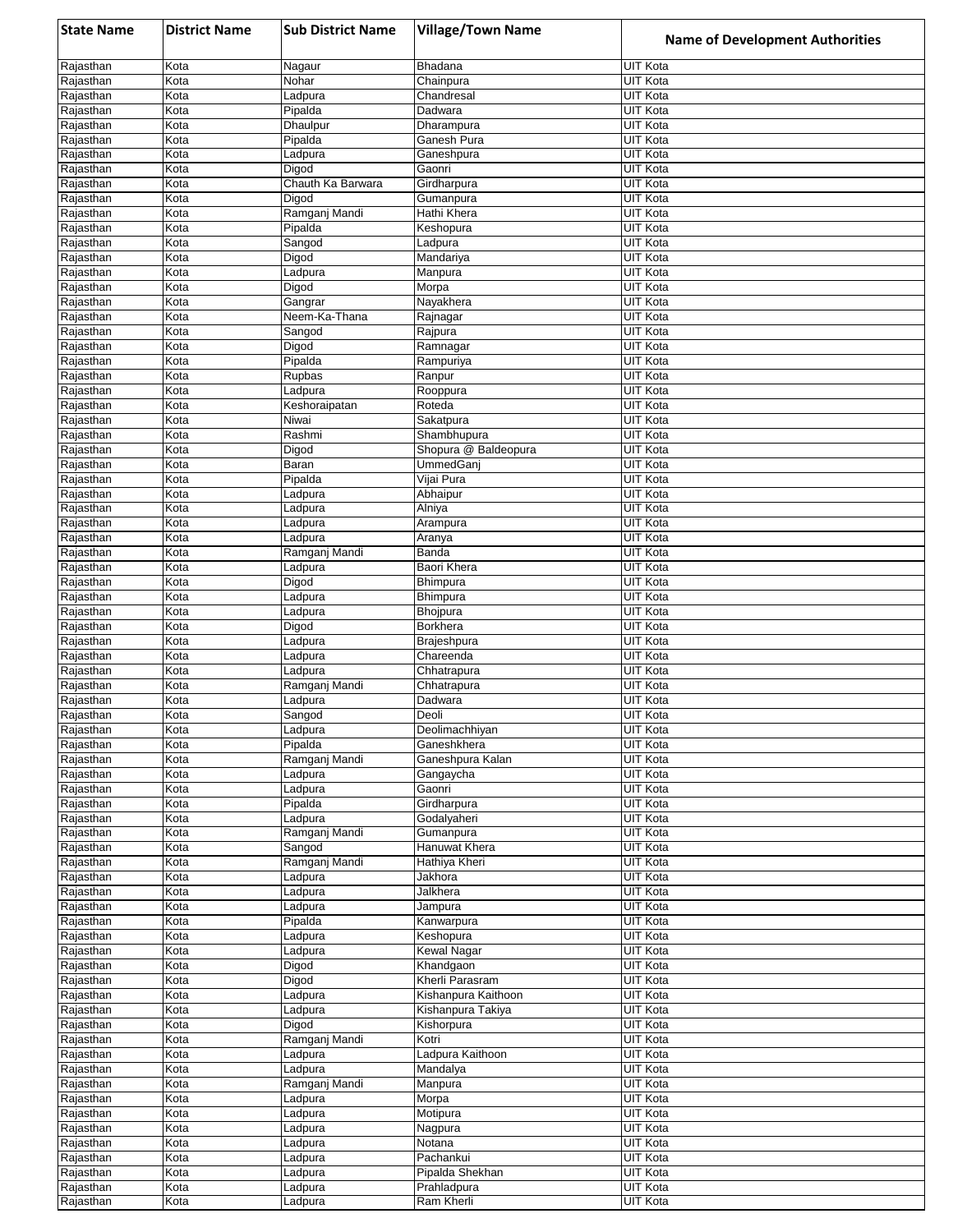| <b>State Name</b>      | <b>District Name</b>             | <b>Sub District Name</b>   | <b>Village/Town Name</b>    | <b>Name of Development Authorities</b>   |
|------------------------|----------------------------------|----------------------------|-----------------------------|------------------------------------------|
| Rajasthan              | Kota                             | Ladpura                    | Ramnagar                    | <b>UIT Kota</b>                          |
| Rajasthan              | Kota                             | Pipalda                    | Rampura                     | <b>UIT Kota</b>                          |
| Rajasthan              | Kota                             | Ladpura                    | Ramrajpura                  | UIT Kota                                 |
| Rajasthan              | Kota                             | Ladpura                    | Rangpur                     | UIT Kota                                 |
| Rajasthan              | Kota                             | Ladpura                    | Rasoolpur                   | <b>UIT Kota</b>                          |
| Rajasthan<br>Rajasthan | Kota<br>Kota                     | Ladpura<br>Ladpura         | Rooparel<br>Tather          | <b>UIT Kota</b><br><b>UIT Kota</b>       |
| Rajasthan              | Kota                             | Pipalda                    | Ummedpura                   | <b>UIT Kota</b>                          |
| Rajasthan              | Kota                             | Ladpura                    | Vijaipura                   | <b>UIT Kota</b>                          |
| Rajasthan              | Pali                             | Pali                       | Aaichiya                    | UIT Pali                                 |
| Rajasthan              | Pali                             | Raipur                     | Aakeli                      | UIT Pali                                 |
| Rajasthan              | Pali                             | Pali                       | Akeli                       | <b>UIT Pali</b>                          |
| Rajasthan              | Pali                             | Pali                       | Bagariya                    | <b>UIT Pali</b>                          |
| Rajasthan              | Pali<br>Pali                     | Pali<br>Pali               | Baldo Ki Dhani<br>Balelao   | <b>UIT Pali</b><br><b>UIT Pali</b>       |
| Rajasthan<br>Rajasthan | Pali                             | Pali                       | <b>Bhalelao</b>             | UIT Pali                                 |
| Rajasthan              | Pali                             | Pali                       | Bhambolai                   | UIT Pali                                 |
| Rajasthan              | Pali                             | Pali                       | Bhaton Ki Dhani             | UIT Pali                                 |
| Rajasthan              | Pali                             | Pali                       | Bomadara                    | <b>UIT Pali</b>                          |
| Rajasthan              | Pali                             | Pali                       | Denda                       | <b>UIT Pali</b>                          |
| Rajasthan              | Pali                             | Rohat                      | Gajangarh                   | UIT Pali                                 |
| Rajasthan              | Pali                             | Pali                       | Giradra Jageer              | UIT Pali                                 |
| Rajasthan<br>Rajasthan | Pali<br>Pali                     | Pali<br>Pali               | Giradra Khalsa<br>Gulabpura | UIT Pali<br><b>UIT Pali</b>              |
| Rajasthan              | Pali                             | Pali                       | Gurdai                      | <b>UIT Pali</b>                          |
| Rajasthan              | Pali                             | Pali                       | Hathlai                     | <b>UIT Pali</b>                          |
| Rajasthan              | Pali                             | Pali                       | Hemawas                     | <b>UIT Pali</b>                          |
| Rajasthan              | Pali                             | Pali                       | Indra Nagar                 | <b>UIT Pali</b>                          |
| Rajasthan              | Pali                             | Pali                       | Jawariya                    | <b>UIT Pali</b>                          |
| Rajasthan              | Pali                             | Desuri                     | Juna                        | <b>UIT Pali</b>                          |
| Rajasthan              | Pali                             | Rohat                      | Kanawas                     | <b>UIT Pali</b>                          |
| Rajasthan              | Pali<br>Pali                     | Pali                       | Kandara                     | <b>UIT Pali</b><br><b>UIT Pali</b>       |
| Rajasthan<br>Rajasthan | Pali                             | Rohat<br>Bali              | Kharda<br>Kharda            | <b>UIT Pali</b>                          |
| Rajasthan              | Pali                             | Pali                       | Khetawas                    | UIT Pali                                 |
| Rajasthan              | Pali                             | Sojat                      | Mandla                      | <b>UIT Pali</b>                          |
| Rajasthan              | Pali                             | Rohat                      | Mandli Darjiyan             | <b>UIT Pali</b>                          |
| Rajasthan              | Pali                             | Raipur                     | Manpura                     | <b>UIT Pali</b>                          |
| Rajasthan              | Pali                             | Pali                       | Nimbara                     | <b>UIT Pali</b>                          |
| Rajasthan              | Pali                             | Desuri                     | Punariya                    | UIT Pali                                 |
| Rajasthan              | Pali<br>Pali                     | Pali                       | Ramasiya                    | <b>UIT Pali</b><br><b>UIT Pali</b>       |
| Rajasthan<br>Rajasthan | Pali                             | Pali<br>Pali               | Rawalwas<br>Sadawas         | <b>UIT Pali</b>                          |
| Rajasthan              | Pali                             | Pali                       | Sanpa                       | UIT Pali                                 |
| Rajasthan              | Pali                             | Pali                       | Sonai Manji                 | UIT Pali                                 |
| Rajasthan              | Pali                             | Pali                       | Togawas                     | UIT Pali                                 |
| Rajasthan              | Sawai Madhopur                   | Sawai Madhopur             | Alanpur (Rural)             | UIT Sawai Madhopur                       |
| Rajasthan              | Sawai Madhopur                   | Sawai Madhopur             | ATOON KALAN                 | <b>UIT Sawai Madhopur</b>                |
| Rajasthan              | Sawai Madhopur                   | Sawai Madhopur             | Atoon Khurd                 | UIT Sawai Madhopur                       |
| Rajasthan<br>Rajasthan | Sawai Madhopur<br>Sawai Madhopur | Malpura<br>Sawai Madhopur  | Bambori<br>Barh Khidarpur   | UIT Sawai Madhopur<br>UIT Sawai Madhopur |
| Rajasthan              | Sawai Madhopur                   | Sawai Madhopur             | Bhuderda                    | UIT Sawai Madhopur                       |
| Rajasthan              | Sawai Madhopur                   | Sawai Madhopur             | Borif                       | <b>UIT Sawai Madhopur</b>                |
| Rajasthan              | Sawai Madhopur                   | Chauth Ka Barwara          | Chainpura                   | UIT Sawai Madhopur                       |
| Rajasthan              | Sawai Madhopur                   | Sawai Madhopur             | Dhumon Khurd                | <b>UIT Sawai Madhopur</b>                |
| Rajasthan              | Sawai Madhopur                   | Sawai Madhopur             | Dondri                      | UIT Sawai Madhopur                       |
| Rajasthan              | Sawai Madhopur                   | Sawai Madhopur             | Gambhira                    | UIT Sawai Madhopur                       |
| Rajasthan              | Sawai Madhopur<br>Sawai Madhopur | Sawai Madhopur<br>Bonli    | <b>GHUSADI</b><br>Gothda    | UIT Sawai Madhopur<br>UIT Sawai Madhopur |
| Rajasthan<br>Rajasthan | Sawai Madhopur                   | Sawai Madhopur             | Himmatpur                   | UIT Sawai Madhopur                       |
| Rajasthan              | Sawai Madhopur                   | Sawai Madhopur             | Jamool Khera                | UIT Sawai Madhopur                       |
| Rajasthan              | Sawai Madhopur                   | Sawai Madhopur             | Jeenapur                    | UIT Sawai Madhopur                       |
| Rajasthan              | Sawai Madhopur                   | Sawai Madhopur             | Karela                      | UIT Sawai Madhopur                       |
| Rajasthan              | Sawai Madhopur                   | Sawai Madhopur             | Karmoda                     | UIT Sawai Madhopur                       |
| Rajasthan              | Sawai Madhopur                   | Sawai Madhopur             | Khatupura                   | UIT Sawai Madhopur                       |
| Rajasthan              | Sawai Madhopur                   | Sawai Madhopur             | Khawa                       | UIT Sawai Madhopur                       |
| Rajasthan              | Sawai Madhopur                   | Kushalgarh                 | Kherda                      | UIT Sawai Madhopur                       |
| Rajasthan<br>Rajasthan | Sawai Madhopur<br>Sawai Madhopur | Sawai Madhopur<br>Gangapur | Kherli Kalan<br>Khidarpur   | UIT Sawai Madhopur<br>UIT Sawai Madhopur |
| Rajasthan              | Sawai Madhopur                   | Sawai Madhopur             | Khilchipur                  | UIT Sawai Madhopur                       |
| Rajasthan              | Sawai Madhopur                   | Sawai Madhopur             | Kushtala                    | UIT Sawai Madhopur                       |
| Rajasthan              | Sawai Madhopur                   | Sawai Madhopur             | Kutalpura Maliyan           | UIT Sawai Madhopur                       |
| Rajasthan              | Sawai Madhopur                   | Sawai Madhopur             | Lodhipura                   | UIT Sawai Madhopur                       |
| Rajasthan              | Sawai Madhopur                   | Sawai Madhopur             | Madhosinghpura              | UIT Sawai Madhopur                       |
| Rajasthan              | Sawai Madhopur                   | Sawai Madhopur             | Mathurapura                 | UIT Sawai Madhopur                       |
| Rajasthan              | Sawai Madhopur                   | Sawai Madhopur             | Nimli Khurd                 | UIT Sawai Madhopur                       |
| Rajasthan<br>Rajasthan | Sawai Madhopur<br>Sawai Madhopur | Sawai Madhopur<br>Gangapur | Pacheeplya                  | UIT Sawai Madhopur<br>UIT Sawai Madhopur |
|                        |                                  |                            | Ramsinghpura                |                                          |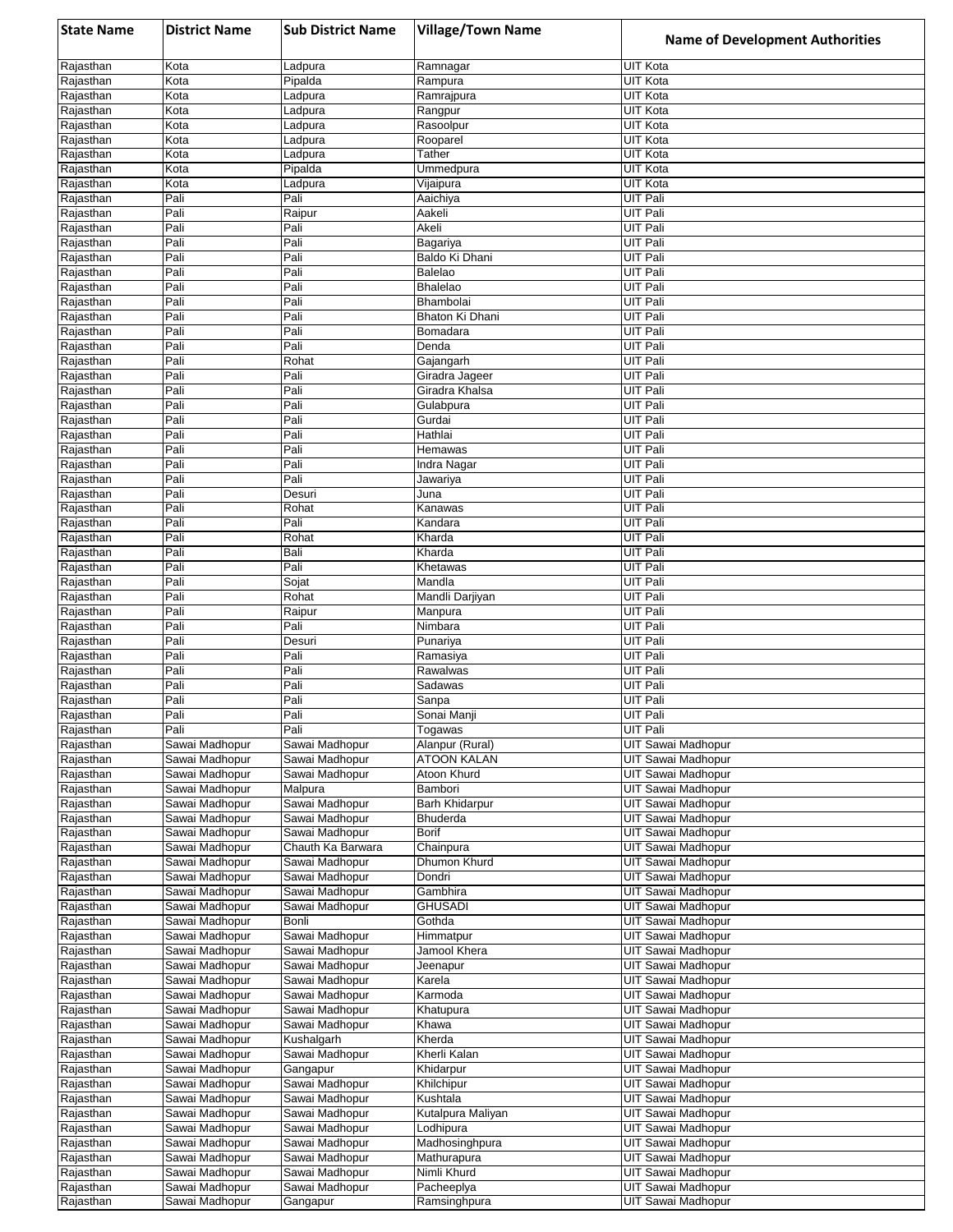| <b>State Name</b>      | <b>District Name</b> | <b>Sub District Name</b> | <b>Village/Town Name</b>                                            | <b>Name of Development Authorities</b>   |
|------------------------|----------------------|--------------------------|---------------------------------------------------------------------|------------------------------------------|
| Rajasthan              | Sawai Madhopur       | Sawai Madhopur           | Sherpur                                                             | UIT Sawai Madhopur                       |
| Rajasthan              | Sawai Madhopur       | Sawai Madhopur           | Soorwal                                                             | <b>UIT Sawai Madhopur</b>                |
| Rajasthan              | Sikar                | Sikar                    | Bajaj Gram                                                          | <b>UIT Sikar</b>                         |
| Rajasthan<br>Rajasthan | Sikar<br>Sikar       | Sikar<br>Sikar           | <b>Bhadwasi</b><br>Bhairoopura                                      | <b>UIT Sikar</b><br><b>UIT Sikar</b>     |
| Rajasthan              | Sikar                | Sikar                    | Chainpura                                                           | <b>UIT Sikar</b>                         |
| Rajasthan              | Sikar                | Sikar                    | Chandpura                                                           | <b>UIT Sikar</b>                         |
| Rajasthan              | Sikar                | Sikar                    | Dadli                                                               | <b>UIT Sikar</b>                         |
| Rajasthan              | Sikar                | Sikar                    | Dasa Ki Dhani                                                       | <b>UIT Sikar</b>                         |
| Rajasthan              | Sikar                | Sri Madhopur             | Devipura                                                            | <b>UIT Sikar</b>                         |
| Rajasthan              | Sikar                | Sri Madhopur             | Devipura                                                            | <b>UIT Sikar</b>                         |
| Rajasthan<br>Rajasthan | Sikar<br>Sikar       | Sikar<br>Sikar           | Dhaka Ki Dhani<br>Dhani Salamsingh (Rural)                          | <b>UIT Sikar</b><br><b>UIT Sikar</b>     |
| Rajasthan              | Sikar                | Sikar                    | Dhaninathawatan                                                     | <b>UIT Sikar</b>                         |
| Rajasthan              | Sikar                | Sikar                    | Doojod                                                              | <b>UIT Sikar</b>                         |
| Rajasthan              | Sikar                | Sikar                    | Dulla Ki Dhani                                                      | <b>UIT Sikar</b>                         |
| Rajasthan              | Sikar                | Sikar                    | Gokulpura                                                           | <b>UIT Sikar</b>                         |
| Rajasthan              | Sikar                | Sikar                    | Hardayalpura                                                        | <b>UIT Sikar</b>                         |
| Rajasthan              | Sikar                | Sikar                    | Jagmalpura                                                          | <b>UIT Sikar</b>                         |
| Rajasthan<br>Rajasthan | Sikar<br>Sikar       | Sikar<br>Sikar           | Kanwarpura<br>Katrathal                                             | <b>UIT Sikar</b><br><b>UIT Sikar</b>     |
| Rajasthan              | Sikar                | Danta Ramgarh            | Khichron Ki Dhani                                                   | <b>UIT Sikar</b>                         |
| Rajasthan              | Sikar                | Sikar                    | Kudli                                                               | <b>UIT Sikar</b>                         |
| Rajasthan              | Sikar                | Fatehpur                 | Nangali                                                             | <b>UIT Sikar</b>                         |
| Rajasthan              | Sikar                | Sikar                    | Nani                                                                | <b>UIT Sikar</b>                         |
| Rajasthan              | Sikar                | Fatehpur                 | Narsara (Hardayalpura)                                              | <b>UIT Sikar</b>                         |
| Rajasthan              | Sikar                | Sikar                    | Palwas                                                              | <b>UIT Sikar</b>                         |
| Rajasthan<br>Rajasthan | Sikar<br>Sikar       | Sikar<br>Danta Ramgarh   | Radha Kishanpura<br>Rampura                                         | <b>UIT Sikar</b><br><b>UIT Sikar</b>     |
| Rajasthan              | Sikar                | Sikar                    | Ramu Ka Bas                                                         | <b>UIT Sikar</b>                         |
| Rajasthan              | Sikar                | Sikar                    | Sabalpura                                                           | <b>UIT Sikar</b>                         |
| Rajasthan              | Sikar                | Sikar                    | Samrathpura (Rural) (OG) WARD NO.-<br>0047 (Rural MDDS CODE:081686) | <b>UIT Sikar</b>                         |
| Rajasthan              | Sikar                | Sri Madhopur             | Santoshpura                                                         | <b>UIT Sikar</b>                         |
|                        |                      |                          | Shivsinghpura (OG) WARD NO.-0046                                    |                                          |
| Rajasthan              | Sikar                | Sikar                    | (Rural MDDS CODE:081687)                                            | UIT Sikar                                |
| Rajasthan              | Sirohi               | Abu Road                 | Amba                                                                | <b>UIT Sirohi</b>                        |
| Rajasthan              | Sirohi               | Abu Road                 | Amthala                                                             | <b>UIT Sirohi</b>                        |
| Rajasthan              | Sirohi               | Abu Road                 | Chandrawati                                                         | <b>UIT Sirohi</b>                        |
| Rajasthan              | Sirohi               | Abu Road                 | Dananav (OG) WARD NO.-0031 (Rural<br>MDDS CODE:090220)              | <b>UIT Sirohi</b>                        |
| Rajasthan              | Sirohi               | Abu Road                 | Derna                                                               | <b>UIT Sirohi</b>                        |
| Rajasthan              | Sirohi               | Abu Road                 | Duna Kakar                                                          | <b>UIT Sirohi</b>                        |
| Rajasthan              | Sirohi               | Abu Road                 | Ganka                                                               | <b>UIT Sirohi</b>                        |
| Rajasthan              | Sirohi               | Abu Road                 | Karoli                                                              | UIT Sirohi                               |
| Rajasthan              | Sirohi               | Pindwara                 | Keshavganj                                                          | <b>UIT Sirohi</b>                        |
| Rajasthan              | Sirohi               | Abu Road<br>Abu Road     | Khadat                                                              | <b>UIT Sirohi</b><br><b>UIT Sirohi</b>   |
| Rajasthan<br>Rajasthan | Sirohi<br>Sirohi     | Abu Road                 | Khara<br>Kui                                                        | UIT Sirohi                               |
| Rajasthan              | Sirohi               | Abu Road                 | Kyariya                                                             | <b>UIT Sirohi</b>                        |
| Rajasthan              | Sirohi               | Sirohi                   | Mamawali                                                            | UIT Sirohi                               |
| Rajasthan              | Sirohi               | Abu Road                 | Manpur (Rural)                                                      | UIT Sirohi                               |
| Rajasthan              | Sirohi               | Abu Road                 | Maval                                                               | <b>UIT Sirohi</b>                        |
| Rajasthan              | Sirohi               | Abu Road                 | Morthala                                                            | <b>UIT Sirohi</b>                        |
| Rajasthan<br>Rajasthan | Sirohi<br>Sirohi     | Abu Road<br>Abu Road     | Or<br>Pandoori                                                      | <b>UIT Sirohi</b><br><b>UIT Sirohi</b>   |
| Rajasthan              | Sirohi               | Abu Road                 | Redwa Kalan                                                         | UIT Sirohi                               |
| Rajasthan              | Sirohi               | Abu Road                 | Sangna                                                              | <b>UIT Sirohi</b>                        |
| Rajasthan              | Sirohi               | Abu Road                 | Santpur (Rural) (CT)                                                | UIT Sirohi                               |
| Rajasthan              | Sirohi               | Abu Road                 | Siyawa                                                              | <b>UIT Sirohi</b>                        |
| Rajasthan              | Sirohi               | Abu Road                 | Tartoli (Rural)                                                     | <b>UIT Sirohi</b>                        |
| Rajasthan              | Sirohi               | Abu Road                 | Umarni                                                              | UIT Sirohi                               |
| Rajasthan              | Sirohi               | Reodar                   | Vasada                                                              | UIT Sirohi                               |
| Rajasthan<br>Rajasthan | Udaipur<br>Udaipur   | Girwa<br>Mavli           | Amberi                                                              | <b>UIT Udaipur</b><br><b>UIT Udaipur</b> |
| Rajasthan              | Udaipur              | Mavli                    | Anandpura<br>Anwaliyon Ka Kuan                                      | <b>UIT Udaipur</b>                       |
| Rajasthan              | Udaipur              | Girwa                    | Bada                                                                | <b>UIT Udaipur</b>                       |
| Rajasthan              | Udaipur              | Kherwara                 | Badla                                                               | <b>UIT Udaipur</b>                       |
| Rajasthan              | Udaipur              | Mavli                    | Bajajnagar                                                          | <b>UIT Udaipur</b>                       |
| Rajasthan              | Udaipur              | Girwa                    | Baleecha                                                            | <b>UIT Udaipur</b>                       |
| Rajasthan              | Udaipur              | Mavli                    | Bamaniya Khet                                                       | <b>UIT Udaipur</b>                       |
| Rajasthan<br>Rajasthan | Udaipur<br>Udaipur   | Girwa                    | Bedla (CT)<br>Bedla Khurd                                           | <b>UIT Udaipur</b><br><b>UIT Udaipur</b> |
| Rajasthan              | Udaipur              | Girwa<br>Girwa           | Bedwas (Rural)                                                      | <b>UIT Udaipur</b>                       |
| Rajasthan              | Udaipur              | Girwa                    | Bela                                                                | <b>UIT Udaipur</b>                       |
| Rajasthan              | Udaipur              | Girwa                    | Bheelon Ka Bedla                                                    | <b>UIT Udaipur</b>                       |
| Rajasthan              | Udaipur              | Girwa                    | Bhoeyon Ki Pancholi                                                 | <b>UIT Udaipur</b>                       |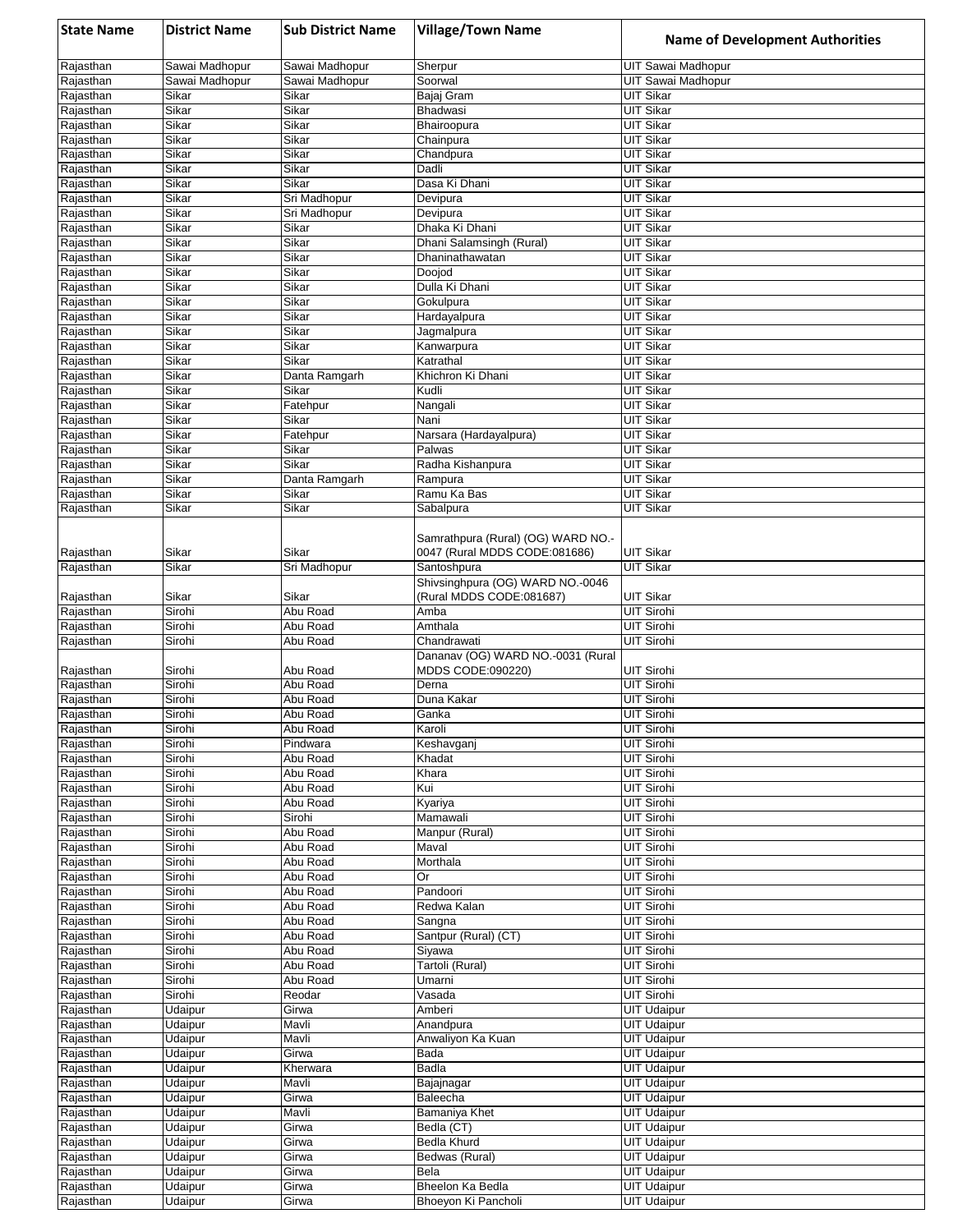| <b>State Name</b>      | <b>District Name</b> | <b>Sub District Name</b> | <b>Village/Town Name</b>         | <b>Name of Development Authorities</b>   |
|------------------------|----------------------|--------------------------|----------------------------------|------------------------------------------|
| Rajasthan              | Udaipur              | Girwa                    | Bhuwana (CT)                     | <b>UIT Udaipur</b>                       |
| Rajasthan              | Udaipur              | Girwa                    | Bichhri (CT)                     | <b>UIT Udaipur</b>                       |
| Rajasthan              | Udaipur              | Kotra                    | Biliya                           | <b>UIT Udaipur</b>                       |
| Rajasthan<br>Rajasthan | Udaipur<br>Udaipur   | Girwa<br>Salumbar        | Brahmanon Ka Gurha<br>Bujhara    | <b>UIT Udaipur</b><br><b>UIT Udaipur</b> |
| Rajasthan              | Udaipur              | Kherwara                 | Cheekalwas                       | <b>UIT Udaipur</b>                       |
| Rajasthan              | Udaipur              | Mavli                    | Dabok                            | <b>UIT Udaipur</b>                       |
| Rajasthan              | Udaipur              | Girwa                    | Dagiyon Ki Pancholi              | <b>UIT Udaipur</b>                       |
| Rajasthan              | Udaipur              | Girwa                    | Dakan Kotra                      | <b>UIT Udaipur</b>                       |
| Rajasthan              | Udaipur              | Vallabhnagar             | Daroli                           | <b>UIT Udaipur</b>                       |
| Rajasthan<br>Rajasthan | Udaipur<br>Udaipur   | Girwa<br>Girwa           | Debari<br>Deimata                | <b>UIT Udaipur</b><br><b>UIT Udaipur</b> |
| Rajasthan              | Udaipur              | Vallabhnagar             | Deoli                            | <b>UIT Udaipur</b>                       |
| Rajasthan              | Udaipur              | Mavli                    | Dewali                           | <b>UIT Udaipur</b>                       |
| Rajasthan              | Udaipur              | Girwa                    | Dheekli                          | <b>UIT Udaipur</b>                       |
| Rajasthan              | Udaipur              | Girwa                    | Dhol Ki Pati                     | <b>UIT Udaipur</b>                       |
| Rajasthan              | Udaipur              | Girwa                    | Dholi Magari                     | <b>UIT Udaipur</b>                       |
| Rajasthan<br>Rajasthan | Udaipur<br>Udaipur   | Girwa<br>Mavli           | Eklingpura<br>Gadariyawas        | <b>UIT Udaipur</b><br><b>UIT Udaipur</b> |
| Rajasthan              | Udaipur              | Mavli                    | Gadwa                            | <b>UIT Udaipur</b>                       |
| Rajasthan              | Udaipur              | Mavli                    | Gandoli                          | <b>UIT Udaipur</b>                       |
| Rajasthan              | Udaipur              | Girwa                    | Gourela                          | <b>UIT Udaipur</b>                       |
| Rajasthan              | Udaipur              | Vallabhnagar             | Gowala                           | <b>UIT Udaipur</b>                       |
| Rajasthan              | Udaipur              | Girwa                    | Gowla                            | <b>UIT Udaipur</b>                       |
| Rajasthan<br>Rajasthan | Udaipur<br>Udaipur   | Girwa<br>Girwa           | Gudli<br>Gukhar Magri            | <b>UIT Udaipur</b><br><b>UIT Udaipur</b> |
| Rajasthan              | Udaipur              | Girwa                    | Hawala Khurd                     | <b>UIT Udaipur</b>                       |
| Rajasthan              | Udaipur              | Girwa                    | Jagee Talab                      | <b>UIT Udaipur</b>                       |
| Rajasthan              | Udaipur              | Kotra                    | Jhanjhar                         | <b>UIT Udaipur</b>                       |
| Rajasthan              | Udaipur              | Girwa                    | Jharnon Ki Sarai                 | <b>UIT Udaipur</b>                       |
| Rajasthan              | Udaipur              | Mavli                    | Joonawas                         | <b>UIT Udaipur</b>                       |
| Rajasthan              | Udaipur              | Girwa                    | Kala Rohi                        | <b>UIT Udaipur</b>                       |
| Rajasthan<br>Rajasthan | Udaipur<br>Udaipur   | Girwa<br>Girwa           | Kalarwas<br>Kamlod               | <b>UIT Udaipur</b><br><b>UIT Udaipur</b> |
| Rajasthan              | Udaipur              | Girwa                    | Kamlod Ka Doongar                | <b>UIT Udaipur</b>                       |
| Rajasthan              | Udaipur              | Girwa                    | Kanpur                           | <b>UIT Udaipur</b>                       |
| Rajasthan              | Udaipur              | Vallabhnagar             | Katka Ka Kua                     | <b>UIT Udaipur</b>                       |
| Rajasthan              | Udaipur              | Girwa                    | Kavita                           | <b>UIT Udaipur</b>                       |
| Rajasthan              | Udaipur              | Girwa                    | Kaya                             | <b>UIT Udaipur</b>                       |
| Rajasthan<br>Rajasthan | Udaipur<br>Udaipur   | Girwa<br>Mavli           | Kheda Kanpur<br>Khemli           | <b>UIT Udaipur</b><br><b>UIT Udaipur</b> |
| Rajasthan              | Udaipur              | Girwa                    | Kitoda                           | <b>UIT Udaipur</b>                       |
| Rajasthan              | Udaipur              | Girwa                    | Kodiyat (A)                      | <b>UIT Udaipur</b>                       |
| Rajasthan              | Udaipur              | Girwa                    | Kodiyat (B)                      | <b>UIT Udaipur</b>                       |
| Rajasthan              | Udaipur              | Girwa                    | Lai Ka Gurha                     | <b>UIT Udaipur</b>                       |
| Rajasthan              | Udaipur              | Girwa                    | Lakhawali                        | <b>UIT Udaipur</b>                       |
| Rajasthan<br>Rajasthan | Udaipur<br>Udaipur   | Girwa<br>Girwa           | Liyo Ka Gurha<br>Loyra           | <b>UIT Udaipur</b><br><b>UIT Udaipur</b> |
| Rajasthan              | Udaipur              | Vallabhnagar             | Maharaj Ki Kheri                 | <b>UIT Udaipur</b>                       |
| Rajasthan              | Udaipur              | Vallabhnagar             | Mandesar                         | <b>UIT Udaipur</b>                       |
| Rajasthan              | Udaipur              | Girwa                    | Matoon                           | <b>UIT Udaipur</b>                       |
| Rajasthan              | Udaipur              | Mavli                    | Merta                            | <b>UIT Udaipur</b>                       |
| Rajasthan              | Udaipur              | Mavli                    | Moriya                           | <b>UIT Udaipur</b>                       |
| Rajasthan<br>Rajasthan | Udaipur<br>Udaipur   | Girwa<br>Mavli           | Mota Deora<br>Moti Kheri         | <b>UIT Udaipur</b><br><b>UIT Udaipur</b> |
| Rajasthan              | Udaipur              | Salumbar                 | Moti Magari                      | <b>UIT Udaipur</b>                       |
| Rajasthan              | Udaipur              | Mavli                    | Nahar Magra                      | <b>UIT Udaipur</b>                       |
| Rajasthan              | Udaipur              | Girwa                    | Nai                              | <b>UIT Udaipur</b>                       |
| Rajasthan              | Udaipur              | Mavli                    | Odwariya                         | <b>UIT Udaipur</b>                       |
| Rajasthan<br>Rajasthan | Udaipur              | Mavli<br>Mavli           | Ordi-A<br>Ordi-B                 | <b>UIT Udaipur</b>                       |
| Rajasthan              | Udaipur<br>Udaipur   | Girwa                    | Palri                            | <b>UIT Udaipur</b><br><b>UIT Udaipur</b> |
| Rajasthan              | Udaipur              | Jhadol                   | Panarwa                          | <b>UIT Udaipur</b>                       |
| Rajasthan              | Udaipur              | Girwa                    | Panwari                          | <b>UIT Udaipur</b>                       |
| Rajasthan              | Udaipur              | Jhadol                   | Parda                            | <b>UIT Udaipur</b>                       |
| Rajasthan              | Udaipur              | Girwa                    | Phanda                           | <b>UIT Udaipur</b>                       |
| Rajasthan              | Udaipur              | Girwa                    | Pratappura                       | <b>UIT Udaipur</b>                       |
| Rajasthan<br>Rajasthan | Udaipur<br>Udaipur   | Vallabhnagar<br>Salumbar | Rachka Ka Kuwa<br>Raghunath Pura | <b>UIT Udaipur</b><br><b>UIT Udaipur</b> |
| Rajasthan              | Udaipur              | Girwa                    | Rakampura                        | <b>UIT Udaipur</b>                       |
| Rajasthan              | Udaipur              | Mavli                    | Ranavaton Ka Gura                | <b>UIT Udaipur</b>                       |
| Rajasthan              | Udaipur              | Girwa                    | Ratharon Ka Gurha                | <b>UIT Udaipur</b>                       |
| Rajasthan              | Udaipur              | Vallabhnagar             | Rawatpura Toos                   | <b>UIT Udaipur</b>                       |
| Rajasthan              | Udaipur              | Girwa                    | Rebariyon Ka Gurha               | <b>UIT Udaipur</b>                       |
| Rajasthan<br>Rajasthan | Udaipur<br>Udaipur   | Girwa<br>Girwa           | Roopnagar<br>Sabalpura           | <b>UIT Udaipur</b><br><b>UIT Udaipur</b> |
| Rajasthan              | Udaipur              | Girwa                    | Sapetiya                         | <b>UIT Udaipur</b>                       |
| Rajasthan              | Udaipur              | Mavli                    | Sawaniya                         | <b>UIT Udaipur</b>                       |